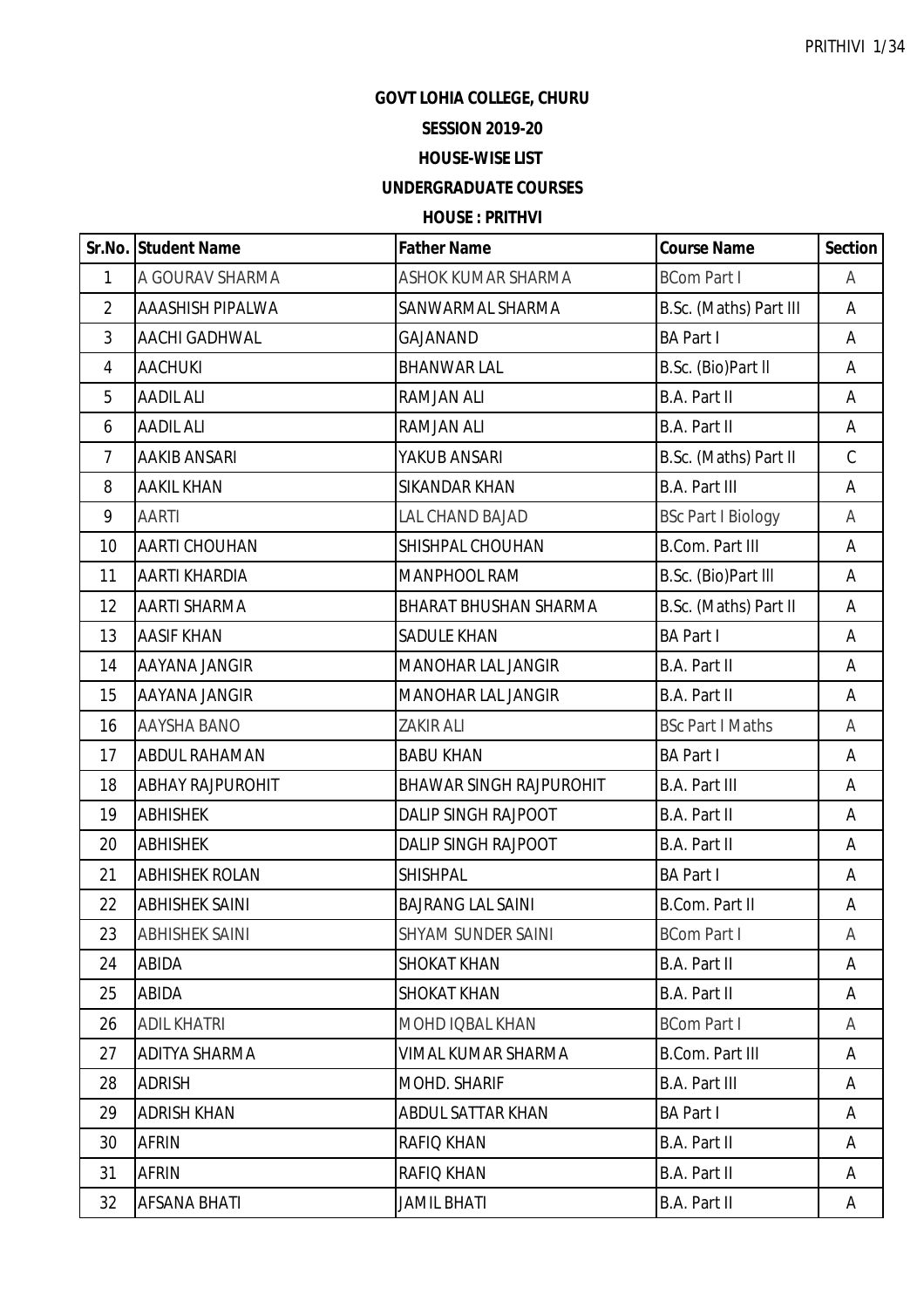**HOUSE : PRITHVI**

|    | Sr.No. Student Name       | <b>Father Name</b>           | <b>Course Name</b>        | <b>Section</b> |
|----|---------------------------|------------------------------|---------------------------|----------------|
| 33 | <b>AFSANA BHATI</b>       | <b>JAMIL BHATI</b>           | <b>B.A. Part II</b>       | A              |
| 34 | <b>AFSANA KHAN</b>        | <b>JANGSHER KHAN</b>         | <b>B.A. Part III</b>      | Α              |
| 35 | <b>AINA</b>               | <b>VIJAY KUMAR</b>           | <b>BSc Part I Biology</b> | Α              |
| 36 | <b>AINA BHAMBHU</b>       | SHISHPAL BHAMBHU             | B.A. Part II              | Α              |
| 37 | <b>AINA BHAMBHU</b>       | SHISHPAL BHAMBHU             | B.A. Part II              | A              |
| 38 | <b>AJAY</b>               | SHYAM LAL MEGHWAL            | <b>BA Part I</b>          | A              |
| 39 | <b>AJAY BUNDELA</b>       | SITARAM BUNDELA              | B.Sc. (Maths) Part III    | A              |
| 40 | <b>AJAY KUMAR</b>         | <b>RAM KUMAR</b>             | <b>B.A. Part II</b>       | A              |
| 41 | <b>AJAY KUMAR</b>         | <b>RAM KUMAR</b>             | B.A. Part II              | Α              |
| 42 | <b>AJAY KUMAR</b>         | <b>BABU LAL</b>              | <b>BSc Part I Maths</b>   | A              |
| 43 | <b>AJAY KUMAR BUNDELA</b> | <b>BHANU PRAKASH</b>         | B.A. Part II              | A              |
| 44 | <b>AJAY KUMAR BUNDELA</b> | <b>BHANU PRAKASH</b>         | B.A. Part II              | Α              |
| 45 | <b>AJAY KUMAR MOGA</b>    | <b>MAHENDRA KUMAR</b>        | <b>BA Part I</b>          | A              |
| 46 | <b>AJAY PANWAR</b>        | PAWAN KUMAR                  | <b>BCom Part I</b>        | Α              |
| 47 | <b>AJAY PRAJAPAT</b>      | NAGARMAL                     | <b>B.A. Part III</b>      | A              |
| 48 | <b>AJAY SWAMI</b>         | SUBHASH CHANDRA SWAMI        | <b>BA Part I</b>          | A              |
| 49 | <b>AJIT DERUWAL</b>       | RAM CHANDRA DERUWAL          | B.A. Part II              | A              |
| 50 | <b>AJIT DERUWAL</b>       | RAM CHANDRA DERUWAL          | <b>B.A. Part II</b>       | A              |
| 51 | AJIT KUMAR NYOL           | JAI PRAKASH NYOL             | <b>B.A. Part III</b>      | A              |
| 52 | <b>AKASH TOSHAWARA</b>    | PARMESHWARLAL TOSHAWARA      | <b>BSc Part I Maths</b>   | Α              |
| 53 | <b>AKASHAYA SHARMA</b>    | <b>VIPIN SHARMA</b>          | <b>B.Com. Part II</b>     | A              |
| 54 | <b>AKHIL KUMAR</b>        | <b>BHAGAWANA RAM</b>         | B.Sc. (Maths) Part III    | A              |
| 55 | <b>AKHTAR ALI SOLANKI</b> | <b>SHAUKAT ALI SOLANKI</b>   | <b>B.A. Part III</b>      | Α              |
| 56 | AKSHAY KUMAR VALMIKI      | SANTOSH KUMAR VALMIKI        | <b>BA Part I</b>          | A              |
| 57 | <b>ALKA SWAMI</b>         | PAWAN KUMAR SWAMI            | B.Sc. (Bio)Part III       | A              |
| 58 | <b>ALLADDIN</b>           | <b>MUNSI BISAYTI</b>         | <b>B.A. Part III</b>      | A              |
| 59 | <b>ALTAF KHAN</b>         | AZAM ALI KHAN                | <b>BA Part I</b>          | A              |
| 60 | <b>AMAR</b>               | RAMCHANDRA                   | B.A. Part II              | A              |
| 61 | AMAR                      | <b>RAMCHANDRA</b>            | <b>B.A. Part II</b>       | A              |
| 62 | <b>AMARCHAND MEENA</b>    | HIRA RAM MEENA               | B.Sc. (Maths) Part III    | A              |
| 63 | AMBIKA SHARMA             | <b>JAGDISH PRASAD SHARMA</b> | <b>B.A. Part III</b>      | A              |
| 64 | <b>AMISHA</b>             | ANIL KUMAR BAJAR             | <b>BA Part I</b>          | A              |
| 65 | <b>AMIT</b>               | <b>MAHIPAL</b>               | B.Sc. (Maths) Part II     | A              |
| 66 | <b>AMIT DEHRU</b>         | <b>SANWAR MAL</b>            | <b>B.A. Part II</b>       | A              |
| 67 | <b>AMIT DEHRU</b>         | SANWAR MAL                   | <b>B.A. Part II</b>       | A              |
| 68 | <b>AMIT KULADIYA</b>      | MAILAL KULADIYA              | <b>B.A. Part III</b>      | N              |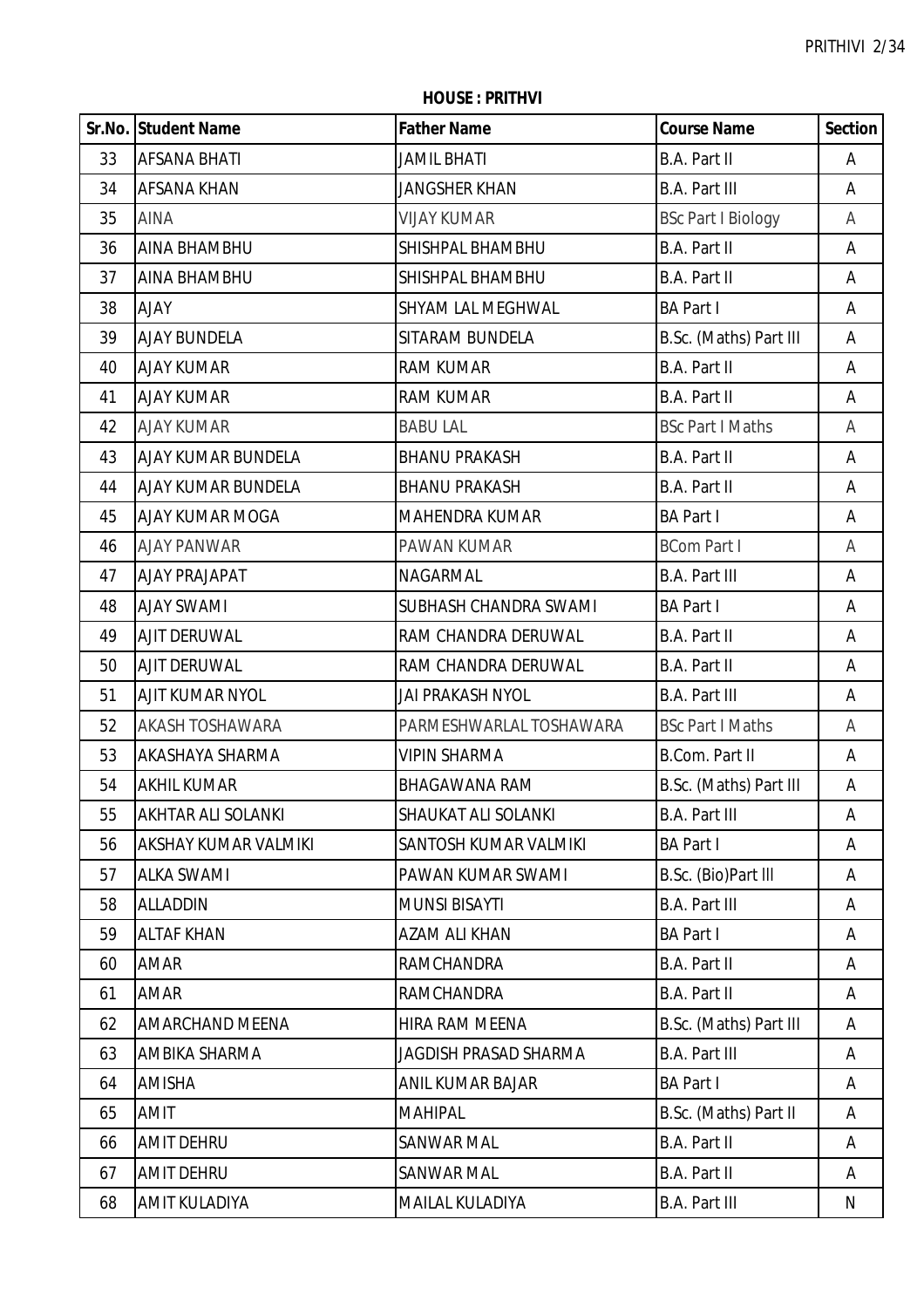**HOUSE : PRITHVI**

|     | Sr.No. Student Name     | <b>Father Name</b>            | <b>Course Name</b>        | <b>Section</b> |
|-----|-------------------------|-------------------------------|---------------------------|----------------|
| 69  | <b>AMIT KUMAR</b>       | <b>SURESH KUMAR</b>           | <b>BA Part I</b>          | A              |
| 70  | <b>AMIT KUMAR</b>       | <b>SURESH KUMAR</b>           | <b>BCom Part I</b>        | A              |
| 71  | AMIT KUMAR SAINI        | <b>BABU LAL SAINI</b>         | <b>BSc Part I Biology</b> | Α              |
| 72  | <b>AMIT MAHALA</b>      | <b>MAHENDRA KUMAR</b>         | B.A. Part II              | Α              |
| 73  | <b>AMIT MAHALA</b>      | <b>MAHENDRA KUMAR</b>         | <b>B.A. Part II</b>       | A              |
| 74  | <b>AMIT SINGH</b>       | <b>MOTI SINGH</b>             | <b>BA Part I</b>          | A              |
| 75  | ANAMIKA KANWAR          | <b>ASHOK SINGH</b>            | <b>BA Part I</b>          | A              |
| 76  | <b>ANAND</b>            | <b>RUPCHAND</b>               | <b>BSc Part I Maths</b>   | Α              |
| 77  | ANAND KUMAR CHARAN      | <b>GHISHA RAM CHARAN</b>      | B.A. Part II              | A              |
| 78  | ANAND KUMAR CHARAN      | <b>GHISHA RAM CHARAN</b>      | <b>B.A. Part II</b>       | A              |
| 79  | ANAND KUMAR SAINI       | SHRICHAND SAINI               | B.Sc. (Bio)Part II        | A              |
| 80  | <b>ANASH KALAL</b>      | <b>ALISHER KALAL</b>          | <b>B.A. Part III</b>      | A              |
| 81  | ANCHAL JAKHODIA         | <b>MAHENDRA SINGH</b>         | <b>B.Com. Part II</b>     | Α              |
| 82  | ANCHAL JANGIR           | <b>DILEEP KUMAR JANGIR</b>    | <b>B.Com. Part III</b>    | Α              |
| 83  | <b>ANIL DHUWAN</b>      | <b>RAM KRISHAN</b>            | <b>BA Part I</b>          | A              |
| 84  | <b>ANIL KUMAR</b>       | PREMA RAM SIHAG               | B.Sc. (Bio)Part II        | $\mathsf C$    |
| 85  | <b>ANIL KUMAR</b>       | <b>SAJJAN PURI</b>            | <b>B.A. Part III</b>      | Α              |
| 86  | <b>ANIL KUMAR</b>       | RAMESH CHAND                  | <b>B.Com. Part III</b>    | $\mathsf C$    |
| 87  | <b>ANIL KUMAR</b>       | RAJPAL BHAKAR                 | <b>BA Part I</b>          | Α              |
| 88  | ANIL KUMAR CHANWARIA    | <b>KRISHAN KUMAR</b>          | <b>BA Part I</b>          | A              |
| 89  | ANIL KUMAR MEGHWAL      | <b>RAM KUMAR</b>              | B.Sc. (Maths) Part II     | A              |
| 90  | ANIL KUMAR SHARMA       | DEENDAYAL SHARMA              | B.Sc. (Maths) Part III    | A              |
| 91  | <b>ANIL KUMAR SIHAG</b> | <b>LAL CHAND SIHAG</b>        | B.A. Part II              | A              |
| 92  | ANIL KUMAR SIHAG        | <b>LAL CHAND SIHAG</b>        | B.A. Part II              | A              |
| 93  | <b>ANIL PRAJAPAT</b>    | <b>VIJAY KUMAR</b>            | <b>BCom Part I</b>        | A              |
| 94  | <b>ANIL PRAKASH</b>     | <b>MAHENDRA KUMAR MEGHWAL</b> | <b>B.A. Part III</b>      | A              |
| 95  | <b>ANISH KUMAR</b>      | PARAMANAND GODARA             | <b>BA Part I</b>          | A              |
| 96  | ANITA                   | <b>BHANWAR LAL</b>            | B.A. Part II              | A              |
| 97  | ANITA                   | <b>BHANWAR LAL</b>            | B.A. Part II              | A              |
| 98  | <b>ANITA</b>            | <b>TILOKA RAM</b>             | <b>B.A. Part III</b>      | A              |
| 99  | ANITA                   | RAJENDRA PRASAD               | <b>BA Part I</b>          | A              |
| 100 | ANITA                   | <b>SURENDRA KUMAR</b>         | <b>BSc Part I Maths</b>   | A              |
| 101 | ANITA HUDDA             | <b>MAKHAN LAL</b>             | B.A. Part II              | M              |
| 102 | ANITA HUDDA             | <b>GOP SINGH</b>              | <b>BA Part I</b>          | A              |
| 103 | ANITA KANTIWAL          | RAMESH KUMAR KANTIWAL         | <b>B.A. Part II</b>       | A              |
| 104 | ANITA KANTIWAL          | RAMESH KUMAR KANTIWAL         | B.A. Part II              | A              |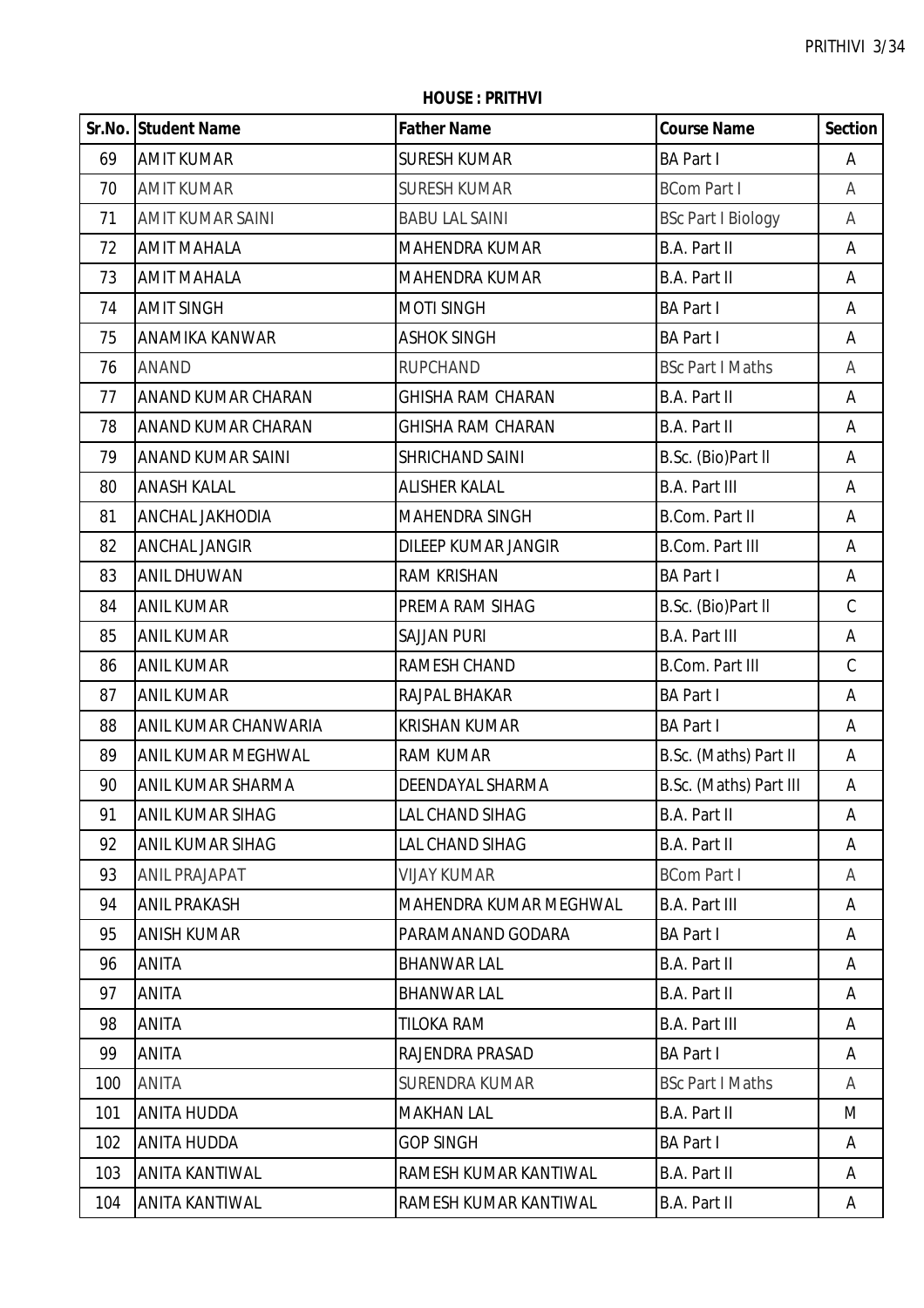**HOUSE : PRITHVI**

|     | Sr.No. Student Name           | <b>Father Name</b>            | <b>Course Name</b>        | <b>Section</b> |
|-----|-------------------------------|-------------------------------|---------------------------|----------------|
| 105 | <b>ANITA KUMARI</b>           | <b>BANWARI LAL</b>            | <b>B.A. Part III</b>      | A              |
| 106 | <b>ANITA PATEER</b>           | PRATAP RAM PATEER             | <b>B.A. Part II</b>       | Α              |
| 107 | <b>ANITA PATEER</b>           | PRATAP RAM PATEER             | B.A. Part II              | Α              |
| 108 | ANJANI KUMAR SHARMA           | <b>GHANSHYAM SHARMA</b>       | B.Sc. (Maths) Part III    | Α              |
| 109 | <b>ANJILA BANO</b>            | <b>ASLAM KHAN</b>             | <b>B.A. Part III</b>      | A              |
| 110 | <b>ANJU GORA</b>              | <b>JAIPRAKASH GORA</b>        | <b>BSc Part I Biology</b> | Α              |
| 111 | <b>ANJU KUMARI</b>            | <b>KRISHNA KUMAR</b>          | <b>B.A. Part II</b>       | A              |
| 112 | <b>ANJU KUMARI</b>            | <b>KRISHNA KUMAR</b>          | B.A. Part II              | A              |
| 113 | ANJU MACHHALPURIA             | <b>ARJUN LAL</b>              | <b>B.A. Part III</b>      | Α              |
| 114 | <b>ANJU NAI</b>               | <b>BHANWAR LAL</b>            | <b>BA Part I</b>          | B              |
| 115 | <b>ANKIT</b>                  | SADURAM                       | <b>BA Part I</b>          | B              |
| 116 | <b>ANKIT DAYAMA</b>           | PRAMOD KUMAR                  | <b>B.A. Part II</b>       | Α              |
| 117 | <b>ANKIT DAYAMA</b>           | PRAMOD KUMAR                  | B.A. Part II              | Α              |
| 118 | <b>ANKIT GOENKA</b>           | <b>MANOJ GOENKA</b>           | <b>BCom Part I</b>        | Α              |
| 119 | <b>ANKIT KUMAR</b>            | <b>CHANDGI RAM</b>            | B.Sc. (Maths) Part II     | $\mathsf C$    |
| 120 | <b>ANKIT KUMAR</b>            | <b>MAHENDER SINGH</b>         | B.Sc. (Bio)Part III       | A              |
| 121 | ANKIT KUMAR JANGIR            | SURENDRA KUMAR JANGIR         | <b>BA Part I</b>          | B              |
| 122 | <b>ANKIT RUYAL</b>            | <b>BHAGIRATH MAL RUYAL</b>    | <b>BSc Part I Maths</b>   | Α              |
| 123 | <b>ANKITA</b>                 | <b>AMRIT LAL</b>              | B.Sc. (Bio)Part II        | A              |
| 124 | ANKITA                        | <b>RANVEER SINGH MUNRIA</b>   | <b>B.A. Part III</b>      | A              |
| 125 | ANKITA                        | <b>SHARWAN KUMAR</b>          | <b>BA Part I</b>          | B              |
| 126 | <b>ANKUR KUMAR</b>            | RAMAVATAR TETARWAL            | <b>BA Part I</b>          | B              |
| 127 | <b>ANSHUL RATHORE</b>         | <b>SURENDRA SINGH RATHORE</b> | <b>B.A. Part III</b>      | B              |
| 128 | <b>ANSHUMAN SINGH RATHORE</b> | <b>RAJVEER SINGH RATHORE</b>  | B.Sc. (Maths) Part II     | Α              |
| 129 | <b>ANUSHKA</b>                | PREM CHAND                    | <b>BSc Part I Maths</b>   | A              |
| 130 | <b>ANUSUYA MEW</b>            | <b>RAGHUVEER SINGH</b>        | <b>BA Part I</b>          | B              |
| 131 | <b>ARBAJ KHAN</b>             | <b>ISHAK KHAN</b>             | <b>B.A. Part III</b>      | B              |
| 132 | <b>ARIF KHAN</b>              | <b>AKHTAR ALI</b>             | <b>BA Part I</b>          | B              |
| 133 | <b>ARTI</b>                   | <b>PAWAN SINGH</b>            | <b>BSc Part I Biology</b> | Α              |
| 134 | ARTI KUMARI PRAJAPAT          | <b>OMPRAKASH PRAJAPAT</b>     | B.Sc. (Maths) Part III    | A              |
| 135 | <b>ARTI SAINI</b>             | <b>NANURAM SAINI</b>          | <b>B.A. Part III</b>      | B              |
| 136 | <b>ARTI SHARMA</b>            | DILIP KUMAR SHARMA            | <b>BA Part I</b>          | B              |
| 137 | <b>ARVIND JANGIR</b>          | <b>KULDEEP KUMAR JANGIR</b>   | <b>BCom Part I</b>        | A              |
| 138 | ARVIND KUMAR BHAMBU           | SUBHASH CHANDRA BHAMBU        | <b>BA Part I</b>          | B              |
| 139 | <b>ASHOK</b>                  | RAJPAL POONIA                 | <b>BA Part I</b>          | B              |
| 140 | <b>ASHOK KUMAR</b>            | <b>HARI RAM MEENA</b>         | <b>B.A. Part III</b>      | B              |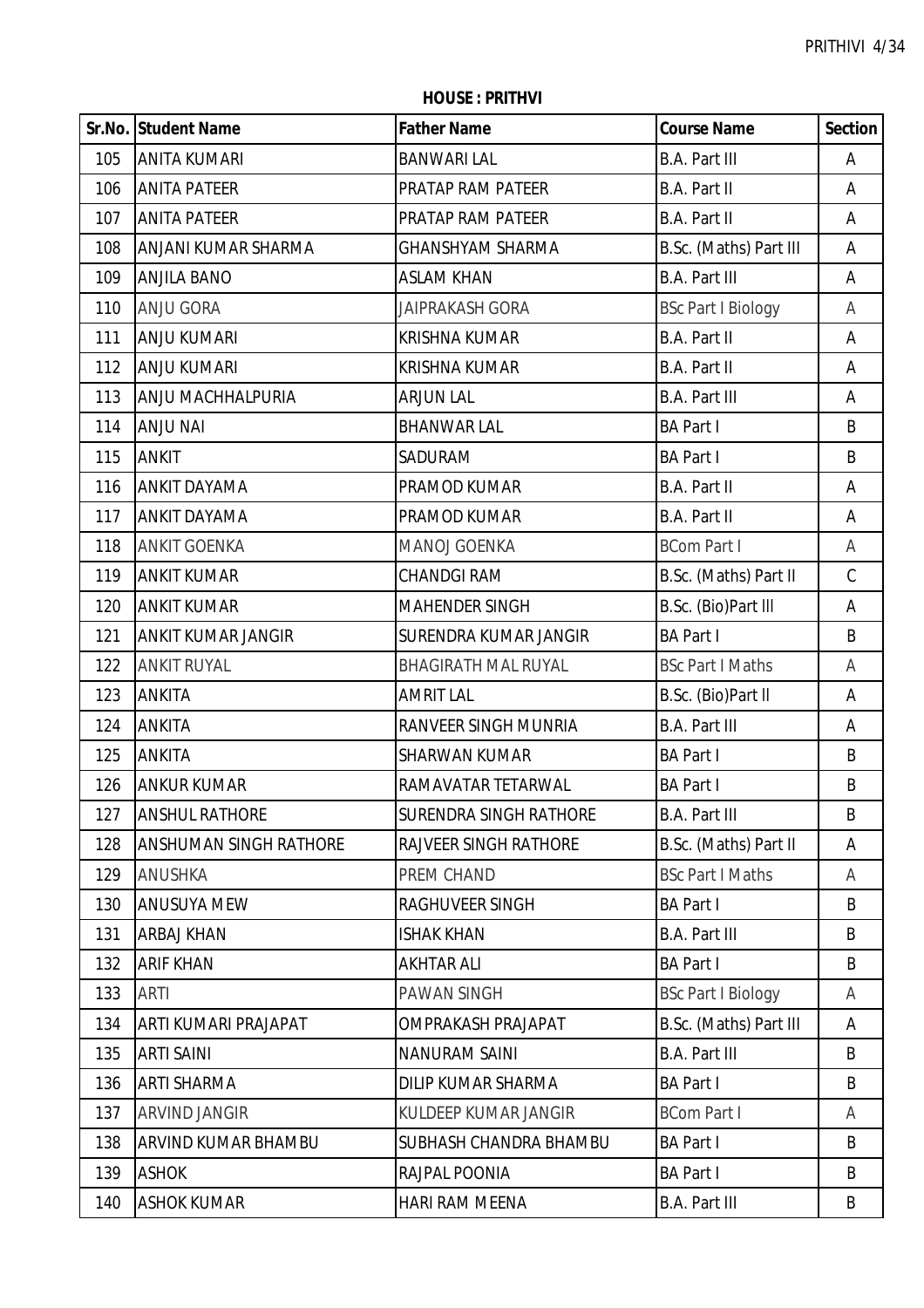**HOUSE : PRITHVI**

|     | Sr.No. Student Name          | <b>Father Name</b>        | <b>Course Name</b>        | <b>Section</b> |
|-----|------------------------------|---------------------------|---------------------------|----------------|
| 141 | <b>ASHOK KUMAR</b>           | <b>MANIRAM DHANAK</b>     | <b>BA Part I</b>          | B              |
| 142 | <b>ASHOK KUMAR</b>           | <b>SYOPAL SINGH</b>       | <b>BSc Part I Maths</b>   | A              |
| 143 | <b>ASHOK KUMAR BURDAK</b>    | <b>BHANWAR LAL BURDAK</b> | <b>BA Part I</b>          | B              |
| 144 | <b>ASHOK KUMAR JANGIR</b>    | <b>BHIM RAJ JANGIR</b>    | B.Sc. (Maths) Part III    | Α              |
| 145 | <b>ASHOKA KUMAR</b>          | <b>KAILASH KUMAR</b>      | <b>BA Part I</b>          | B              |
| 146 | <b>ASHUTOSH SHARMA</b>       | OM PRAKASH SHARMA         | <b>B.Com. Part II</b>     | Α              |
| 147 | <b>ASIF</b>                  | <b>ZAKEER HUSSAIN</b>     | B.Sc. (Maths) Part II     | Α              |
| 148 | <b>ASMA</b>                  | MOHAMMAD ALI              | B.Sc. (Bio)Part II        | Α              |
| 149 | <b>AVINASH SAINI</b>         | <b>SURESH SAINI</b>       | B.Sc. (Maths) Part II     | $\mathsf C$    |
| 150 | <b>AVNTIKA</b>               | <b>MANGI LAL BHARGAW</b>  | <b>BA Part I</b>          | B              |
| 151 | <b>AXITA PATHAK</b>          | ANIL KUMAR PATHAK         | <b>B.A. Part III</b>      | B              |
| 152 | <b>BABITA</b>                | <b>JAGDISH PRASAD</b>     | <b>B.Com. Part III</b>    | Α              |
| 153 | <b>BABITA KASWAN</b>         | KUNANA RAM KASWAN         | <b>BA Part I</b>          | ${\sf P}$      |
| 154 | <b>BABITA KUMARI NEHRA</b>   | SHRAVAN KUMAR NEHRA       | <b>B.A. Part III</b>      | B              |
| 155 | <b>BABITA PRAJAPAT</b>       | SHUBHKARAN PRAJAPAT       | <b>BA Part I</b>          | B              |
| 156 | <b>BABLESH SAINI</b>         | MANGAL CHAND SAINI        | <b>BSc Part I Biology</b> | Α              |
| 157 | <b>BABU LAL SHARMA</b>       | KHEMA RAM SHARMA          | <b>B.A. Part III</b>      | B              |
| 158 | <b>BABULAL NAT</b>           | <b>NANDA RAM NAT</b>      | <b>BA Part I</b>          | B              |
| 159 | <b>BAJRANG LAL</b>           | <b>MADAN LAL</b>          | <b>BCom Part I</b>        | Α              |
| 160 | <b>BAJRANG LAL SHARMA</b>    | RAMESHWAR LAL SHARMA      | <b>BSc Part I Maths</b>   | A              |
| 161 | <b>BALI MEGHWAL</b>          | REWANTA RAM MEGHWAL       | <b>BA Part I</b>          | B              |
| 162 | <b>BALVEER KUMAR</b>         | <b>BHADAR RAM</b>         | <b>B.A. Part III</b>      | $\sf B$        |
| 163 | <b>BANTI KHATEEK</b>         | <b>JAGDISH PRASAD</b>     | <b>BA Part I</b>          | B              |
| 164 | <b>BASHU KANWAR</b>          | <b>SUPYAR SINGH</b>       | <b>BA Part I</b>          | B              |
| 165 | <b>BHAGAWATI</b>             | NARAYAN PRASAD            | B.Sc. (Maths) Part III    | A              |
| 166 | <b>BHAGAWATI</b>             | MOOL CHAND                | <b>BSc Part I Biology</b> | A              |
| 167 | <b>BHANWAR LAL</b>           | LAXMAN RAM                | <b>BA Part I</b>          | B              |
| 168 | <b>BHANWARI</b>              | <b>MAHAVEER PRASAD</b>    | <b>B.A. Part III</b>      | B              |
| 169 | <b>BHARAT BHUSHAN PAREEK</b> | <b>VIDYADHAR SHARMA</b>   | B.Sc. (Maths) Part II     | Α              |
| 170 | <b>BHARAT GAUR</b>           | <b>MAHESH GAUR</b>        | <b>BCom Part I</b>        | A              |
| 171 | <b>BHARATI SAINI</b>         | <b>GAJANAND SAINI</b>     | <b>BA Part I</b>          | $\mathsf C$    |
| 172 | <b>BHASKAR SWAMI</b>         | <b>JUGAL KISHOR</b>       | <b>B.Com. Part II</b>     | A              |
| 173 | BHAVNA AJADIWAL              | <b>GOPAL AJADIWAL</b>     | <b>BCom Part I</b>        | A              |
| 174 | <b>BHAWANA KANWAR</b>        | MAHENDRA SINGH            | <b>BA Part I</b>          | C              |
| 175 | <b>BHAWANI SHANKAR</b>       | RUGHARAM SUTHAR           | <b>BA Part I</b>          | C              |
| 176 | <b>BHAWANI SHARMA</b>        | RAM KUMAR SHARMA          | <b>B.A. Part III</b>      | B              |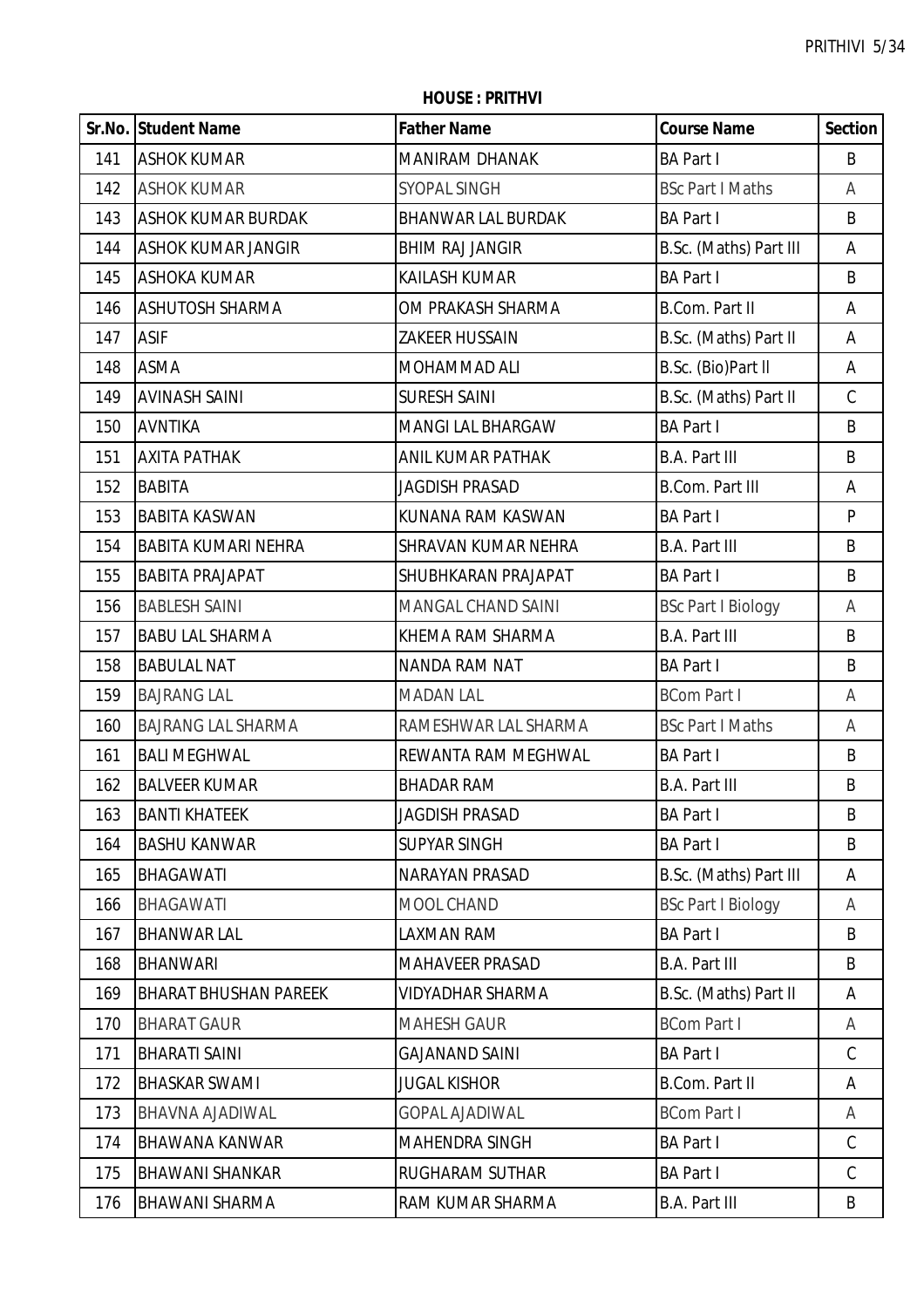|     | Sr.No. Student Name        | <b>Father Name</b>          | <b>Course Name</b>        | <b>Section</b> |
|-----|----------------------------|-----------------------------|---------------------------|----------------|
| 177 | <b>BHAWANI SINGH</b>       | <b>SURJAN SINGH PARIHAR</b> | <b>B.Com. Part III</b>    | Α              |
| 178 | <b>BHOMESWARI SAINI</b>    | LIKHMI CHAND                | B.Sc. (Bio)Part III       | A              |
| 179 | <b>BHUMIKA SAIN</b>        | <b>MAHESH KUMAR</b>         | <b>BA Part I</b>          | $\mathsf C$    |
| 180 | <b>BHUMIKA YADAV</b>       | <b>VIKRAM SINGH YADAV</b>   | B.Sc. (Bio)Part II        | A              |
| 181 | <b>BINDU KUMARI KHATIK</b> | <b>BABU LAL</b>             | <b>B.A. Part III</b>      | B              |
| 182 | <b>BIRBAL KHATIK</b>       | <b>SHANKAR LAL</b>          | B.Sc. (Maths) Part III    | A              |
| 183 | <b>BUDH SINGH</b>          | PARWAT SINGH                | <b>BA Part I</b>          | $\mathsf C$    |
| 184 | <b>CHANDA</b>              | <b>NANDRAM</b>              | <b>BA Part I</b>          | $\mathcal{C}$  |
| 185 | CHANDA JANGIR              | RADHESHYAM JANGIR           | <b>BSc Part I Biology</b> | A              |
| 186 | <b>CHANDAN SHARMA</b>      | SANJAY KUMAR SHARMA         | <b>BA Part I</b>          | $\mathsf C$    |
| 187 | CHANDRAKALA KHARDIYA       | <b>GUGAN SINGH</b>          | <b>BA Part I</b>          | $\mathsf C$    |
| 188 | CHANDRASHEKHAR             | SHRAWAN SINGH               | <b>BSc Part I Maths</b>   | A              |
| 189 | CHANDRASHEKHAR SAINI       | NARENDRA KUMAR SAINI        | <b>BCom Part I</b>        | Α              |
| 190 | CHETAN RAM SHARMA          | <b>GIRDHARI LAL</b>         | <b>B.A. Part III</b>      | B              |
| 191 | CHOTU MEGHWAL              | SHANKAR LAL MEGHWAL         | <b>BA Part I</b>          | $\mathcal{C}$  |
| 192 | <b>DALEEP KUMAR</b>        | <b>RANVEER SINGH</b>        | <b>B.A. Part III</b>      | B              |
| 193 | <b>DALIP KUMAR</b>         | <b>JEEVRAJ</b>              | <b>BA Part I</b>          | $\mathsf C$    |
| 194 | <b>DARIYA SINGH</b>        | CHIMNARAM                   | B.Sc. (Maths) Part II     | A              |
| 195 | <b>DAYARAM</b>             | <b>LILU RAM</b>             | <b>BA Part I</b>          | $\mathsf C$    |
| 196 | <b>DEEPA SONI</b>          | RADHA KISHAN SONI           | B.Sc. (Bio)Part III       | Α              |
| 197 | <b>DEEPAK CHOUHAN</b>      | <b>UMED SINGH CHOUHAN</b>   | <b>B.Com. Part III</b>    | A              |
| 198 | <b>DEEPAK GOTHWAL</b>      | <b>DOLAT RAM</b>            | <b>B.A. Part III</b>      | B              |
| 199 | <b>DEEPAK JOSHI</b>        | JAGDISH PRASAD JOSHI        | B.Com. Part II            | Α              |
| 200 | <b>DEEPAK MEENA</b>        | DOLATRAM MEENA              | B.Sc. (Maths) Part II     | C              |
| 201 | DEEPAK PRAJAPAT            | SANWAR MAL PRAJAPAT         | <b>BA Part I</b>          | C              |
| 202 | <b>DEEPIKA</b>             | <b>VINOD KUMAR JANGIR</b>   | <b>BA Part I</b>          | C              |
| 203 | <b>DEEPIKA PARIHAR</b>     | <b>BANNE SINGH PARIHAR</b>  | <b>B.A. Part III</b>      | B              |
| 204 | <b>DEVATRAM</b>            | <b>JHABAR MAL</b>           | <b>BA Part I</b>          | C              |
| 205 | DEVATRAM SWAMI             | <b>JAGDISH SWAMI</b>        | <b>B.A. Part III</b>      | B              |
| 206 | DEVENDRA SAINI             | JITENDRA KUMAR SAINI        | B.A. Part II              | C              |
| 207 | <b>DEVI LAL PAREEK</b>     | <b>JAIPRAKASH PAREEK</b>    | <b>B.Com. Part III</b>    | A              |
| 208 | <b>DEVKARAN MEGHWAL</b>    | <b>BISHANA RAM</b>          | <b>BA Part I</b>          | C              |
| 209 | <b>DHANESH KUMAR</b>       | <b>TULCHHA RAM</b>          | <b>B.A. Part III</b>      | B              |
| 210 | DHAPA GHINTALA             | <b>HARI RAM GHINTALA</b>    | <b>BA Part I</b>          | C              |
| 211 | DHARMA RAM MAHALA          | <b>BHADERMAL MAHALA</b>     | <b>BA Part I</b>          | C              |
| 212 | DHARMENDRA PILANIA         | SHANKAR LAL PILANIA         | B.A. Part II              | C              |

**HOUSE : PRITHVI**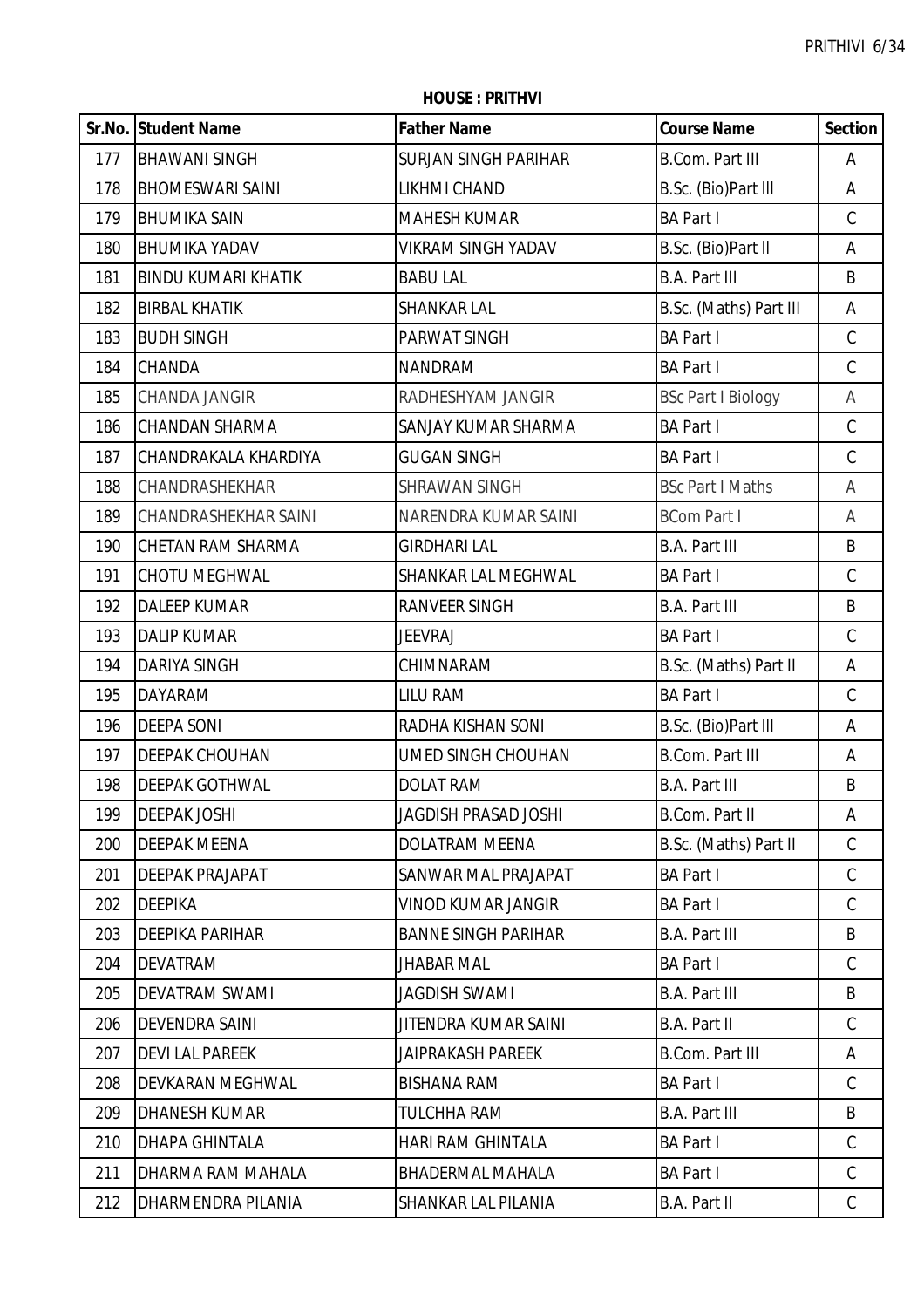|     | Sr.No. Student Name        | <b>Father Name</b>           | <b>Course Name</b>        | <b>Section</b> |
|-----|----------------------------|------------------------------|---------------------------|----------------|
| 213 | DHARMENDRA PRAJAPAT        | <b>GIRDHARI LAL PRAJAPAT</b> | B.A. Part III             | $\mathsf C$    |
| 214 | DHEERAJ KUMAR              | TEJ KUMAR PANWAR             | <b>BA Part I</b>          | $\mathsf C$    |
| 215 | <b>DHNESH KUMAR</b>        | HANUMAN PRASAD               | B.Sc. (Maths) Part II     | A              |
| 216 | <b>DIGVIJAY SINGH</b>      | RAJENDRA SINGH               | <b>BSc Part I Maths</b>   | A              |
| 217 | <b>DIKSHA JANGIR</b>       | <b>SURESH KUMAR JANGIR</b>   | B.Sc. (Bio)Part II        | Α              |
| 218 | <b>DILIP SAINI</b>         | <b>DULICHAND SAINI</b>       | <b>BCom Part I</b>        | A              |
| 219 | <b>DIMPLE PRAJAPAT</b>     | SHISHPAL PRAJAPAT            | <b>BA Part I</b>          | $\mathsf C$    |
| 220 | <b>DINESH BAKOLIYA</b>     | SATYANARAYAN BAKOLIYA        | <b>BSc Part I Biology</b> | A              |
| 221 | DINESH KHARDIYA            | <b>BHAGIRATH KHARDIYA</b>    | B.A. Part II              | $\mathsf C$    |
| 222 | <b>DINESH KUMAR</b>        | BHAGAWANA RAM                | <b>BA Part I</b>          | $\mathsf C$    |
| 223 | DINESH KUMAR POONIA        | RAMESH KUMAR                 | <b>BA Part I</b>          | D              |
| 224 | DINESH KUMAR SAINI         | <b>MAHAVEER PRASAD SAINI</b> | <b>B.A. Part III</b>      | $\mathsf C$    |
| 225 | DINESH KUMAR SHARMA        | RAJENDRA KUMAR               | B.Sc. (Maths) Part III    | A              |
| 226 | DINESH SINGH NEHRA         | <b>JAY SINGH</b>             | <b>BA Part I</b>          | D              |
| 227 | DIVYA KAPOORIA             | SHRICHAND KAPOORIA           | <b>BA Part I</b>          | D              |
| 228 | <b>DIVYA KUMARI</b>        | HEERA LAL SAHARAN            | <b>BSc Part I Maths</b>   | A              |
| 229 | <b>DIXIT KUMAR</b>         | <b>BANWARI LAL</b>           | <b>B.A. Part III</b>      | $\mathsf C$    |
| 230 | <b>DURGA SONI</b>          | <b>NATHMAL SONI</b>          | <b>B.A. Part III</b>      | $\mathsf C$    |
| 231 | EKTA SHARMA                | <b>GOGRAJ SHARMA</b>         | B.A. Part II              | $\mathsf C$    |
| 232 | <b>ESAK</b>                | <b>IKBAL KHAN</b>            | B.Com. Part II            | Α              |
| 233 | <b>FARDEEN KHAN</b>        | <b>ZAKIR HUSSAIN</b>         | <b>BA Part I</b>          | D              |
| 234 | FARZANA                    | <b>ROSHAN KHAN</b>           | <b>BA Part I</b>          | D              |
| 235 | <b>FIRDOSH BANO</b>        | <b>MANWAR KHAN</b>           | B.Sc. (Bio)Part III       | A              |
| 236 | <b>FIRON</b>               | <b>MUSTAK KHAN</b>           | B.A. Part II              | C              |
| 237 | <b>GAJENDRA SINGH</b>      | <b>MANOHAR SINGH</b>         | <b>BCom Part I</b>        | A              |
| 238 | <b>GANESH KUMAR</b>        | <b>RAJ KUMAR</b>             | B.A. Part II              | $\mathsf C$    |
| 239 | <b>GANESH KUMAR SHARMA</b> | OM PRAKASH SHARMA            | <b>B.A. Part III</b>      | $\mathsf C$    |
| 240 | <b>GANESH PRAJAPAT</b>     | MAKHANLAL PRAJAPAT           | <b>B.Com. Part III</b>    | B              |
| 241 | <b>GANESHA RAM DHAKA</b>   | PRABHU RAM DHAKA             | B.Sc. (Maths) Part III    | A              |
| 242 | <b>GANGADHAR</b>           | RAMKARAN                     | <b>BA Part I</b>          | D              |
| 243 | <b>GAURAV CHOUDHARY</b>    | <b>MAHENDRA SINGH</b>        | <b>BSc Part I Maths</b>   | A              |
| 244 | <b>GAURAV MATOLIYA</b>     | ASHOK KUMAR MATOLIYA         | <b>B.Com. Part III</b>    | A              |
| 245 | <b>GAURAV SINGH RAO</b>    | <b>MAHAVEER SINGH RAO</b>    | <b>BCom Part I</b>        | A              |
| 246 | <b>GAURI SHARMA</b>        | <b>ASHOK SHARMA</b>          | <b>BA Part I</b>          | D              |
| 247 | <b>GAUTAM SHARMA</b>       | PRAMOD SHARMA                | B.Com. Part II            | A              |
| 248 | <b>GAYATRI GHINTALA</b>    | HARIRAM GHINTALA             | B.A. Part II              | $\mathsf{C}$   |

**HOUSE : PRITHVI**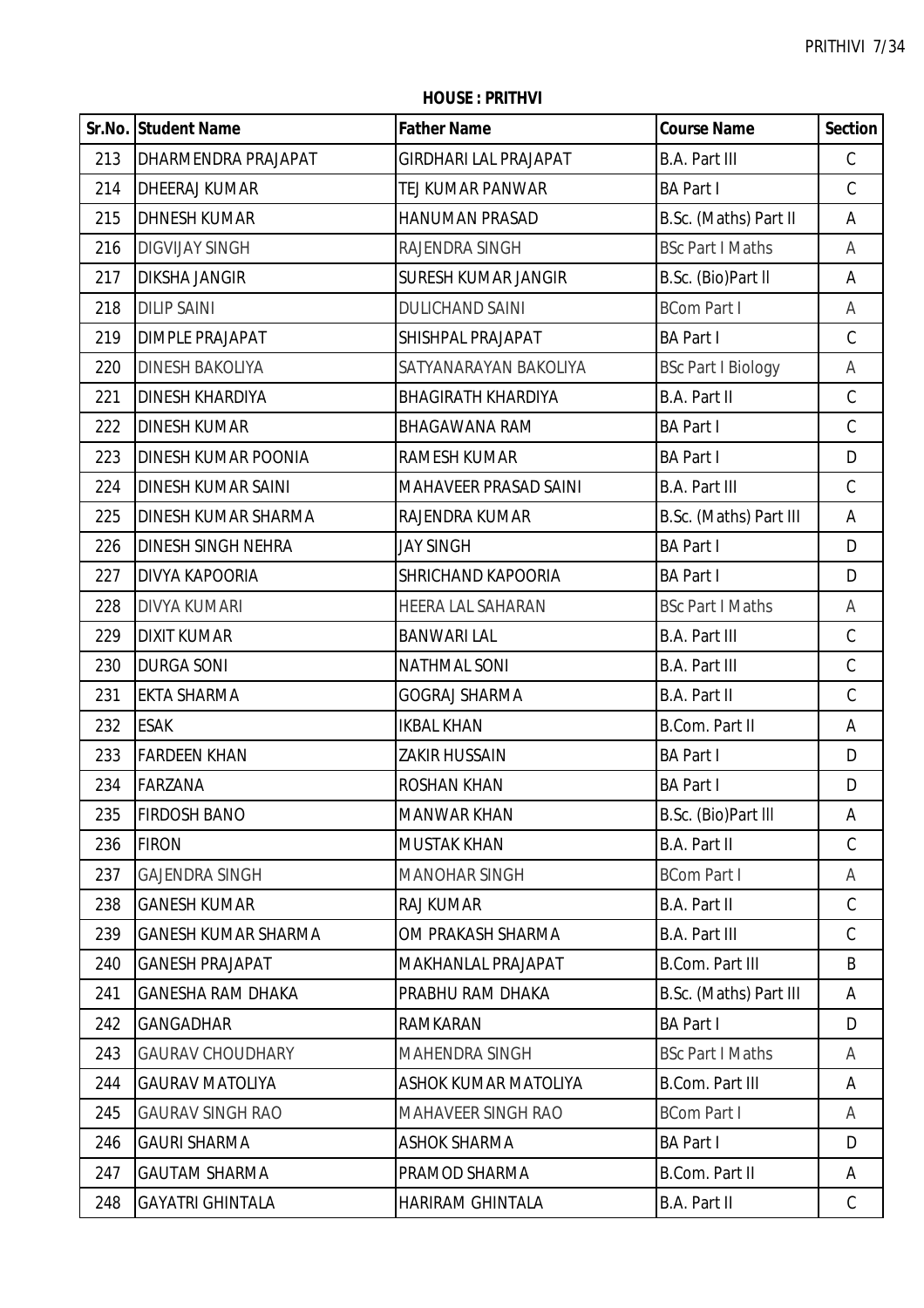|     | Sr.No. Student Name         | <b>Father Name</b>           | <b>Course Name</b>        | <b>Section</b> |
|-----|-----------------------------|------------------------------|---------------------------|----------------|
| 249 | <b>GAYATRI JANGIR</b>       | <b>SURESH KUMAR JANGIR</b>   | <b>BSc Part I Biology</b> | А              |
| 250 | <b>GAYATRI PANWAR</b>       | <b>HARI PRASAD</b>           | <b>B.A. Part III</b>      | $\mathsf C$    |
| 251 | <b>GHANSHYAM POONIA</b>     | <b>TULCHHA RAM POONIA</b>    | <b>BA Part I</b>          | D              |
| 252 | <b>GHANSHYAM SAINI</b>      | <b>SANWAR MAL SAINI</b>      | <b>B.A. Part III</b>      | $\mathsf C$    |
| 253 | gopal singh                 | manmohan singh               | B.A. Part II              | $\mathsf C$    |
| 254 | <b>GOPIRAM</b>              | PRATAP SINGH                 | <b>BA Part I</b>          | D              |
| 255 | <b>GOVIND MEENA</b>         | RAJENDRA PRASAD MEENA        | B.A. Part II              | $\mathsf C$    |
| 256 | <b>GOVIND PRASAD NAYAK</b>  | RAMSWAROOP NAYAK             | B.Sc. (Maths) Part III    | Α              |
| 257 | <b>GOVIND SINGH</b>         | <b>UMMED SINGH</b>           | <b>BA Part I</b>          | D              |
| 258 | <b>GUGAN RAM DUDI</b>       | <b>RANVEER DUDI</b>          | <b>B.A. Part III</b>      | $\mathsf C$    |
| 259 | <b>GULFASA</b>              | <b>SALIM KHAN</b>            | B.A. Part II              | $\mathsf C$    |
| 260 | <b>GULSHAN SAHARAN</b>      | MEHARCHAND SAHARAN           | <b>BA Part I</b>          | D              |
| 261 | <b>GUMAN PRASAD</b>         | <b>HETRAM</b>                | <b>BSc Part I Biology</b> | Α              |
| 262 | <b>HANSA KANWAR</b>         | PRAHALAD SINGH               | <b>BA Part I</b>          | D              |
| 263 | <b>HARI GOPAL SINDHI</b>    | DAYANAND SINDHI              | <b>BSc Part I Maths</b>   | Α              |
| 264 | <b>HARI RAM MOTHSARA</b>    | PRATAP SINGH MOTHSARA        | <b>BA Part I</b>          | D              |
| 265 | <b>HARISH</b>               | <b>JALE SINGH</b>            | <b>B.A. Part II</b>       | $\mathsf C$    |
| 266 | <b>HARISH MOJASIYA</b>      | RAM GOPAL MOJASIYA           | <b>B.Com. Part II</b>     | Α              |
| 267 | HARISHCHANDRA JANGIR        | MULARAM JANGIR               | <b>BSc Part I Maths</b>   | A              |
| 268 | <b>HARSHIT CHOUDHARY</b>    | <b>BRAHM PRAKASH</b>         | B.Sc. (Bio)Part II        | Α              |
| 269 | <b>HARSHIT SONI</b>         | RAJ KUMAR SONI               | <b>BCom Part I</b>        | Α              |
| 270 | <b>HARUN ALI</b>            | <b>JAKIR ALI</b>             | <b>B.A. Part III</b>      | $\mathsf C$    |
| 271 | <b>HEENA KHAN</b>           | <b>ROSHAN ALI</b>            | <b>B.A. Part II</b>       | $\mathsf C$    |
| 272 | <b>HEM SINGH</b>            | <b>RUKAM SINGH</b>           | <b>BA Part I</b>          | D              |
| 273 | <b>HEMALATA PRAJAPAT</b>    | <b>GAURISHANKAR PRAJAPAT</b> | B.Sc. (Bio)Part III       | Α              |
| 274 | <b>HEMANT KUMAR</b>         | SHISHUPAL RUEL               | B.Sc. (Maths) Part III    | Α              |
| 275 | HEMANT KUMAR MODI           | RAMARAM MODI                 | <b>B.Com. Part III</b>    | Α              |
| 276 | <b>HEMANT SINGH RATHORE</b> | <b>DALIP SINGH RETHORE</b>   | <b>B.A. Part II</b>       | $\mathsf C$    |
| 277 | <b>HEMCHAND SINDHI</b>      | ROOP CHAND SINDHI            | <b>BCom Part I</b>        | Α              |
| 278 | <b>HEMLATA SHARMA</b>       | DAMODAR SHARMA               | <b>B.A. Part III</b>      | $\mathcal{C}$  |
| 279 | <b>HEMLATA SWAMI</b>        | <b>BHAGAWANA RAM</b>         | <b>BSc Part I Biology</b> | Α              |
| 280 | <b>HIMANSHU SAHAL</b>       | <b>UPENDRA KUMAR SAHAL</b>   | <b>B.Com. Part II</b>     | А              |
| 281 | <b>HIMANSHU SONI</b>        | <b>MAHENDRA SONI</b>         | <b>BSc Part I Maths</b>   | Α              |
| 282 | <b>HINA BHARGAV</b>         | PANKAJ KUMAR BHARGAV         | <b>BA Part I</b>          | D              |
| 283 | HITESH KUMAR TANWAR         | PRADEEP KUMAR TANWAR         | B.Sc. (Maths) Part II     | Α              |
| 284 | <b>IDRISH</b>               | MOHD. ALARAKH MANIYAR        | <b>B.A. Part III</b>      | C              |

**HOUSE : PRITHVI**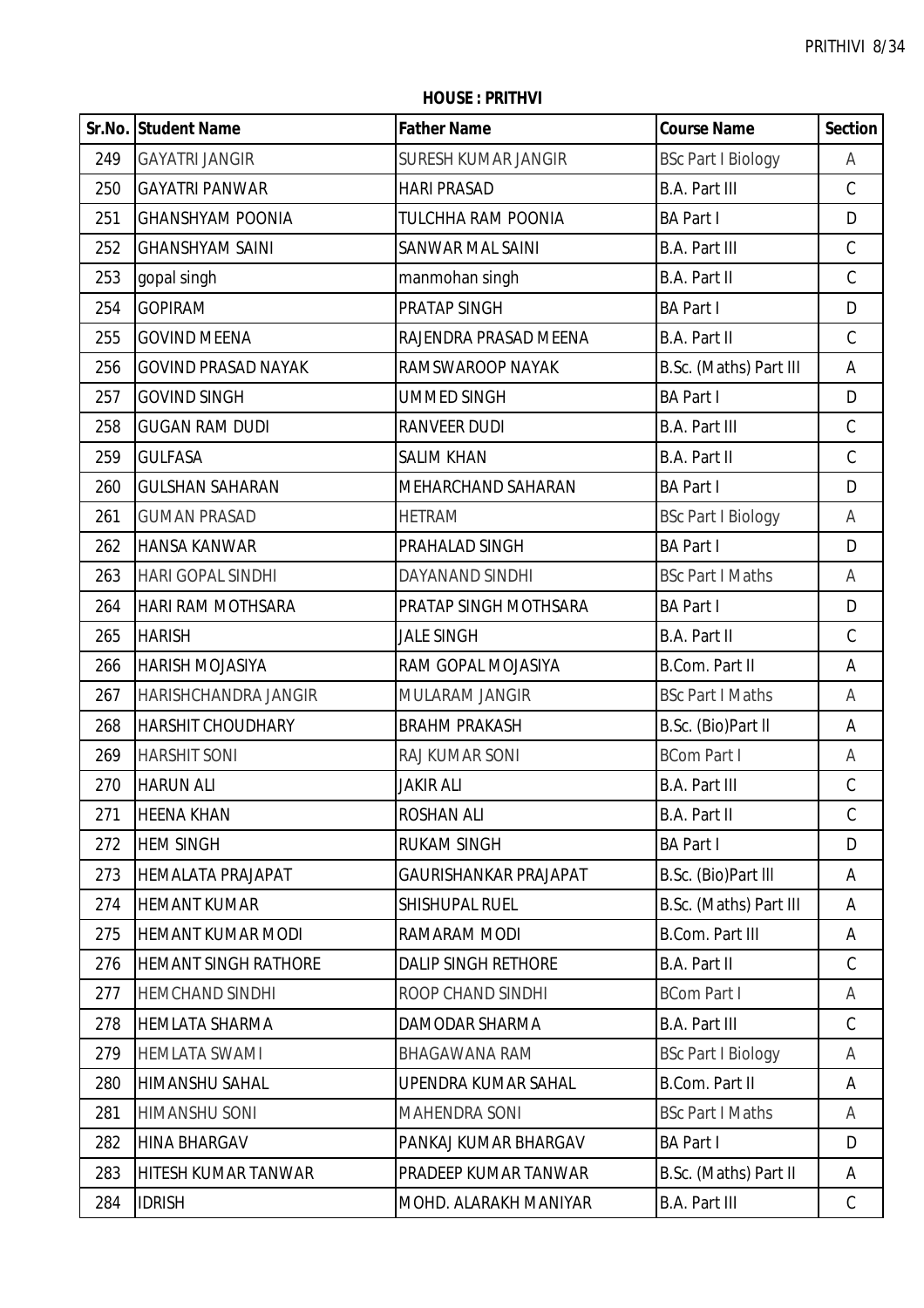**HOUSE : PRITHVI**

|     | Sr.No. Student Name      | <b>Father Name</b>         | <b>Course Name</b>        | <b>Section</b> |
|-----|--------------------------|----------------------------|---------------------------|----------------|
| 285 | <b>IKRAJ</b>             | <b>AHSAN KHAN</b>          | B.A. Part II              | $\mathsf C$    |
| 286 | <b>IMRAN KHAN</b>        | <b>SHYOKAT KHAN</b>        | B.A. Part II              | $\mathsf C$    |
| 287 | <b>INDRA DEV</b>         | OM PRAKASH PRAJAPAT        | B.Sc. (Maths) Part III    | A              |
| 288 | <b>IRFAN</b>             | NIZAMUDEEN KHAN            | <b>B.A. Part III</b>      | $\mathsf C$    |
| 289 | <b>IRFAN GOURI</b>       | <b>ISHAQ GOURI</b>         | <b>B.Com. Part III</b>    | A              |
| 290 | <b>IRFAN KHAN</b>        | <b>BALLU KHAN</b>          | <b>BA Part I</b>          | D              |
| 291 | <b>IZAZ</b>              | NIJAMUDEEN                 | B.A. Part II              | $\mathsf C$    |
| 292 | <b>IZMAM KHAN</b>        | MAHMOOD KHAN               | <b>BA Part I</b>          | D              |
| 293 | <b>JAGADISH SAINI</b>    | KISHAN LAL SAINI           | <b>BCom Part I</b>        | Α              |
| 294 | <b>JAGRITI</b>           | MOHAN LAL MUHAL            | B.Sc. (Maths) Part II     | A              |
| 295 | <b>JAHID BISAYATI</b>    | SABUDEEN                   | <b>BA Part I</b>          | D              |
| 296 | <b>JAI PRAKASH</b>       | <b>MADAN LAL</b>           | <b>BA Part I</b>          | D              |
| 297 | <b>JAIKARAN PILANIYA</b> | TARACHAND PILANIYA         | <b>BSc Part I Maths</b>   | A              |
| 298 | <b>JAINAB KAZI</b>       | MOHD SALIM                 | <b>B.A. Part III</b>      | C              |
| 299 | <b>JAIPAL</b>            | DEVKARAN                   | <b>BA Part I</b>          | D              |
| 300 | <b>JAIPAL MEGHWAL</b>    | SHANKAR LAL MEGHWAL        | B.A. Part II              | $\mathsf C$    |
| 301 | <b>JAISHREE KANWAR</b>   | <b>KISHORE SINGH</b>       | B.Sc. (Bio)Part III       | A              |
| 302 | <b>JARINA BANO</b>       | AHMAD ALI KAJI             | B.A. Part II              | $\mathsf C$    |
| 303 | <b>JATIN SHARMA</b>      | <b>SHIV NARAYAN</b>        | B.Sc. (Maths) Part III    | B              |
| 304 | <b>JAVED KHAN</b>        | <b>ABDUL AZIZ KHAN</b>     | <b>B.A. Part III</b>      | $\mathsf C$    |
| 305 | <b>JAY PRAKASH</b>       | SHYAMLAL                   | <b>BSc Part I Biology</b> | Α              |
| 306 | <b>JAYA GAHNOLIYA</b>    | DAYANAND GAHNOLIYA         | <b>B.A. Part II</b>       | $\mathsf C$    |
| 307 | <b>JAYA JANGID</b>       | <b>VISVANATH JANGID</b>    | B.Com. Part II            | Α              |
| 308 | <b>JAYPAL SINGH</b>      | <b>JAMAN SINGH</b>         | <b>BA Part I</b>          | E              |
| 309 | JAYPRAKASH SARAN         | <b>JAYCHAND SARAN</b>      | B.Sc. (Bio)Part II        | Α              |
| 310 | <b>JISHAN KHAN</b>       | <b>MUSTAK KHAN</b>         | <b>BA Part I</b>          | E              |
| 311 | JITENDRA KUMAR JAT       | TILOK CHAND JAT            | <b>B.A. Part III</b>      | C              |
| 312 | <b>JUBAIR AHAMMAD</b>    | <b>ZAKEER HUSSAIN</b>      | B.A. Part II              | $\mathsf C$    |
| 313 | <b>JYOTI</b>             | <b>INDRA RAM</b>           | <b>B.A. Part III</b>      | C              |
| 314 | <b>JYOTI BAROR</b>       | RAICHAND                   | B.Sc. (Maths) Part III    | B              |
| 315 | <b>JYOTI JANGEER</b>     | RAM CHANDRA JANGEER        | <b>BA Part I</b>          | E              |
| 316 | <b>JYOTI KANKHERIA</b>   | <b>CHANDRA PRAKASH</b>     | <b>BSc Part I Biology</b> | Α              |
| 317 | <b>JYOTI PRAJAPAT</b>    | <b>GULABCHAND PRAJAPAT</b> | B.A. Part II              | D              |
| 318 | <b>JYOTI RAJPUROHIT</b>  | <b>GOVIND SINGH</b>        | <b>B.A. Part III</b>      | $\mathsf C$    |
| 319 | <b>JYOTI SHARMA</b>      | <b>BHANWAR LAL SHARMA</b>  | <b>BA Part I</b>          | E              |
| 320 | KAILASH KUMAR            | <b>JAIDEV RAM</b>          | B.Sc. (Bio)Part II        | $\mathsf C$    |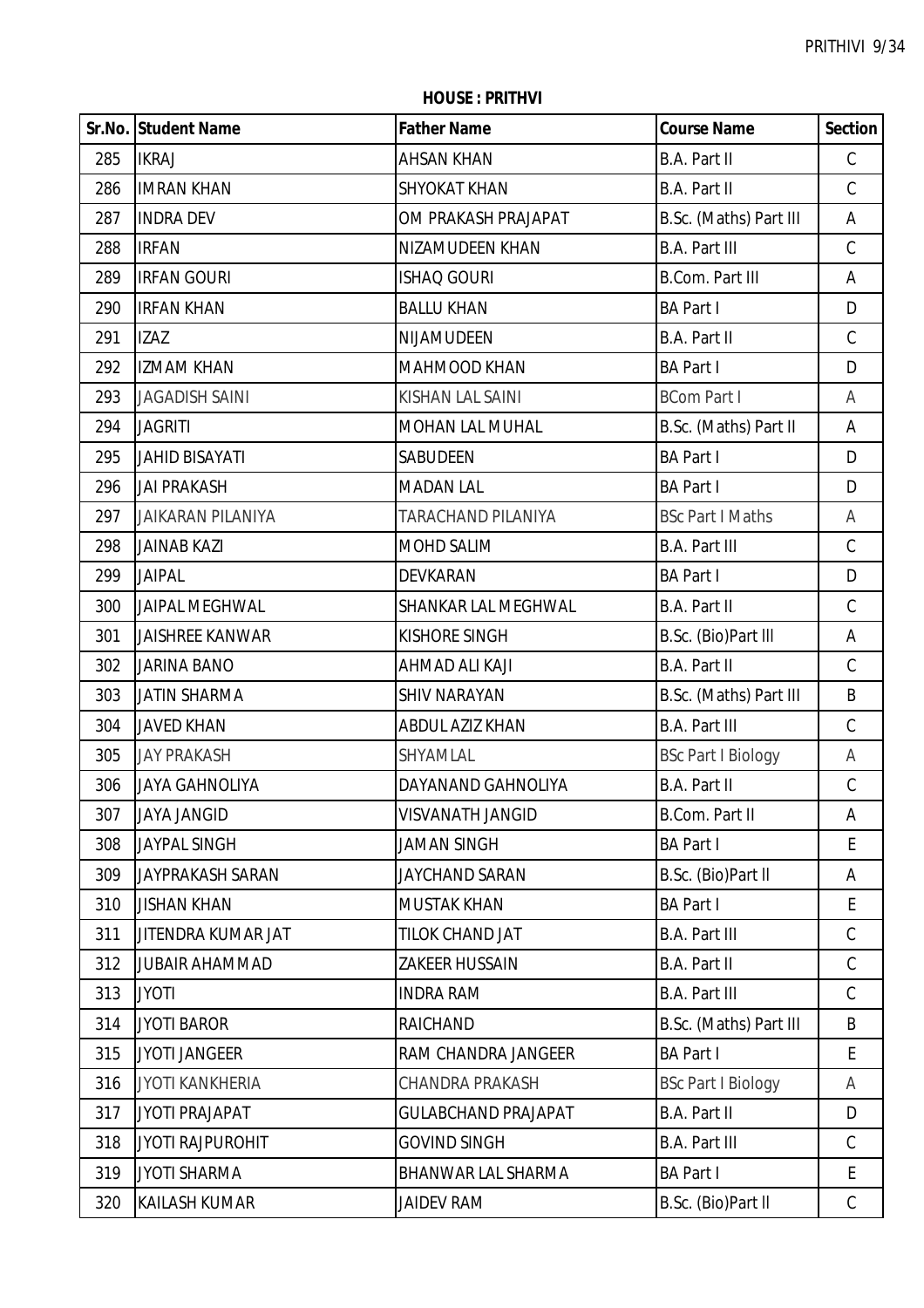|     | Sr.No. Student Name         | <b>Father Name</b>           | <b>Course Name</b>        | <b>Section</b> |
|-----|-----------------------------|------------------------------|---------------------------|----------------|
| 321 | <b>KAILASH MEGHWAL</b>      | SUBHASH CHANDRA PATEER       | <b>B.A. Part II</b>       | D              |
| 322 | <b>KAILASH SAHARAN</b>      | <b>INDRAJ SAHARAN</b>        | <b>B.A. Part III</b>      | D              |
| 323 | <b>KAILASH SAINI</b>        | RANJEET KUMAR                | <b>B.Com. Part III</b>    | Α              |
| 324 | <b>KAILASH TOSHAWARA</b>    | DHARM CHAND                  | <b>BSc Part I Maths</b>   | Α              |
| 325 | KAJAL                       | RAVIKANT SHARMA              | <b>BCom Part I</b>        | A              |
| 326 | <b>KALSUM</b>               | <b>SALIM KHAN</b>            | <b>B.A. Part III</b>      | D              |
| 327 | <b>KAMAL KUMAR JANGIR</b>   | <b>HANUMAN PRASAD JANGIR</b> | <b>B.A. Part II</b>       | D              |
| 328 | <b>KAMAL SAINI</b>          | RAJ KUMAR SAINI              | <b>BA Part I</b>          | E              |
| 329 | <b>KAMAL SINGH</b>          | <b>MANSINGH KHICHI</b>       | <b>B.Com. Part II</b>     | A              |
| 330 | <b>KAMLA</b>                | LICHHMAN RAM                 | <b>B.A. Part III</b>      | D              |
| 331 | <b>KAMLESH KUMAR</b>        | MOHAR SINGH PRAJAPAT         | B.Sc. (Bio)Part II        | A              |
| 332 | <b>KANAK SONI</b>           | RADHA KISHAN SONI            | <b>BA Part I</b>          | E              |
| 333 | <b>KANCHAN</b>              | PRABHU DAYAL MAHICH          | <b>B.A. Part III</b>      | D              |
| 334 | <b>KANCHAN</b>              | <b>SANWTA RAM</b>            | <b>BSc Part I Biology</b> | Α              |
| 335 | <b>KANCHAN CHARAN</b>       | RAJDAN BARATH                | B.Sc. (Bio)Part III       | A              |
| 336 | <b>KANCHAN KANTIWAL</b>     | <b>HARLAL KANTIWAL</b>       | B.A. Part II              | D              |
| 337 | <b>KANCHAN KANWAR</b>       | <b>BAJRANG SINGH</b>         | <b>BA Part I</b>          | E              |
| 338 | KANHAIYA LAL MEENA          | <b>MOTI RAM MEENA</b>        | <b>BSc Part I Maths</b>   | Α              |
| 339 | <b>KANHAIYA LAL MEGHWAL</b> | TARA CHAND MEGHWAL           | <b>BA Part I</b>          | E              |
| 340 | KANIKA GOYAL                | MAHESH KUMAR GOYAL           | B.Sc. (Maths) Part II     | $\mathsf C$    |
| 341 | <b>KANTA PATIR</b>          | CHHOTU LAL PATIR             | <b>B.A. Part II</b>       | D              |
| 342 | <b>KANTA SHARMA</b>         | <b>GYANI RAM SHARMA</b>      | <b>B.A. Part III</b>      | D              |
| 343 | <b>KAPIL</b>                | PRATAP                       | <b>BA Part I</b>          | E              |
| 344 | <b>KAPIL BAKOLIA</b>        | RAMSWAROOP BAKOLIA           | <b>BSc Part I Maths</b>   | B              |
| 345 | <b>KAPIL SAINI</b>          | <b>VINOD SAINI</b>           | <b>B.Com. Part III</b>    | A              |
| 346 | <b>KAPIL SINGH</b>          | <b>JAGMAL SINGH</b>          | <b>B.A. Part III</b>      | D              |
| 347 | <b>KARAN</b>                | <b>SANJAY KUMAR JANGIR</b>   | B.Sc. (Maths) Part II     | A              |
| 348 | <b>KARAN PAL SINGH</b>      | <b>ONKAR SINGH</b>           | B.A. Part II              | D              |
| 349 | <b>KARINA KANWAR</b>        | AJEET SINGH                  | <b>BA Part I</b>          | E.             |
| 350 | <b>KARTIK KUMAR</b>         | <b>SUMER SINGH</b>           | <b>B.A. Part II</b>       | D              |
| 351 | <b>KARUNA TAK</b>           | OM PRAKASH TAK               | <b>BA Part I</b>          | E              |
| 352 | <b>KAUSHALYA SIHAG</b>      | <b>BHANWAR LAL SIHAG</b>     | <b>B.A. Part III</b>      | D              |
| 353 | <b>KAVITA</b>               | <b>JAGDISH PRASAD</b>        | B.A. Part II              | D              |
| 354 | <b>KAVITA</b>               | MAHENDRA SINGH               | B.Sc. (Bio)Part II        | A              |
| 355 | <b>KAVITA</b>               | <b>MAHAVEER RAM</b>          | <b>BA Part I</b>          | E              |
| 356 | <b>KAVITA</b>               | <b>GANGADHAR</b>             | <b>BSc Part I Biology</b> | A              |

**HOUSE : PRITHVI**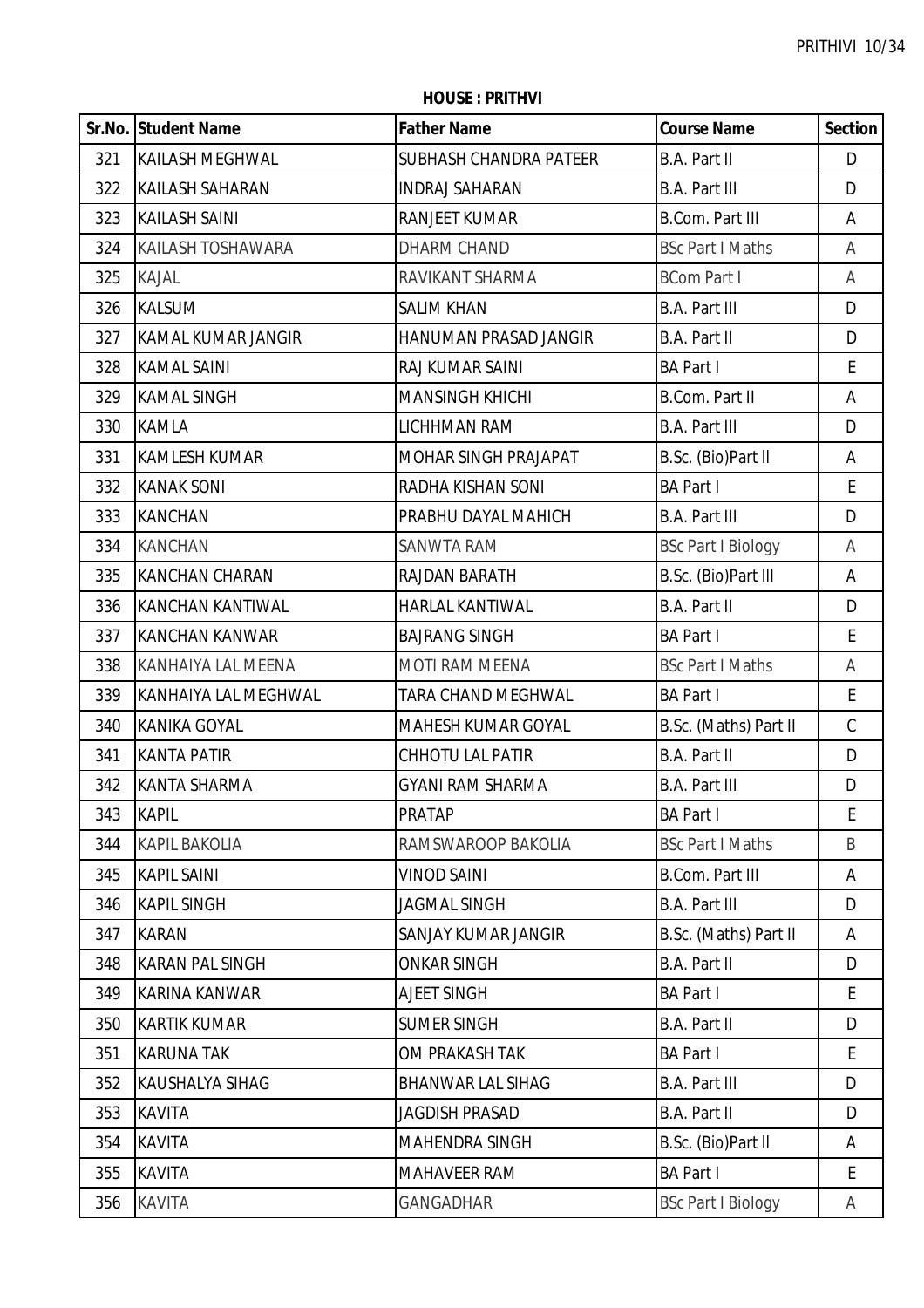|     | Sr.No. Student Name        | <b>Father Name</b>        | <b>Course Name</b>        | <b>Section</b>     |
|-----|----------------------------|---------------------------|---------------------------|--------------------|
| 357 | <b>KAVITA AGARWAL</b>      | RAJENDRA AGARWAL          | <b>BCom Part I</b>        | Α                  |
| 358 | <b>KAVITA BALAN</b>        | RAMKUMAR BALAN            | B.A. Part II              | D                  |
| 359 | <b>KAVITA CHOUDHARY</b>    | RAM CHANDRA CHOUDHARY     | <b>B.A. Part III</b>      | D                  |
| 360 | <b>KAVITA KUMARI</b>       | <b>HARIRAM PRAJAPAT</b>   | <b>BA Part I</b>          | $\mathsf E$        |
| 361 | <b>KAVITA MARU</b>         | OM PRAKASH NAI            | <b>B.A. Part II</b>       | D                  |
| 362 | <b>KAVITA MEENA</b>        | <b>BAJARANG LAL MEENA</b> | B.Sc. (Bio)Part III       | A                  |
| 363 | <b>KAVITA MEGHWAL</b>      | RAM CHANDRA MEGHWAL       | <b>B.A. Part III</b>      | D                  |
| 364 | <b>KAVITA NAYAK</b>        | SANWAR MAL NAYAK          | <b>BA Part I</b>          | E                  |
| 365 | <b>KAVITA SHARMA</b>       | <b>VIJAY KUMAR SHARMA</b> | <b>B.A. Part II</b>       | D                  |
| 366 | <b>KESHARA RAM</b>         | <b>DHANNA RAM</b>         | <b>BA Part I</b>          | $\mathsf{E}% _{0}$ |
| 367 | <b>KHALID</b>              | <b>HAMID KHAN</b>         | <b>B.A. Part II</b>       | D                  |
| 368 | KHUSHABOO BAKOLIYA         | <b>AMRIT LAL</b>          | <b>BA Part I</b>          | E                  |
| 369 | <b>KHUSHBU</b>             | <b>HASMAT ALI</b>         | <b>B.A. Part III</b>      | D                  |
| 370 | KHUSHBU SHEKHAWAT          | OM SINGH SHEKHAWAT        | <b>BSc Part I Biology</b> | Α                  |
| 371 | <b>KHUSHNASEEB</b>         | <b>JANGSHER KHAN</b>      | <b>BA Part I</b>          | E                  |
| 372 | <b>KIRAN</b>               | <b>ASHOK KUMAR</b>        | <b>BSc Part I Maths</b>   | B                  |
| 373 | <b>KIRAN KUMARI</b>        | PARMESHWAR KUMAWAT        | <b>B.A. Part II</b>       | D                  |
| 374 | <b>KIRAN OJHA</b>          | <b>MANOJ KUMAR OJHA</b>   | B.Sc. (Bio)Part III       | A                  |
| 375 | <b>KIRAN PRAJAPAT</b>      | <b>BHURA RAM PRAJAPAT</b> | <b>B.A. Part III</b>      | D                  |
| 376 | <b>KIRAN SAHARAN</b>       | <b>RAMSWAROOP</b>         | <b>BA Part I</b>          | $\mathsf{E}% _{0}$ |
| 377 | <b>KISHAN KUMAR</b>        | SANTLAL JANGIR            | B.A. Part II              | D                  |
| 378 | <b>KISHAN LAL MEENA</b>    | <b>HARI RAM MEENA</b>     | B.Sc. (Maths) Part II     | А                  |
| 379 | <b>KISHAN PAL SINGH</b>    | DEVI SINGH                | <b>BA Part I</b>          | Ŀ.                 |
| 380 | <b>KISHAN PRAJAPAT</b>     | <b>HARIPRASAD</b>         | B.Sc. (Maths) Part III    | B                  |
| 381 | <b>KISHORI LAL</b>         | BHANWAR LAL PRAJAPAT      | <b>BCom Part I</b>        | Α                  |
| 382 | <b>KISMAT DHANAK</b>       | SHANKAR LAL DHANAK        | <b>BA Part I</b>          | E                  |
| 383 | <b>KOMAL</b>               | <b>DINESH</b>             | <b>B.Com. Part II</b>     | A                  |
| 384 | <b>KOMAL</b>               | DEENDAYAL MACHHALPURIA    | <b>B.A. Part III</b>      | D                  |
| 385 | <b>KOMAL SAINI</b>         | MAHESH KUMAR SAINI        | B.Com. Part II            | B                  |
| 386 | KOMAL SHARMA               | DALIP KUMAR SHARMA        | B.Sc. (Bio)Part II        | Α                  |
| 387 | KOUSHALYA MEGHWAL          | LIKHAMA RAM               | <b>B.A. Part II</b>       | D                  |
| 388 | <b>KRISHAN KANT SHARMA</b> | PRAVIN SHARMA             | <b>B.A. Part III</b>      | D                  |
| 389 | <b>KRISHAN KUMAR</b>       | <b>VIDYADHAR</b>          | B.Sc. (Bio)Part III       | A                  |
| 390 | KRISHAN KUMAR GHINTALA     | MAHENDAR KUMAR GHINTALA   | <b>BA Part I</b>          | F                  |
| 391 | KRISHAN KUMAR SHARMA       | RAVINDRA KUMAR SHARMA     | <b>BA Part I</b>          | $\mathsf F$        |
| 392 | <b>KRISHANA KUMARI</b>     | PRAMESHWAR LAL            | <b>BSc Part I Biology</b> | A                  |

**HOUSE : PRITHVI**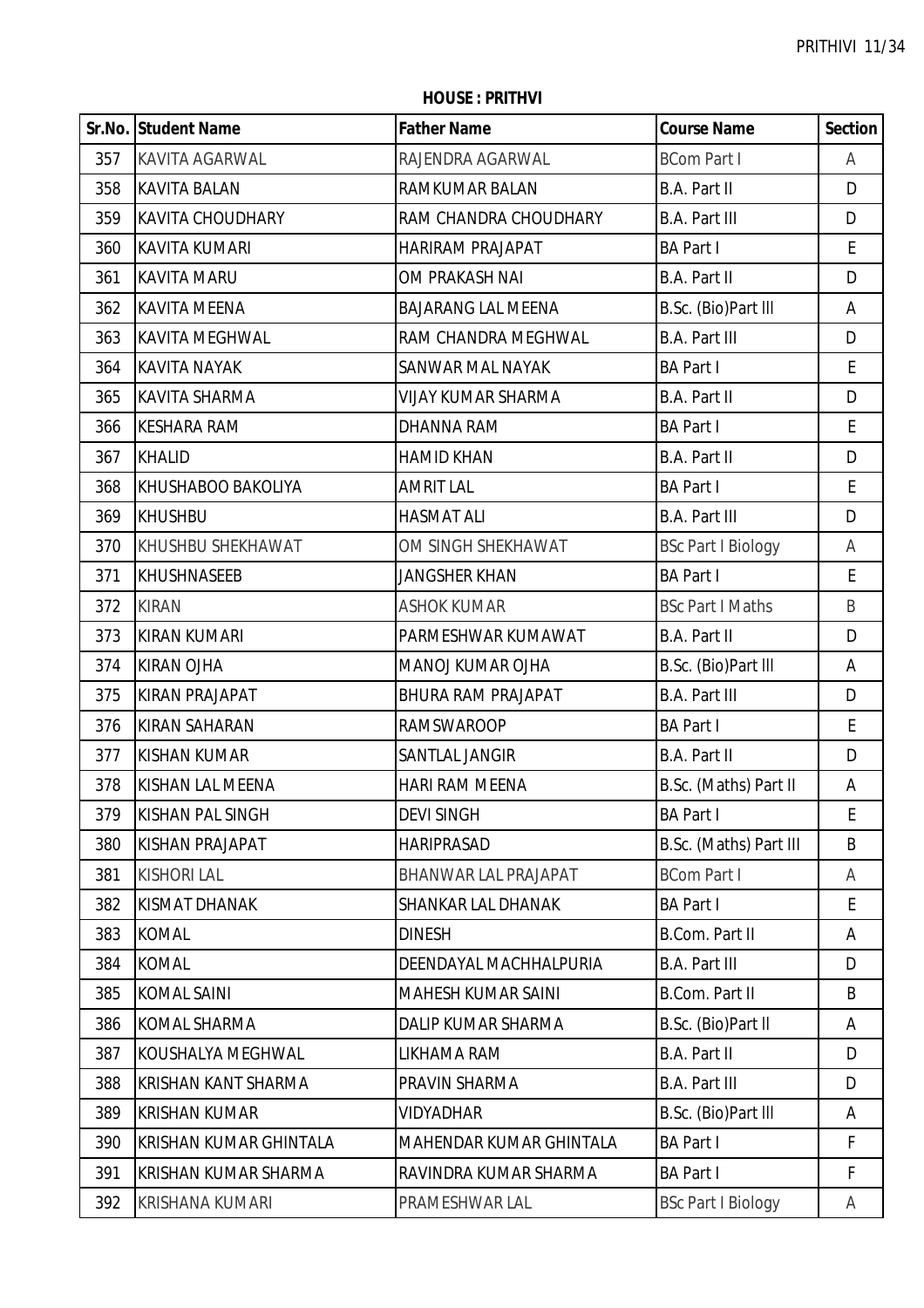|     | Sr.No. Student Name          | <b>Father Name</b>            | <b>Course Name</b>        | <b>Section</b> |
|-----|------------------------------|-------------------------------|---------------------------|----------------|
| 393 | İKRISHANA KUMARI MEGHWAL     | <b>SHRAWAN KUMAR</b>          | B.A. Part II              | D              |
| 394 | <b>KRISHNA SAINI</b>         | JAGDISH PRASAD SAINI          | <b>B.A. Part III</b>      | D              |
| 395 | <b>KULDEEP JOSHI</b>         | DAMODAR JOSHI                 | <b>B.Com. Part III</b>    | A              |
| 396 | <b>KULDEEP KUMAR</b>         | SANWTARAM                     | <b>BA Part I</b>          | F              |
| 397 | <b>KULDEEP SHARMA</b>        | NEMICHAND SHARMA              | <b>BA Part I</b>          | F              |
| 398 | <b>KULDEEP SINGH</b>         | <b>SUMER SINGH</b>            | B.A. Part II              | D              |
| 399 | KULDEEP SINGH BIDAWAT        | PRATAP SINGH BIDAWAT          | B.Com. Part II            | B              |
| 400 | <b>KULDEEP SINGH RATHORE</b> | <b>PANNE SINGH</b>            | <b>B.A. Part III</b>      | D              |
| 401 | KULDEEP SINGH SHEKHAWAT      | RAJENDRA SINGH                | <b>BA Part I</b>          | F              |
| 402 | <b>KUSUM BAROR</b>           | <b>BHANWAR LAL BAROR</b>      | <b>B.A. Part III</b>      | D              |
| 403 | <b>KUSUM JANGIR</b>          | DINESH KUMAR JANGIR           | <b>B.Com. Part III</b>    | A              |
| 404 | LAKSHYA DANEVA               | VINOD KUMAR DANEVA            | <b>BSc Part I Biology</b> | B              |
| 405 | LAL CHAND SHYORAN            | POKAR MAL                     | <b>B.A. Part III</b>      | D              |
| 406 | <b>LAL CHAND TALNIA</b>      | <b>BAKSA RAM</b>              | <b>B.A. Part III</b>      | E              |
| 407 | <b>LALCHAND SWAMI</b>        | HARI RAM SWAMI                | B.Sc. (Bio)Part II        | A              |
| 408 | <b>LALIT</b>                 | <b>MAHAVIR PARSAD</b>         | <b>BCom Part I</b>        | B              |
| 409 | <b>LALIT KUMAR</b>           | <b>BAJRANG LAL</b>            | B.Sc. (Maths) Part III    | B              |
| 410 | <b>LALIT KUMAR</b>           | <b>BHANA RAM</b>              | <b>BA Part I</b>          | F              |
| 411 | <b>LALITA BAROR</b>          | <b>SULTANA RAM</b>            | B.A. Part II              | D              |
| 412 | LALITA PRAJAPAT              | <b>MANI RAM PRAJAPAT</b>      | <b>BA Part I</b>          | F              |
| 413 | <b>LALITA TANWAR</b>         | MOHAN LAL TANWAR              | <b>B.A. Part III</b>      | E              |
| 414 | <b>LATESH KUMARI</b>         | PRABHU DHAYAL                 | B.A. Part II              | D              |
| 415 | LAVISH BHAVNANI              | <b>GHANSHYAM DAS BHAVNANI</b> | <b>BSc Part I Maths</b>   | B              |
| 416 | <b>LAXMI RAO</b>             | DEVENDRA RAO                  | <b>BCom Part I</b>        | B              |
| 417 | <b>LAXMI RATHORE</b>         | <b>GAJENDRA SINGH RATHORE</b> | B.A. Part II              | D              |
| 418 | LICHHAMA KUMARI MEGHWAL      | <b>BHOMA RAM MEGHWAL</b>      | B.A. Part II              | E              |
| 419 | LIKHAMICHAND                 | <b>BEGARAM</b>                | <b>B.A. Part III</b>      | E              |
| 420 | LOKESH JULAWA                | <b>BRIJLAL JULAWA</b>         | <b>BA Part I</b>          | F              |
| 421 | <b>MADAN LAL PRAJAPAT</b>    | <b>KUNNA RAM</b>              | <b>BSc Part I Maths</b>   | B              |
| 422 | <b>MADHO SINGH</b>           | YASHPAL SINGH                 | <b>BA Part I</b>          | F              |
| 423 | <b>MADHUR TIWARI</b>         | RAMESH CHANDRA SHARMA         | <b>BSc Part I Biology</b> | B              |
| 424 | <b>MADHURI SHARMA</b>        | <b>GOPAL SHARMA</b>           | B.A. Part II              | E              |
| 425 | <b>MAGHESH PAREEK</b>        | RAJESH KUMAR PAREEK           | B.Sc. (Bio)Part III       | Α              |
| 426 | <b>MAHENDRA JAGARWAL</b>     | <b>BABU LAL</b>               | <b>BA Part I</b>          | F              |
| 427 | MAHENDRA KATARIYA            | MAHAVEER PRASAD KATARIYA      | B.Sc. (Maths) Part II     | Α              |
| 428 | MAHENDRA KUMAR SIHAG         | PRATAP SINGH                  | <b>B.A. Part III</b>      | E              |

**HOUSE : PRITHVI**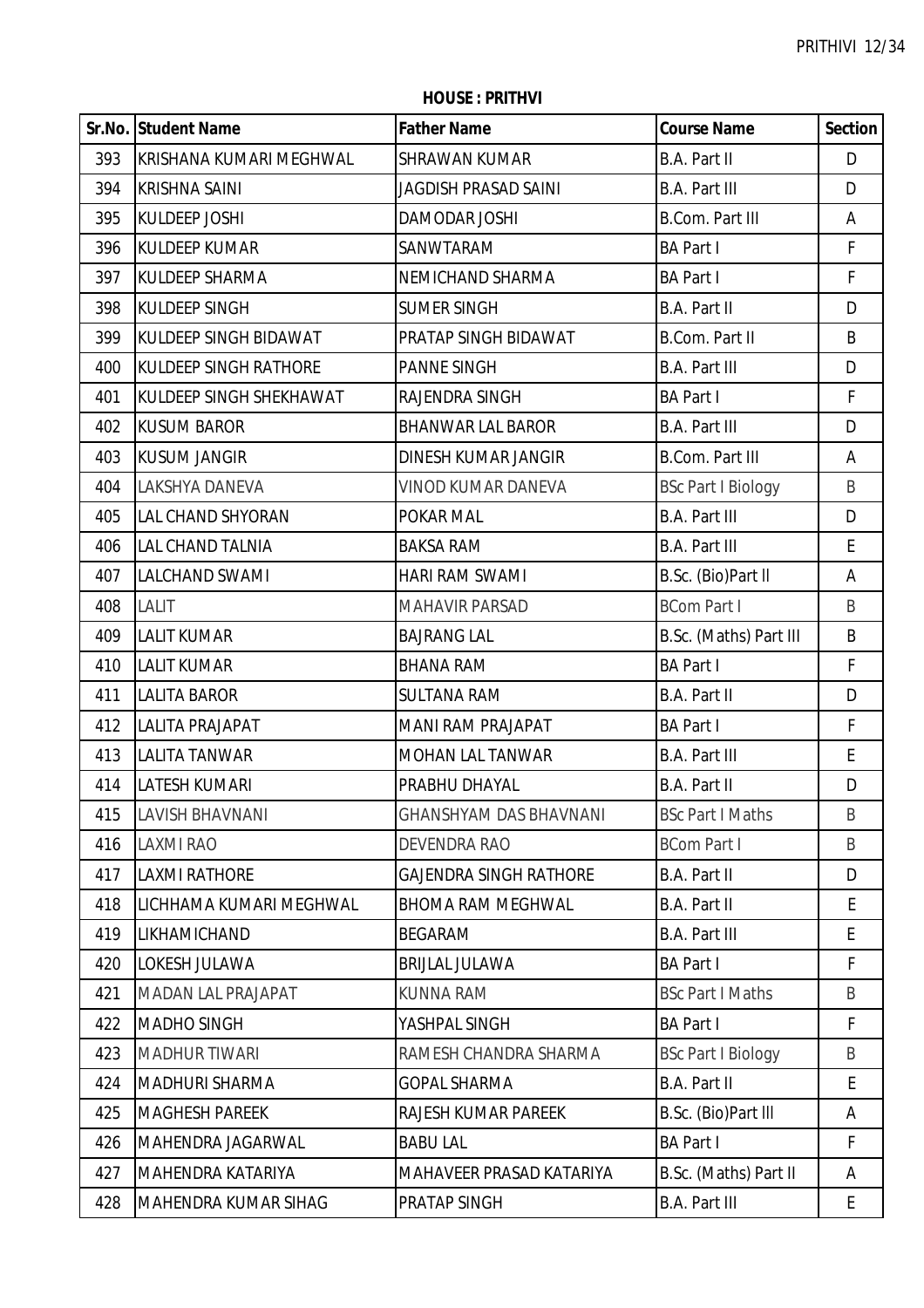|     | Sr.No. Student Name        | <b>Father Name</b>        | <b>Course Name</b>        | <b>Section</b> |
|-----|----------------------------|---------------------------|---------------------------|----------------|
| 429 | <b>MAHESH BHARTI</b>       | SATYA NARAYAN             | B.Sc. (Maths) Part III    | B              |
| 430 | <b>MAHESH KUMAR</b>        | SANWARMAL MEHRA           | <b>B.A. Part II</b>       | E.             |
| 431 | <b>MAHESH KUMAR BAROR</b>  | MAHENDRA KUMAR            | <b>BCom Part I</b>        | B              |
| 432 | <b>MAHESH SUTHAR</b>       | <b>BHANWAR LAL SUTHAR</b> | <b>B.A. Part II</b>       | E              |
| 433 | MAHIMA KHARDIYA            | <b>JASKARAN</b>           | <b>BA Part I</b>          | F              |
| 434 | MAINA KARWASARA            | VISHWA KUMAR KARWASARA    | <b>B.A. Part III</b>      | E              |
| 435 | <b>MAINA MAAN</b>          | JAI CHAND MAAN            | <b>BA Part I</b>          | F              |
| 436 | <b>MAMTA</b>               | <b>SUMER SINGH</b>        | B.A. Part II              | E              |
| 437 | <b>MAMTA</b>               | ROSHAN LAL SHARMA         | <b>B.A. Part III</b>      | E              |
| 438 | <b>MAMTA</b>               | <b>BRIJLAL JULAWA</b>     | <b>BA Part I</b>          | F              |
| 439 | <b>MAMTA DAIRU</b>         | <b>HARIRAM DAIRU</b>      | <b>B.A. Part II</b>       | E              |
| 440 | <b>MAMTA DHANAK</b>        | SHANKAR LAL DHANAK        | <b>BA Part I</b>          | F              |
| 441 | <b>MAMTA KANWAR</b>        | <b>BALDEV SINGH</b>       | <b>B.A. Part III</b>      | E              |
| 442 | <b>MAMTA KUMARI</b>        | <b>BHANWAR LAL</b>        | <b>B.A. Part II</b>       | E              |
| 443 | <b>MAMTA KUMARI</b>        | <b>SAHI RAM</b>           | B.Sc. (Bio)Part II        | Α              |
| 444 | <b>MAMTA MEGHWAL</b>       | MAHAVEER PRASAD MEGHWAL   | <b>B.A. Part II</b>       | E              |
| 445 | <b>MAMTA MOURYA</b>        | HANUMAN PRASAD MOURYA     | B.Sc. (Maths) Part II     | А              |
| 446 | <b>MAMTA SHARMA</b>        | NAND LAL SHARMA           | <b>BSc Part I Biology</b> | B              |
| 447 | <b>MAMTA TALANIA</b>       | <b>BHANWAR LAL</b>        | <b>BA Part I</b>          | F              |
| 448 | <b>MAN SINGH</b>           | SHISHPAL SINGH            | <b>B.A. Part III</b>      | E              |
| 449 | <b>MANDEEP</b>             | <b>VIJENDER</b>           | <b>BSc Part I Maths</b>   | $\sf B$        |
| 450 | <b>MANGEJ KASWAN</b>       | <b>GOPAL RAM KASWAN</b>   | <b>B.A. Part III</b>      | E              |
| 451 | <b>MANGERAM</b>            | <b>JAIPAL BAGDI</b>       | B.A. Part II              | Ŀ.             |
| 452 | <b>MANI RAM SAINI</b>      | MAHENDRA KUMAR SAINI      | <b>BA Part I</b>          | F              |
| 453 | <b>MANISH KUMAR</b>        | VINOD KUMAR DARJI         | <b>B.A. Part II</b>       | E              |
| 454 | <b>MANISH KUMAR</b>        | <b>HIRALAL JAIN</b>       | <b>B.Com. Part III</b>    | B              |
| 455 | <b>MANISH KUMAR</b>        | <b>MAHENDRA SINGH</b>     | B.Sc. (Maths) Part III    | B              |
| 456 | <b>MANISH KUMAR</b>        | <b>MANGILAL</b>           | <b>BA Part I</b>          | F              |
| 457 | <b>MANISH KUMAR DARJEE</b> | RAJENDRA KUMAR DARJEE     | <b>BA Part I</b>          | F              |
| 458 | <b>MANISH SAINI</b>        | <b>MANOHAR LAL SAINI</b>  | <b>B.Com. Part II</b>     | B              |
| 459 | <b>MANISH SHARMA</b>       | <b>TEJPAL</b>             | <b>BA Part I</b>          | F              |
| 460 | <b>MANISH SINGH</b>        | <b>BHANWAR SINGH</b>      | <b>B.A. Part III</b>      | E              |
| 461 | <b>MANISHA</b>             | SANWAR MAL PANWAR         | <b>B.A. Part II</b>       | E.             |
| 462 | <b>MANISHA</b>             | <b>GAJENDRA SINGH</b>     | <b>B.A. Part II</b>       | E              |
| 463 | <b>MANISHA</b>             | <b>ASHOK KUMAR</b>        | <b>BSc Part I Maths</b>   | B              |
| 464 | MANISHA BAGRI              | <b>JAGDISH BAGRI</b>      | B.Sc. (Bio)Part III       | A              |

**HOUSE : PRITHVI**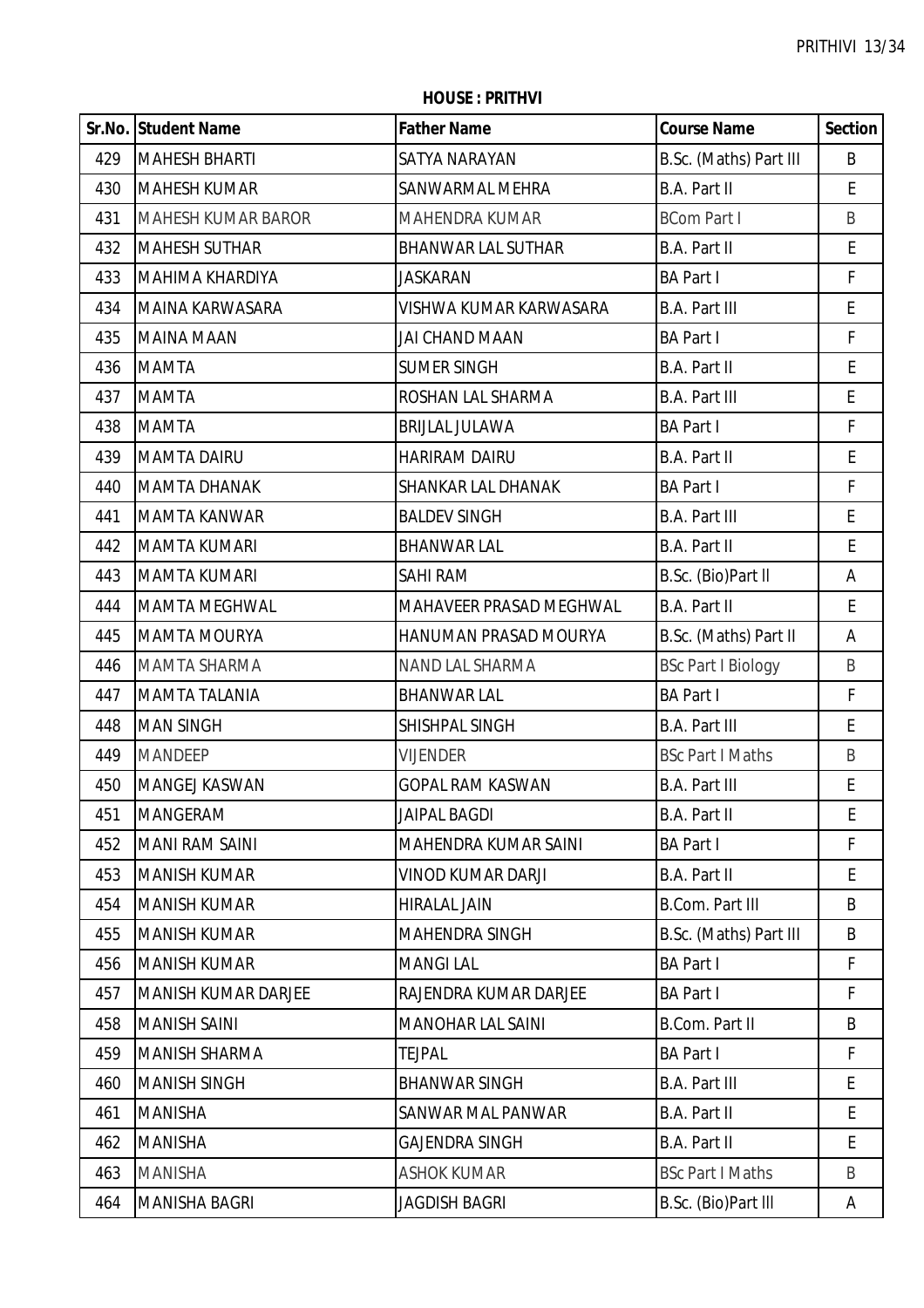|     | Sr.No. Student Name   | <b>Father Name</b>           | <b>Course Name</b>        | <b>Section</b> |
|-----|-----------------------|------------------------------|---------------------------|----------------|
| 465 | <b>MANISHA CHOHAN</b> | <b>VINOD SINGH</b>           | <b>BCom Part I</b>        | B              |
| 466 | MANISHA DHUKIA        | <b>DEBURAM DHUKIA</b>        | <b>BA Part I</b>          | F              |
| 467 | MANISHA GODARA        | NEMICHAND                    | B.A. Part II              | E              |
| 468 | MANISHA KANWAR        | <b>KISHORE SINGH</b>         | B.Sc. (Maths) Part II     | B              |
| 469 | MANISHA KASWAN        | <b>LEELADHAR KASWAN</b>      | <b>B.A. Part III</b>      | E              |
| 470 | MANISHA KUMARI SAINI  | <b>MOHAR SINGH SAINI</b>     | B.A. Part II              | E              |
| 471 | <b>MANISHA MUHAL</b>  | <b>LAXMAN RAM</b>            | <b>BSc Part I Biology</b> | B              |
| 472 | <b>MANISHA PAREEK</b> | <b>BIRBAL RAM</b>            | B.Sc. (Bio)Part II        | А              |
| 473 | MANISHA PRAJAPAT      | SARDARA RAM                  | <b>BA Part I</b>          | G              |
| 474 | MANISHA SHARMA        | RAJKUMAR SHARMA              | <b>B.A. Part III</b>      | E              |
| 475 | MANJEET SINGH         | <b>ARJUN SINGH</b>           | <b>BA Part I</b>          | G              |
| 476 | <b>MANJU</b>          | <b>MALA RAM</b>              | <b>B.A. Part II</b>       | E              |
| 477 | MANJU KUMARI JOIYA    | RANJEET JOIYA                | B.A. Part II              | E              |
| 478 | MANJU PRAJAPAT        | TILOKCHAND PRAJAPAT          | <b>B.A. Part III</b>      | E              |
| 479 | <b>MANKORI GURJAR</b> | <b>MANGILAL</b>              | <b>BA Part I</b>          | G              |
| 480 | <b>MANOHAR LAL</b>    | <b>JAGU RAM MEGHWAL</b>      | B.A. Part II              | E              |
| 481 | <b>MANOJ KUMAR</b>    | RAMJILAL SONI                | <b>B.A. Part III</b>      | E              |
| 482 | <b>MANOJ KUMAR</b>    | RAMKARAN SINGH               | B.Sc. (Maths) Part III    | B              |
| 483 | <b>MANOJ KUMAR</b>    | <b>MEGHRAJ</b>               | <b>BA Part I</b>          | G              |
| 484 | <b>MANOJ KUMAR</b>    | <b>BHAGIRATH MAL MEGHWAL</b> | <b>BSc Part I Biology</b> | B              |
| 485 | MANOJ KUMAR PRAJAPAT  | TIKU RAM PRAJAPAT            | B.A. Part II              | E              |
| 486 | MANOJ NYOL            | DAULAT RAM NYOL              | <b>B.A. Part III</b>      | $\mathsf E$    |
| 487 | <b>MANOJ PRAJAPAT</b> | GOPICHAND PRAJAPAT           | <b>BSc Part I Biology</b> | B              |
| 488 | <b>MANSUKH KUMARI</b> | <b>MANPHOOL KUMHAR</b>       | <b>BA Part I</b>          | G              |
| 489 | <b>MAYA</b>           | <b>JADURAM</b>               | <b>B.A. Part II</b>       | E              |
| 490 | <b>MAYA</b>           | <b>RAJPAL</b>                | <b>B.A. Part III</b>      | E              |
| 491 | <b>MAYA KASHNIYA</b>  | PREMA RAM KASHNIYA           | <b>BSc Part I Maths</b>   | B              |
| 492 | MAYA KUMARI           | RAM KARAN MEGHWAL            | B.A. Part II              | E              |
| 493 | <b>MAYA MEGHWAL</b>   | HARI RAM MEGHWAL             | <b>BA Part I</b>          | G              |
| 494 | <b>MAYA PRAJAPAT</b>  | RAJENDRA PRASAD PRAJAPAT     | B.Sc. (Bio)Part III       | Α              |
| 495 | <b>MAYA SHARMA</b>    | NANDLAL SHARMA               | B.A. Part II              | F              |
| 496 | <b>MAYAWATI</b>       | <b>OMPRAKASH</b>             | <b>BA Part I</b>          | G              |
| 497 | <b>MEHRUNISHA</b>     | <b>SHER KHAN</b>             | B.A. Part II              | F              |
| 498 | <b>MENAJ BANO</b>     | <b>IQBAL KHAN</b>            | <b>BA Part I</b>          | G              |
| 499 | <b>MO ABDULLA</b>     | <b>MO RAFIQ</b>              | <b>BCom Part I</b>        | B              |
| 500 | <b>MO ASIF</b>        | MO.SABIR                     | <b>B.A. Part III</b>      | E              |

**HOUSE : PRITHVI**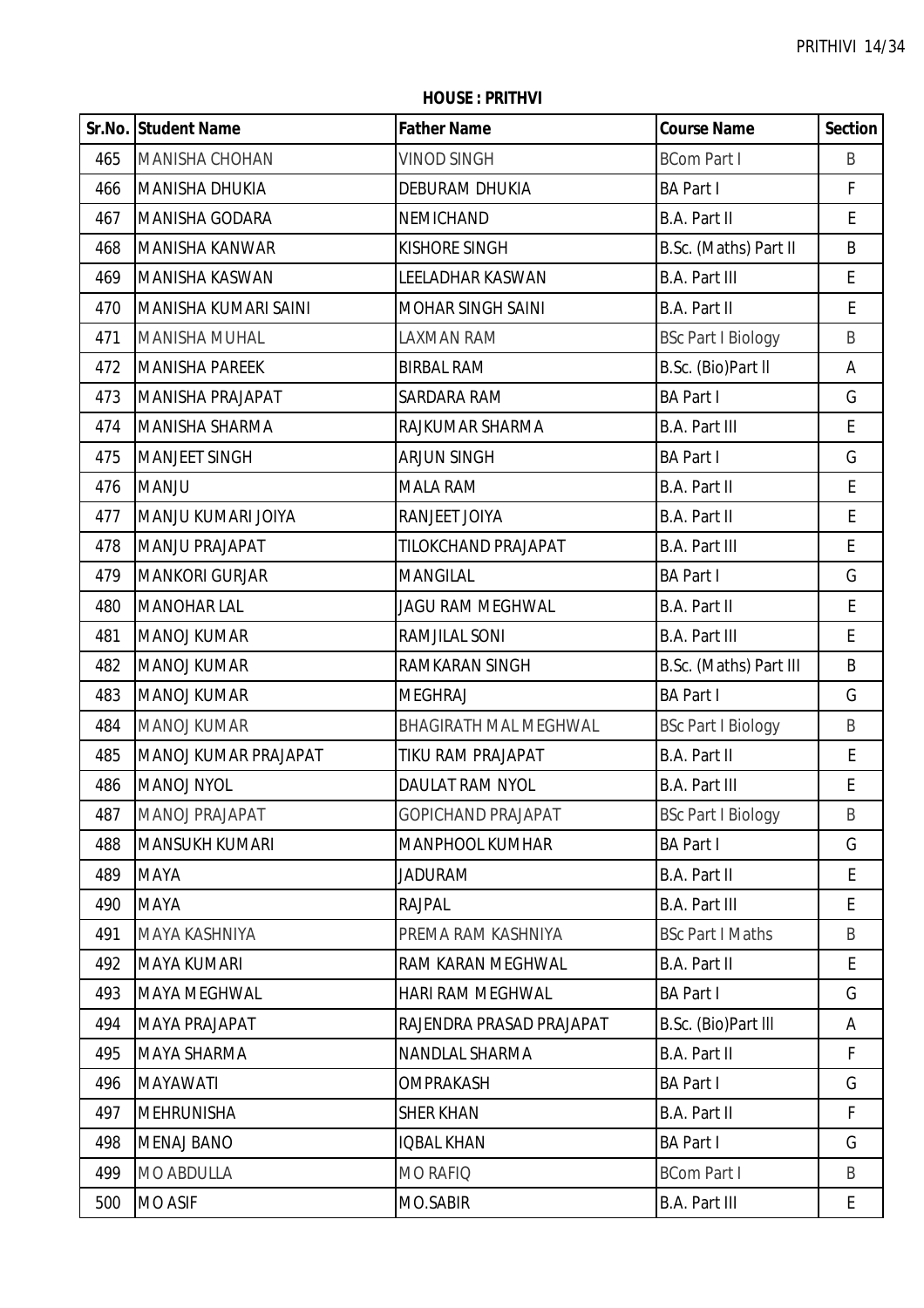**HOUSE : PRITHVI**

|     | Sr.No. Student Name   | <b>Father Name</b>        | <b>Course Name</b>        | <b>Section</b> |
|-----|-----------------------|---------------------------|---------------------------|----------------|
| 501 | <b>MO NABIL</b>       | <b>ILIYAS ALI KHAN</b>    | <b>BA Part I</b>          | G              |
| 502 | <b>MOH ADIL</b>       | MOH IQBAL                 | <b>BSc Part I Biology</b> | B              |
| 503 | MOHAMMAD ANISH        | YUNAS KHAN                | <b>B.A. Part II</b>       | $\mathsf F$    |
| 504 | MOHAMMAD ASIF         | MOHAMMAD ASALAM           | <b>BA Part I</b>          | G              |
| 505 | MOHAMMAD ISTYAK       | <b>MUSTAK</b>             | <b>B.Com. Part III</b>    | B              |
| 506 | MOHAMMED RIZWAN       | SHAMSHAD ALI              | <b>BA Part I</b>          | G              |
| 507 | MOHAMMED SUFIYAN      | MOHAMMED SALIM            | <b>B.A. Part II</b>       | F              |
| 508 | <b>MOHANI DHAKA</b>   | AMAR CHAND DHAKA          | <b>B.A. Part III</b>      | F              |
| 509 | MOHD AFZAL            | <b>JANGSHER KHAN</b>      | <b>BA Part I</b>          | G              |
| 510 | MOHD AZARUDEEN        | <b>ADRISH KHAN</b>        | <b>B.A. Part II</b>       | $\mathsf{F}$   |
| 511 | <b>MOHD ISLAM</b>     | MOHD ASLAM                | B.Com. Part II            | B              |
| 512 | MOHD SOYAB            | <b>IRSHAD AHMAD</b>       | <b>B.A. Part III</b>      | F              |
| 513 | MOHD SUHAIL MUWAL     | <b>FAKRUDIN</b>           | <b>BA Part I</b>          | G              |
| 514 | MOHD UMAR KHILJI      | MOHD NISAR KHILJI         | <b>BCom Part I</b>        | B              |
| 515 | MOHD. YUSUF           | <b>GULAB</b>              | <b>B.A. Part II</b>       | $\mathsf F$    |
| 516 | <b>MOHIT BAROR</b>    | <b>KUSHALA RAM</b>        | B.Sc. (Bio)Part II        | B              |
| 517 | MOHIT KUMAR JANGID    | MUKESH KUMAR JANGID       | <b>B.Com. Part III</b>    | B              |
| 518 | MOHIT KUMAR RAO       | <b>DINKAR RAO</b>         | <b>BSc Part I Maths</b>   | B              |
| 519 | <b>MOHIT NINANIA</b>  | SATYAVEER SINGH           | <b>BA Part I</b>          | G              |
| 520 | <b>MOHIT SHARMA</b>   | SANWAR MAL SHARMA         | B.Sc. (Maths) Part II     | B              |
| 521 | MOHMMED ASIF          | MOHMMED AKBAR             | <b>B.Com. Part II</b>     | B              |
| 522 | <b>MONIKA</b>         | <b>BIRJA RAM BHAMU</b>    | <b>B.A. Part III</b>      | F              |
| 523 | <b>MONIKA</b>         | <b>JAGDEESH NEHARA</b>    | <b>B.A. Part III</b>      | F              |
| 524 | <b>MONIKA FAGERIA</b> | <b>SURESH KUMAR</b>       | <b>BA Part I</b>          | G              |
| 525 | <b>MONIKA KANWAR</b>  | <b>BHAWANI SINGH</b>      | <b>BA Part I</b>          | G              |
| 526 | MONIKA KATARIA        | <b>VIDHYADHAR KATARIA</b> | <b>BSc Part I Biology</b> | B              |
| 527 | MONIKA KUMARI         | SUBHASH CHAND             | <b>B.A. Part II</b>       | F              |
| 528 | <b>MONIKA KUMARI</b>  | <b>BRIJMOHAN</b>          | <b>B.A. Part III</b>      | F              |
| 529 | MONIKA PRAJAPAT       | LEELADHAR PRAJAPAT        | B.Sc. (Bio)Part III       | A              |
| 530 | MONIKA PRAJAPAT       | <b>BABULAL PRAJAPAT</b>   | <b>BA Part I</b>          | G              |
| 531 | <b>MONIKA SHARMA</b>  | <b>BHINWA RAM</b>         | <b>B.A. Part II</b>       | F              |
| 532 | MONIKA SHARMA         | PARMANAND SHARMA          | B.Sc. (Bio)Part II        | B              |
| 533 | MONIKA SHARMA         | PRAHLAD RAI SHARMA        | <b>B.A. Part III</b>      | F              |
| 534 | <b>MONIKA SONI</b>    | <b>RAKESH SONI</b>        | <b>BCom Part I</b>        | B              |
| 535 | MS. BABITA CHOUDHARY  | RAMCHANDRA DUDI           | <b>B.A. Part II</b>       | F              |
| 536 | <b>MUKESH</b>         | <b>DAYARAM</b>            | <b>BA Part I</b>          | G              |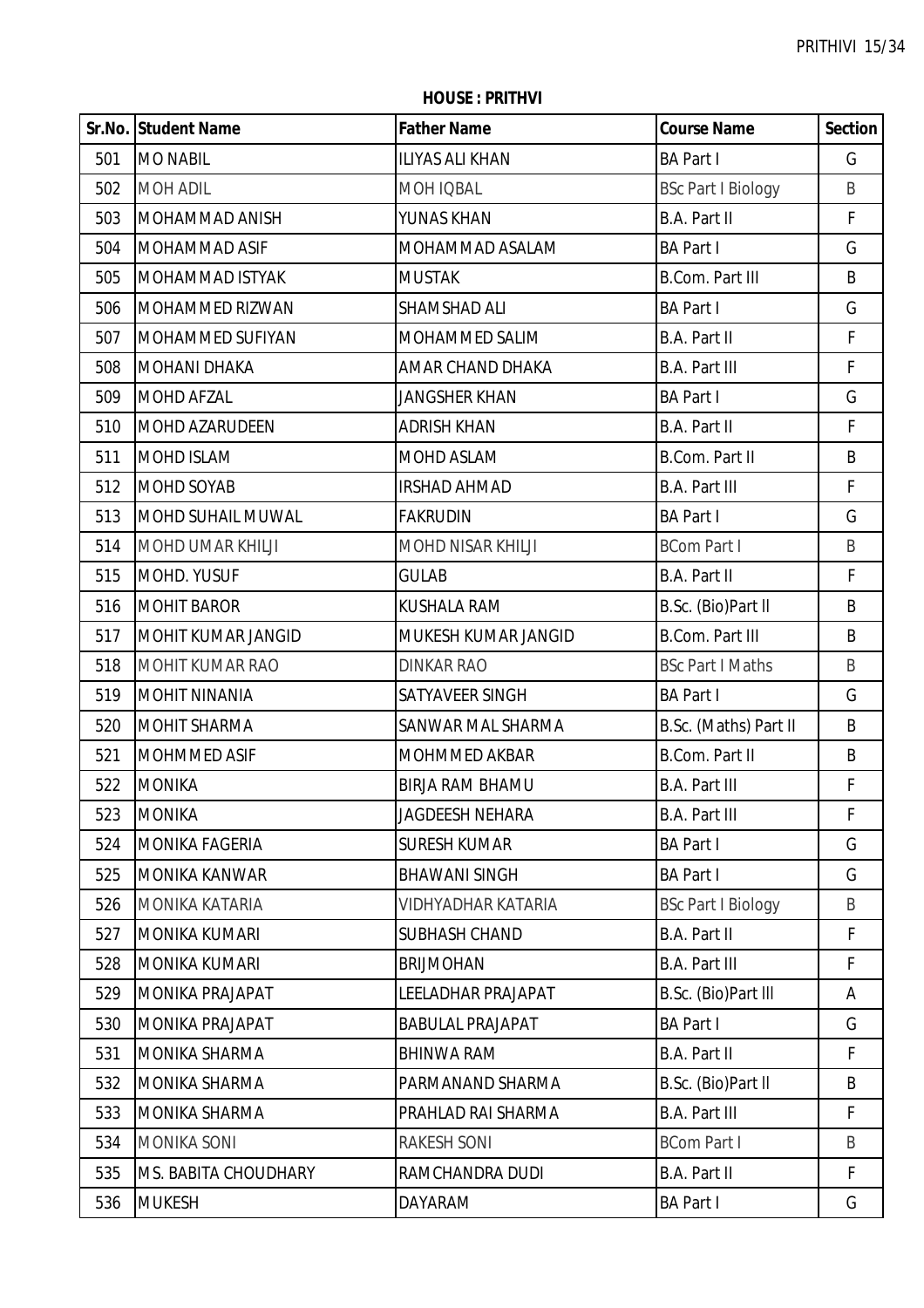|     | Sr.No. Student Name    | <b>Father Name</b>           | <b>Course Name</b>        | <b>Section</b> |
|-----|------------------------|------------------------------|---------------------------|----------------|
| 537 | <b>MUKESH KUAMR</b>    | AMARIT LAL TETARWAL          | B.Sc. (Maths) Part III    | B              |
| 538 | <b>MUKESH KUMAR</b>    | <b>MADAN LAL</b>             | <b>B.A. Part II</b>       | F              |
| 539 | <b>MUKESH KUMAR</b>    | <b>VIJAY KUMAR</b>           | B.A. Part II              | F              |
| 540 | <b>MUKESH KUMAR</b>    | DHANA RAM                    | B.Sc. (Maths) Part II     | B              |
| 541 | <b>MUKESH KUMAR</b>    | <b>BHEBHA RAM PILANIYA</b>   | <b>B.A. Part III</b>      | F.             |
| 542 | <b>MUKESH KUMAR</b>    | RAM CHANDRA                  | <b>BA Part I</b>          | G              |
| 543 | <b>MUKESH KUMAR</b>    | <b>BHAGIRATH SINGH</b>       | <b>BA Part I</b>          | G              |
| 544 | <b>MUKESH KUMAR</b>    | <b>BHAGIRATH RAM MEGHWAL</b> | <b>BSc Part I Biology</b> | B              |
| 545 | <b>MUKESH KUMAR</b>    | <b>TARA CHAND</b>            | <b>BSc Part I Maths</b>   | B              |
| 546 | MUKESH KUMAR MAN       | PANNA LAL MAN                | <b>B.A. Part III</b>      | F              |
| 547 | MUKESH KUMAR NAYAK     | <b>MADAN LAL NAYAK</b>       | B.A. Part II              | $\mathsf F$    |
| 548 | <b>MUKESH KUMARI</b>   | <b>BHUPA RAM MEGHWAL</b>     | <b>BA Part I</b>          | H              |
| 549 | <b>MUKESH TALNIA</b>   | SOHAN LAL TALNIA             | <b>B.A. Part III</b>      | F              |
| 550 | <b>MUKUL SWAMI</b>     | SHYAM SUNDAR SWAMI           | <b>BCom Part I</b>        | B              |
| 551 | <b>MUNSHI RAM</b>      | <b>JAGMAL</b>                | B.A. Part II              | $\mathsf{F}$   |
| 552 | <b>MUSKAN BANO</b>     | <b>MUMTAJ KHAN</b>           | B.A. Part II              | $\mathsf F$    |
| 553 | <b>MUSKAN BHATI</b>    | MUBARIK ALI BHATI            | <b>B.A. Part III</b>      | F              |
| 554 | <b>MUSKAN KYAL</b>     | CHANDRA PRAKASH KYAL         | <b>B.Com. Part II</b>     | B              |
| 555 | MUSKAN SWAMI           | MAHENDRA KUMAR               | B.Sc. (Bio)Part III       | A              |
| 556 | <b>MUSLIM</b>          | <b>AAMIN KHAN</b>            | <b>BA Part I</b>          | H              |
| 557 | NAGENDRA SINGH         | <b>LAXMAN SINGH</b>          | <b>B.A. Part II</b>       | $\mathsf F$    |
| 558 | NAGENDRA SINGH         | <b>SHAKTI SINGH</b>          | <b>B.A. Part III</b>      | F              |
| 559 | NAJIYA BANO            | <b>ARIF KHAN</b>             | B.A. Part II              | F              |
| 560 | <b>NAJMIN BANO</b>     | DILAWAR HUSAIN CHOUHAN       | B.A. Part II              | F.             |
| 561 | <b>NAJMUL HASAN</b>    | MOHD. SABIR                  | B.Com. Part III           | B              |
| 562 | <b>NAJRANA</b>         | <b>ASLM ALI KHAN</b>         | <b>BSc Part I Maths</b>   | B              |
| 563 | NANDU KANWAR           | <b>GOPAL SINGH</b>           | <b>BA Part I</b>          | H              |
| 564 | <b>NANU MEGHWAL</b>    | PURNA RAM                    | <b>B.A. Part III</b>      | F              |
| 565 | <b>NARENDRA GURJAR</b> | <b>MAHESH KUMAR GURJAR</b>   | B.A. Part II              | F.             |
| 566 | NARENDRA JAGGAL        | RAM NIWASH JAGGAL            | <b>B.A. Part III</b>      | F.             |
| 567 | NARENDRA KUMAR         | <b>DULICHAND</b>             | <b>BA Part I</b>          | H              |
| 568 | NARENDRA KUMAR         | <b>SRAWAN KUMAR</b>          | <b>BSc Part I Maths</b>   | B              |
| 569 | <b>NARENDRA NAI</b>    | SHISHPAL NAI                 | B.A. Part II              | F              |
| 570 | <b>NARENDRA NAYAK</b>  | <b>BULARAM</b>               | <b>BA Part I</b>          | H.             |
| 571 | NARENDRA SINGH         | <b>BHANWAR SINGH</b>         | <b>B.A. Part III</b>      | F              |
| 572 | <b>NARESH GODARA</b>   | <b>GANGADHAR</b>             | B.Sc. (Maths) Part II     | B              |

**HOUSE : PRITHVI**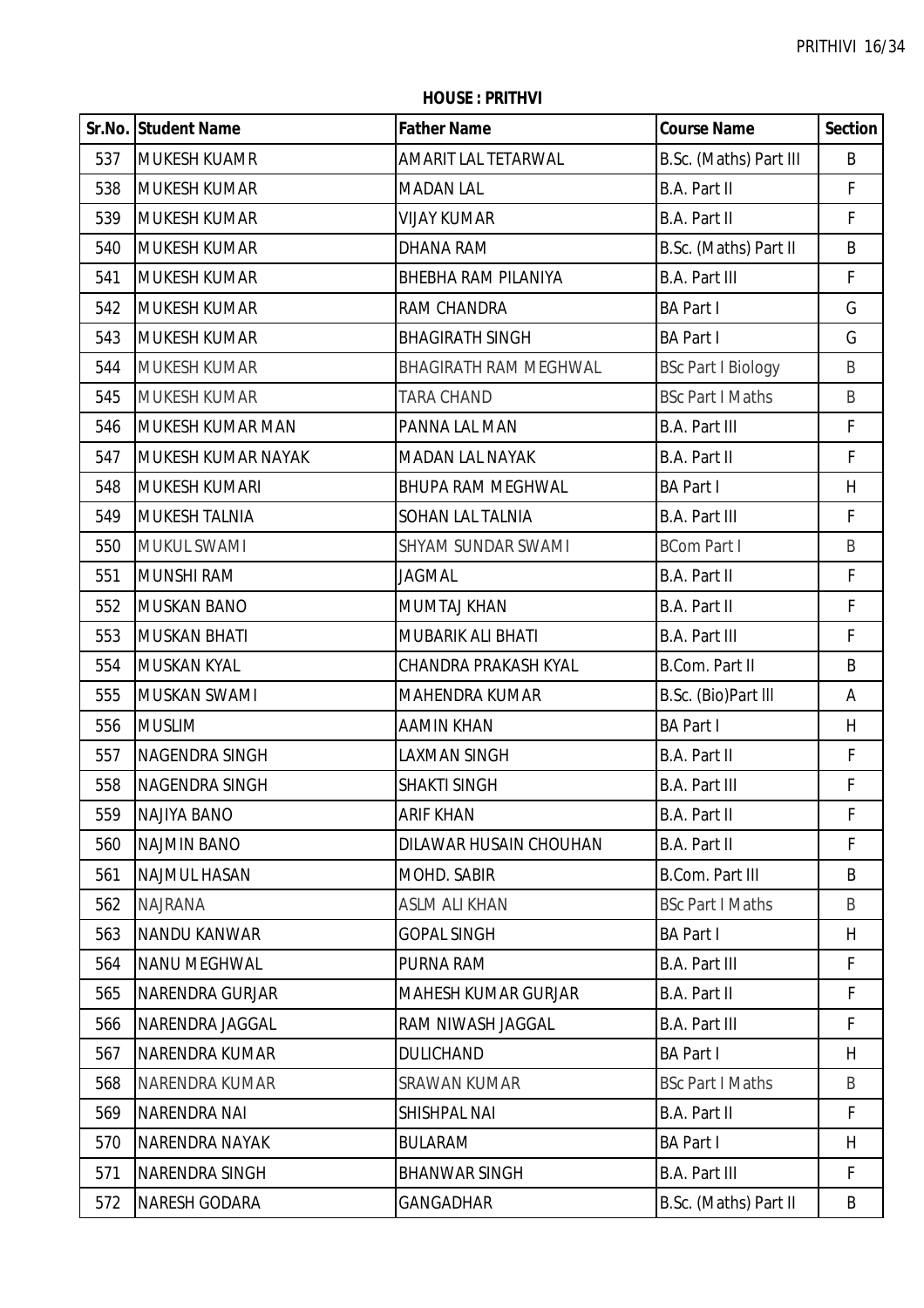**HOUSE : PRITHVI**

|     | Sr.No. Student Name       | <b>Father Name</b>           | <b>Course Name</b>        | <b>Section</b> |
|-----|---------------------------|------------------------------|---------------------------|----------------|
| 573 | <b>NARESH KUMAR</b>       | PYARELAL                     | <b>B.A. Part II</b>       | F              |
| 574 | <b>NARESH KUMAR</b>       | <b>OM PRAKASH</b>            | B.Sc. (Bio)Part II        | B              |
| 575 | <b>NARESH KUMAR</b>       | <b>LAL CHAND</b>             | <b>B.A. Part III</b>      | F              |
| 576 | <b>NARESH KUMAR</b>       | <b>HAWA SINGH</b>            | B.Sc. (Maths) Part III    | B              |
| 577 | <b>NARESH KUMAR</b>       | <b>GOPAL RAM</b>             | <b>BA Part I</b>          | H              |
| 578 | <b>NARESH KUMAR</b>       | <b>BABULAL MEENA</b>         | <b>BCom Part I</b>        | B              |
| 579 | <b>NARESH KUMAR</b>       | <b>RAMAWATAR</b>             | <b>BSc Part I Biology</b> | $\sf B$        |
| 580 | NARESH KUMAR ESHRAWAL     | PRITHVI SINGH ESHRAWAL       | <b>BA Part I</b>          | H              |
| 581 | NARESH SINGH CHOUDHARY    | MALARAM CHOUDHARY            | <b>BA Part I</b>          | H              |
| 582 | <b>NARPAL SINGH</b>       | <b>MUKUT SINGH</b>           | <b>B.A. Part II</b>       | G              |
| 583 | <b>NAVEEN KUMAR</b>       | <b>OM PRAKASH</b>            | <b>BA Part I</b>          | H              |
| 584 | <b>NAVEEN SHARMA</b>      | PAWAN KUMAR SHARMA           | <b>B.Com. Part II</b>     | B              |
| 585 | <b>NAVIN SINGH RATHOR</b> | <b>GIRDARI SINGH RATHOR</b>  | <b>BA Part I</b>          | P              |
| 586 | NAVRATNA MEGHWAL          | PHOOLA RAM MEGHWAL           | B.A. Part II              | G              |
| 587 | NAVYA CHAUDHARY           | SHISHUPAL CHAUDHARY          | B.Sc. (Bio)Part III       | B              |
| 588 | <b>NAZMA BANO</b>         | <b>AYUB ALI</b>              | <b>B.A. Part III</b>      | F              |
| 589 | <b>NEELAM BHATIA</b>      | SITA RAM BHATIA              | <b>BA Part I</b>          | H              |
| 590 | NEELKAMAL SHARMA          | DEENDAYAL                    | B.Sc. (Maths) Part III    | B              |
| 591 | <b>NEHA</b>               | <b>MURARI LAL</b>            | <b>B.A. Part III</b>      | F              |
| 592 | <b>NEHA</b>               | <b>VIDYADHAR</b>             | <b>BSc Part I Maths</b>   | B              |
| 593 | NEHA AJARIWAL             | <b>ANIL KUMAR</b>            | <b>BSc Part I Biology</b> | B              |
| 594 | <b>NEHA KANWAR</b>        | <b>GANGA SINGH SHEKHAWAT</b> | <b>B.A. Part II</b>       | G              |
| 595 | <b>NEM CHAND MEGHWAL</b>  | <b>JIVAN RAM MEGHWAL</b>     | B.A. Part II              | G              |
| 596 | NIDHI DHOOT               | NARENDRA KUMAR DHOOT         | <b>BA Part I</b>          | H              |
| 597 | NIKHIL DADHICH            | <b>DILIP DADHICH</b>         | <b>BCom Part I</b>        | B              |
| 598 | <b>NIKITA</b>             | <b>GIRDHARI LAL</b>          | B.A. Part II              | G              |
| 599 | <b>NIKITA</b>             | <b>SUMER BALARA</b>          | <b>B.A. Part III</b>      | G              |
| 600 | <b>NIKITA GADGIL</b>      | SHAMBHU DAYAL                | B.Sc. (Bio)Part II        | B              |
| 601 | NIKITA KANWAR             | <b>AMAR SINGH</b>            | <b>B.A. Part III</b>      | G              |
| 602 | NIKITA KUMARI             | SUBHASH CHANDRA              | <b>B.Com. Part II</b>     | B              |
| 603 | NIKITA KUMARI             | <b>NATHMAL PATIR</b>         | <b>BA Part I</b>          | H              |
| 604 | NIKITA SHARMA             | SHYAM SUNDER SHARMA          | <b>B.A. Part II</b>       | G              |
| 605 | NIKITA SHARMA             | <b>GOVARDHAN</b>             | <b>B.Com. Part III</b>    | B              |
| 606 | NIKITA SHARMA             | SURESH KUMAR SHARMA          | <b>BSc Part I Biology</b> | B              |
| 607 | NIKITA SWAMI              | SAHIRAM SWAMI                | <b>BA Part I</b>          | H              |
| 608 | NIKTA SHARMA              | KAMAL KUMAR SHARAM           | B.Sc. (Maths) Part II     | $\mathsf C$    |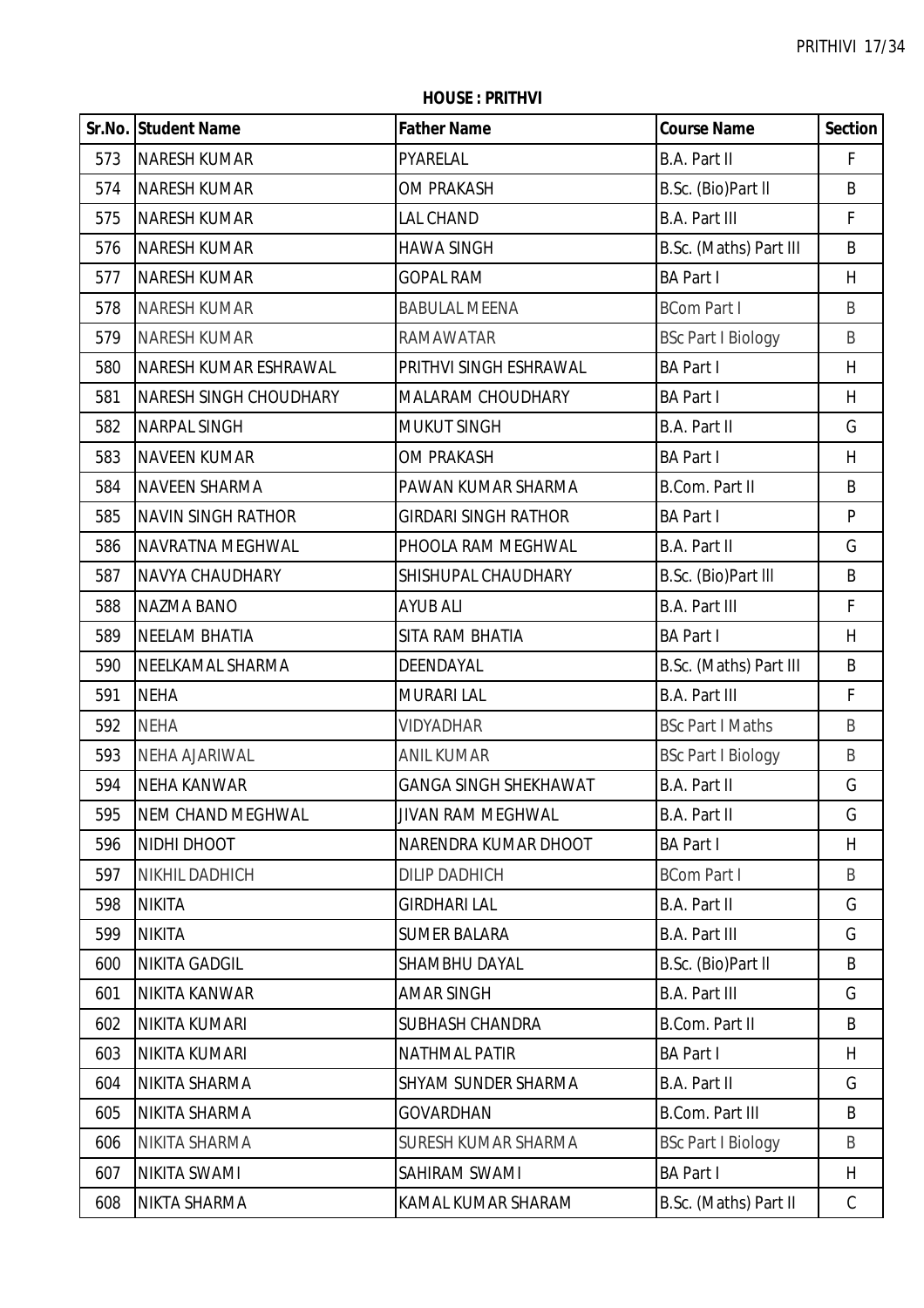|     | Sr.No. Student Name    | <b>Father Name</b>       | <b>Course Name</b>        | <b>Section</b> |
|-----|------------------------|--------------------------|---------------------------|----------------|
| 609 | NIRANJAN SHARMA        | NAND KISHORE SHARMA      | <b>B.A. Part III</b>      | G              |
| 610 | NIRANJAN SWAMI         | DHARAM PAL SWAMI         | <b>BSc Part I Maths</b>   | B              |
| 611 | NIRMA KUMARI           | KUMBHARAM                | B.Sc. (Bio)Part II        | B              |
| 612 | NIRMALA KANWAR         | PRAHLAD SINGH            | B.Sc. (Bio)Part III       | B              |
| 613 | NIRMALA SARAN          | <b>DULA RAM SARAN</b>    | B.A. Part II              | G              |
| 614 | NIRMLA KASWAN          | MAHAVEER PRASAD KASWAN   | <b>B.A. Part III</b>      | G              |
| 615 | <b>NISHA</b>           | <b>BANSHIDHAR BAROR</b>  | <b>BA Part I</b>          | H              |
| 616 | NISHA PRAJAPAT         | RAKESH KUMAR PRAJAPAT    | B.A. Part II              | G              |
| 617 | NISHA PRAJAPAT         | <b>SUNIL KUMAR</b>       | B.Sc. (Maths) Part II     | B              |
| 618 | <b>NISHA SWAMI</b>     | RAKESH KUMAR SWAMI       | <b>BA Part I</b>          | H              |
| 619 | NISHANT SHARMA         | DAYANAND SHARMA          | B.Sc. (Maths) Part III    | $\sf B$        |
| 620 | NITESH DHUNDHWAL       | BHANWARLAL               | <b>B.A. Part III</b>      | G              |
| 621 | <b>NITESH KUMAR</b>    | <b>RAMRATAN</b>          | <b>BSc Part I Biology</b> | B              |
| 622 | <b>NITESH KUMAR</b>    | SATPAL                   | <b>BSc Part I Maths</b>   | B              |
| 623 | NITESH NYOL            | SUBHASH CHANDRA NYOL     | B.A. Part II              | G              |
| 624 | <b>NITIN AJMERIYA</b>  | NAVRATAN AJMERIYA        | <b>BCom Part I</b>        | $\sf B$        |
| 625 | NITISH KUMAR SAINI     | OM PARAKASH              | <b>B.A. Part II</b>       | G              |
| 626 | NITISH KUMAR SAINI     | RANJEET SAINI            | <b>B.Com. Part II</b>     | B              |
| 627 | NOMIKA SAHARAN         | RAKESH KUMAR SAHARAN     | <b>B.A. Part III</b>      | G              |
| 628 | <b>NOUSAD KHAN</b>     | <b>IQBAL KHAN</b>        | <b>BA Part I</b>          | H              |
| 629 | <b>NUSRAT BANO</b>     | <b>ASGAR KHAN</b>        | B.A. Part II              | G              |
| 630 | <b>NUSRAT BANO</b>     | <b>MOHAMMED SARIF</b>    | <b>B.A. Part III</b>      | G              |
| 631 | OM PRAKASH NIMEL       | SANWAR MAL NIMEL         | B.A. Part II              | G              |
| 632 | OM PRAKASH PRAJAPAT    | <b>HRI RAM PRAJAPAT</b>  | B.Sc. (Bio)Part III       | B              |
| 633 | <b>OMPRAKASH</b>       | <b>SHISH RAM</b>         | <b>B.A. Part III</b>      | G              |
| 634 | <b>OMPRAKASH SIHAG</b> | <b>BHAGWANARAM SIHAG</b> | <b>BA Part I</b>          | H              |
| 635 | <b>PALA RAM</b>        | <b>BHADAR RAM</b>        | <b>B.A. Part III</b>      | G              |
| 636 | PALLAVI MAHARSHI       | <b>MANOJ KUMAR</b>       | <b>BSc Part I Maths</b>   | B              |
| 637 | <b>PANKAJ GADWAL</b>   | SHYAMLAL GADWAL          | <b>BA Part I</b>          | H              |
| 638 | <b>PANKAJ KUMAR</b>    | <b>BIRBAL RAM</b>        | B.A. Part II              | G              |
| 639 | PANKAJ KUMAR           | <b>FUSA RAM</b>          | <b>B.A. Part III</b>      | G              |
| 640 | <b>PANKAJ KUMAR</b>    | PAWAN KUMAR              | <b>B.Com. Part III</b>    | B              |
| 641 | PANKAJ KUMAR SHARMA    | LAL CHAND SHARMA         | <b>BA Part I</b>          | H              |
| 642 | <b>PANKAJ MEENA</b>    | <b>JUGAL KISHOR</b>      | B.Sc. (Maths) Part III    | B              |
| 643 | PANKAJ MEGHWAL         | PHOOL CHAND MEGHWAL      | <b>B.A. Part III</b>      | G              |
| 644 | <b>PANKAJ PAREEK</b>   | <b>KAILASH PAREEK</b>    | B.Sc. (Bio)Part II        | B              |

**HOUSE : PRITHVI**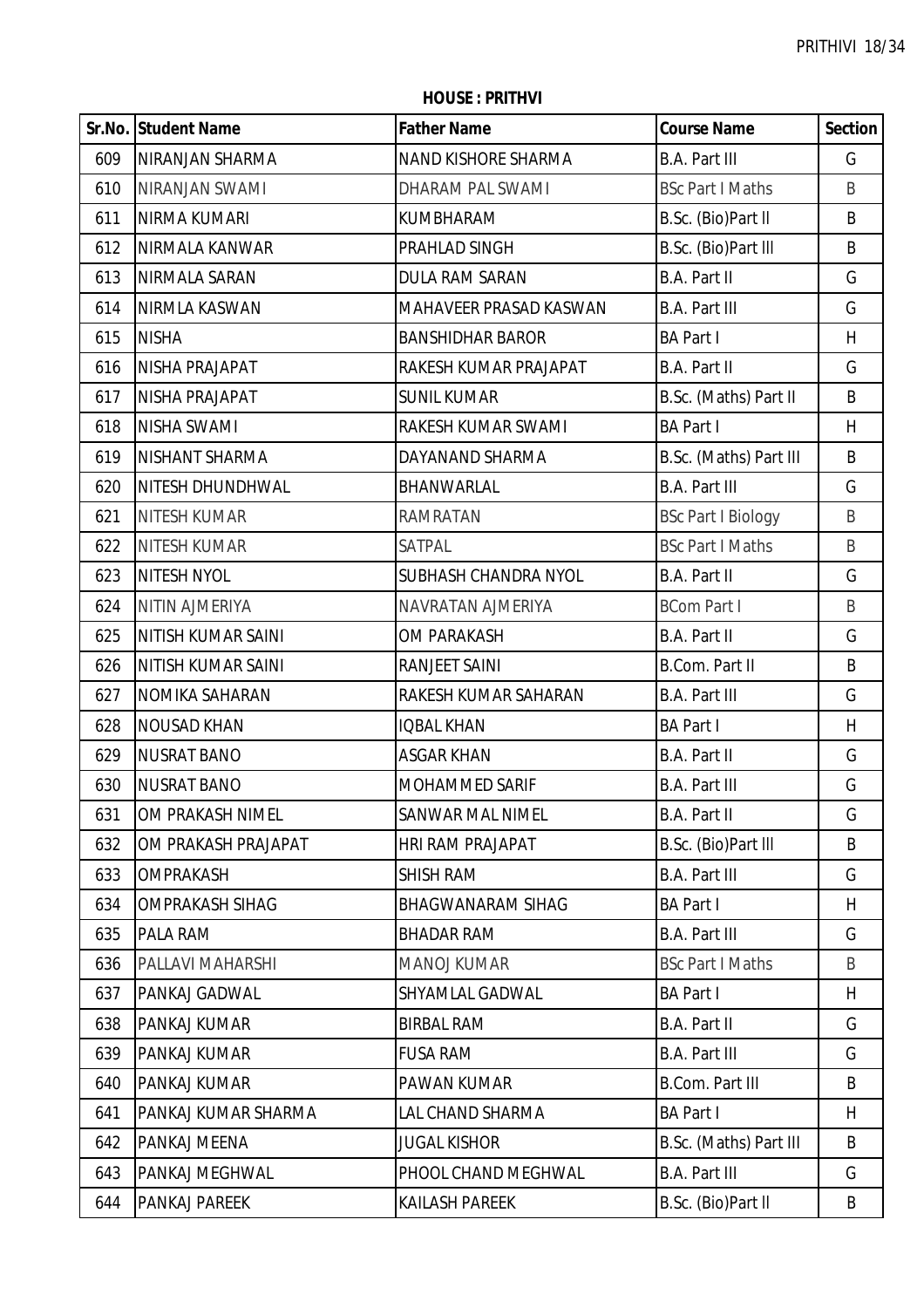**HOUSE : PRITHVI**

|     | Sr.No. Student Name       | <b>Father Name</b>        | <b>Course Name</b>        | <b>Section</b> |
|-----|---------------------------|---------------------------|---------------------------|----------------|
| 645 | <b>PANKAJ PRAJAPAT</b>    | <b>JAIRAM</b>             | B.A. Part II              | G              |
| 646 | PANKAJ SAINI              | <b>SHIV BHAGWAN SAINI</b> | <b>B.Com. Part III</b>    | $\mathsf C$    |
| 647 | PANKAJ SHARMA             | <b>MANOHAR SHARMA</b>     | <b>B.Com. Part III</b>    | B              |
| 648 | <b>PANNE SINGH</b>        | <b>KHETA RAM</b>          | <b>B.A. Part III</b>      | G              |
| 649 | PARAMESHWAR LAL MITHERWAL | MAHAVEER PRASAD MITHERWAL | B.A. Part II              | G              |
| 650 | PARAS NEHRA               | <b>RAMKUMAR</b>           | <b>BA Part I</b>          | H              |
| 651 | PARMESHWAR LAL JOGI       | <b>MOTILAL</b>            | B.Sc. (Maths) Part II     | B              |
| 652 | PARTIBHA SHEKHAWAT        | HANUMAN SINGH SHEKHAWAT   | <b>BA Part I</b>          |                |
| 653 | PAWAN KUMAR               | SITA RAM                  | B.A. Part II              | G              |
| 654 | <b>PAWAN KUMAR</b>        | <b>SHREE CHAND</b>        | <b>BA Part I</b>          | $\overline{1}$ |
| 655 | <b>PAWAN KUMAR</b>        | <b>MANASA RAM</b>         | <b>BSc Part I Maths</b>   | B              |
| 656 | PAWAN KUMAR BAWALIYA      | PRATAP RAM                | B.Sc. (Maths) Part II     | B              |
| 657 | PAWAN KUMAR RAV           | <b>BAJRANG LAL</b>        | <b>B.A. Part III</b>      | G              |
| 658 | PAWAN PARGAR              | <b>BHANWAR LAL</b>        | B.A. Part II              | G              |
| 659 | <b>PAYAL</b>              | RAJESH JALADHARI          | <b>BA Part I</b>          | $\overline{1}$ |
| 660 | PAYAL                     | PRAMOD KUMAR              | <b>BCom Part I</b>        | B              |
| 661 | <b>PAYAL SAINI</b>        | <b>MANOHAR LAL</b>        | <b>B.Com. Part III</b>    | B              |
| 662 | PINKI KANWAR              | RAGHUVEER SINGH           | <b>BA Part I</b>          |                |
| 663 | PIYUSH KUMAR SWAMI        | PAWAN KUMAR SWAMI         | B.A. Part II              | G              |
| 664 | <b>POOJA</b>              | RAJESH KUMAR              | B.Sc. (Bio)Part II        | B              |
| 665 | POOJA                     | SHISHUPAL MEGHWAL         | <b>B.A. Part III</b>      | G              |
| 666 | POOJA                     | MAHENDRA JAGGAL           | <b>B.A. Part III</b>      | G              |
| 667 | <b>POOJA</b>              | <b>SHRAWAN KUMAR</b>      | B.Sc. (Maths) Part III    | B              |
| 668 | <b>POOJA</b>              | <b>OMPRAKASH BAROR</b>    | <b>BA Part I</b>          |                |
| 669 | POOJA                     | BHANWAR LAL MEGHWAL       | <b>BA Part I</b>          | I              |
| 670 | <b>POOJA</b>              | <b>HETA RAM</b>           | <b>BA Part I</b>          |                |
| 671 | <b>POOJA</b>              | NARENDRA KUMAR SIHAG      | <b>BA Part I</b>          |                |
| 672 | POOJA                     | <b>BHAGIRATH RAM</b>      | <b>BSc Part I Biology</b> | B              |
| 673 | POOJA BHARTI              | <b>SEVA RAM BHARTI</b>    | B.Sc. (Bio)Part III       | B              |
| 674 | POOJA DAIYA               | <b>SANJAY NATH</b>        | <b>B.A. Part III</b>      | G              |
| 675 | POOJA HUDDA               | <b>BHANWAR LAL HUDDA</b>  | <b>BA Part I</b>          |                |
| 676 | POOJA KANWAR              | <b>HAWAI SINGH</b>        | <b>B.A. Part III</b>      | G              |
| 677 | POOJA KANWAR              | <b>BUDH SINGH</b>         | <b>B.A. Part III</b>      | H              |
| 678 | POOJA KANWAR              | <b>BABU SINGH</b>         | <b>BA Part I</b>          | T              |
| 679 | POOJA KASWAN              | JAI KARAN KASWAN          | B.A. Part II              | G              |
| 680 | POOJA KULDIYA             | <b>OM PRAKASH</b>         | <b>B.A. Part III</b>      | H              |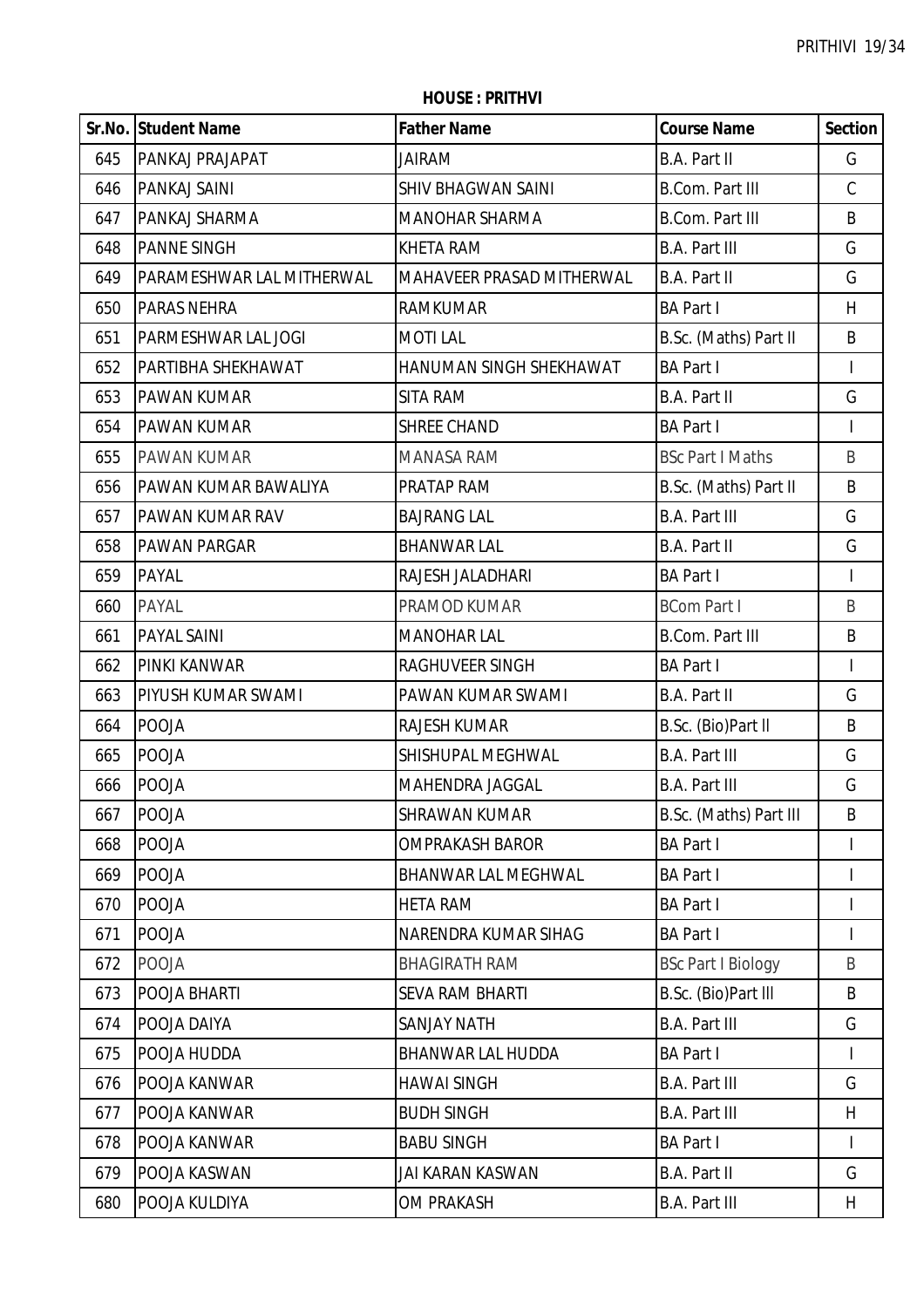|     | Sr.No. Student Name  | <b>Father Name</b>         | <b>Course Name</b>        | <b>Section</b> |
|-----|----------------------|----------------------------|---------------------------|----------------|
| 681 | POOJA KUMARI         | HADMANA RAM                | <b>BA Part I</b>          | L              |
| 682 | POOJA KUMARI         | PHOOLA RAM                 | <b>BSc Part I Biology</b> | B              |
| 683 | POOJA KUMARI MEGHWAL | <b>OMPRAKASH</b>           | <b>B.A. Part II</b>       | G              |
| 684 | POOJA KUMARI TANDI   | <b>KURDA RAM TANDI</b>     | <b>BA Part I</b>          | $\mathbf{I}$   |
| 685 | POOJA NYOL           | PRATAP NYOL                | B.Sc. (Bio)Part II        | B              |
| 686 | POOJA PRAJAPAT       | NORTAN PRAJAPAT            | B.A. Part II              | H              |
| 687 | POOJA PRAJAPAT       | KISHAN LAL PRAJAPAT        | <b>B.A. Part III</b>      | H              |
| 688 | POOJA PRAJAPAT       | RAJENDRA PRAJPAT           | <b>BA Part I</b>          | $\mathbf{I}$   |
| 689 | POOJA RATHORE        | <b>GULAB SINGH RATHORE</b> | <b>BSc Part I Biology</b> | B              |
| 690 | POOJA SAINI          | <b>SANWAR MAL SAINI</b>    | <b>BA Part I</b>          | $\mathbf{I}$   |
| 691 | POOJA SHARMA         | MADAN LAL SHARMA           | <b>B.A. Part II</b>       | H              |
| 692 | POOJA SONI           | RAJ KUMAR SONI             | <b>B.A. Part II</b>       | H              |
| 693 | POOJA SWAMI          | <b>BAJRANG LAL SWAMI</b>   | <b>B.A. Part III</b>      | H              |
| 694 | <b>POONAM</b>        | <b>BIJENDRA KUMAR</b>      | B.A. Part II              | H              |
| 695 | POONAM               | PAPPU RAM                  | B.Sc. (Maths) Part II     | B              |
| 696 | POONAM               | NARENDRA KUMAR             | <b>B.A. Part III</b>      | H              |
| 697 | <b>POONAM</b>        | PRATAP SINGH               | <b>BA Part I</b>          | $\overline{1}$ |
| 698 | POONAM DHAKA         | <b>BHANWAR LAL DHAKA</b>   | <b>B.A. Part II</b>       | H              |
| 699 | POONAM JANGIR        | <b>BIRDI CHAND JANGIR</b>  | B.Com. Part II            | B              |
| 700 | POONAM KANWAR        | <b>DURJAN SINGH</b>        | B.A. Part II              | H              |
| 701 | POONAM KANWAR        | <b>MOHAR SINGH</b>         | <b>B.A. Part III</b>      | H              |
| 702 | POONAM KANWAR        | <b>VIKRAM SINGH</b>        | <b>BA Part I</b>          | $\mathbf{I}$   |
| 703 | <b>POONAM KASWAN</b> | SUBHKARAN KASWAN           | B.A. Part II              | H              |
| 704 | POONAM KUMARI        | BHANWAR LAL KASWAN         | B.A. Part II              | H              |
| 705 | POONAM KUMARI        | <b>TEJPAL</b>              | <b>BA Part I</b>          | $\mathbf{I}$   |
| 706 | POONAM MEGHWAL       | RATI RAM MEGHWAL           | <b>B.A. Part III</b>      | H              |
| 707 | POONAM NAI           | SITARAM NAI                | B.Sc. (Bio)Part II        | B              |
| 708 | POONAM NYOL          | <b>MANOJ KUMAR NYOL</b>    | <b>BA Part I</b>          | $\mathbf{I}$   |
| 709 | POONAM PATEER        | <b>CHHAGANLAL PATEER</b>   | B.Sc. (Bio)Part III       | B              |
| 710 | POONAM PRAJAPAT      | PARMESHWAR LAL             | <b>B.A. Part III</b>      | H              |
| 711 | POONAM SAINI         | <b>NORANG SAINI</b>        | <b>BA Part I</b>          | T              |
| 712 | POONAM SAINI         | <b>DEVKARAN SAINI</b>      | <b>BSc Part I Biology</b> | B              |
| 713 | POONAM SHARMA        | PHOOSRAJ SHARMA            | B.A. Part II              | H.             |
| 714 | PRADEEP              | CHANDRA RAM                | <b>BSc Part I Maths</b>   | B              |
| 715 | <b>PRADEEP KUMAR</b> | RANVEER SINGH              | B.A. Part II              | H              |
| 716 | <b>PRADEEP KUMAR</b> | SURENDRA SINGH             | <b>B.A. Part III</b>      | H              |

**HOUSE : PRITHVI**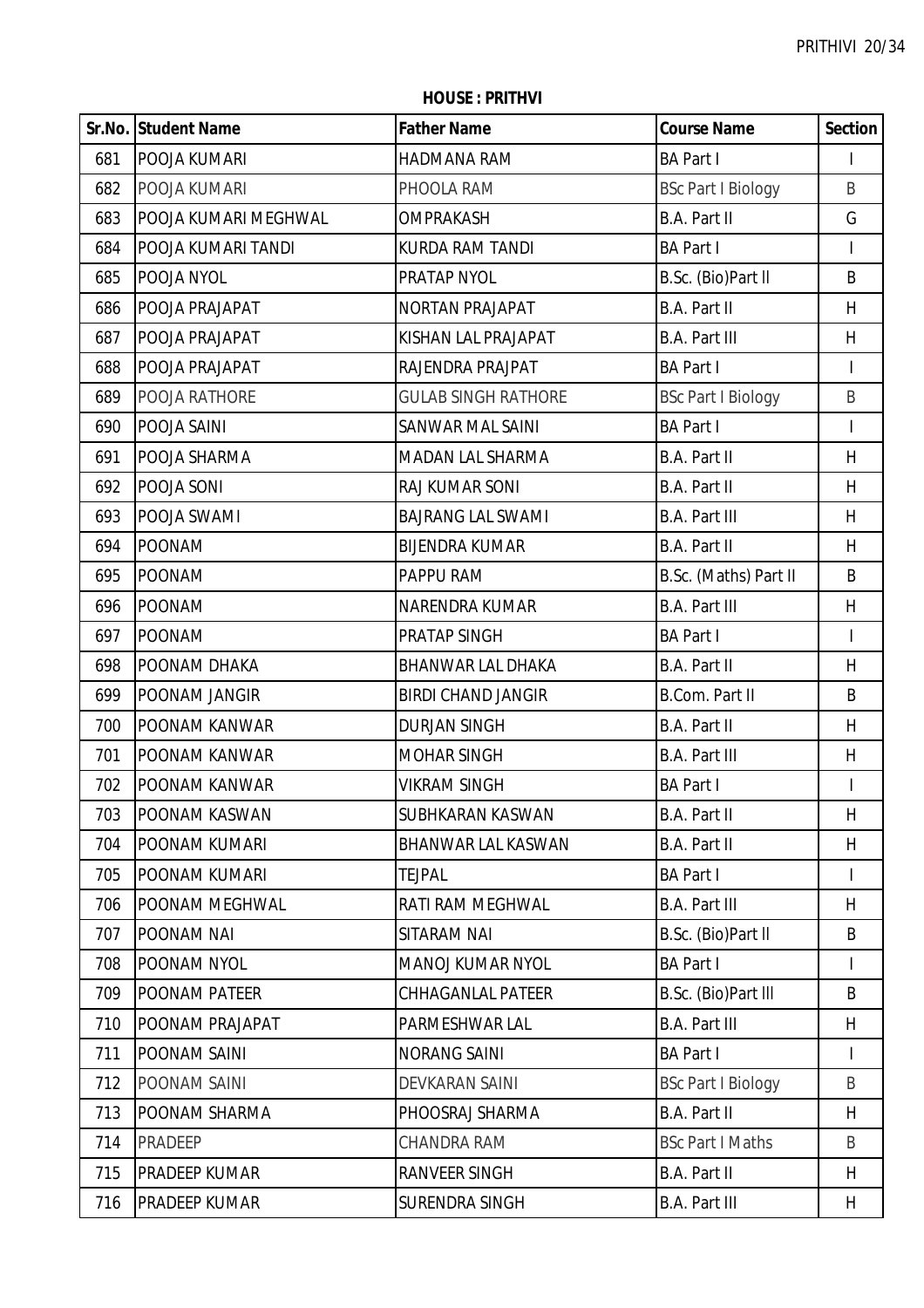**Sr.No. Student Name Father Name Course Name Section** 717 PRADEEP KUMAR MANGE RAM BA Part I I I PRADEEP SINGH BHAGIRATH SINGH BA Part I J PRAGESH PIPALWA SANWAR MAL SHARMA B.Sc. (Bio)Part ll C PRAKASH SHARWAN KUMAR B.A. Part II H PRAKASH CHAND SHARMA PAWAN KUMAR B.A. Part III H PRAMILA MUKHRAM BA Part I J PRAMILA NORANG LAL BCom Part I B 724 PRAMOD KUMAR BHOOP SINGH BENIWAL BART II H PRAMOD KUMAR MULA RAM PATIR B.A. Part III H 726 PRAMOD KUMAR CHHAPUNIYA BHANWAR LAL CHHAPUNIYA BSc Part I Maths I B PRAMOD KUMAR ROLAN RAMSWAROOP ROLAN BA Part I J PRAMOD SIHAG PRATAP SINGH B.Sc. (Maths) Part III B 729 PRASHANT AGARWAL SURESH KUMAR AGARWAL B.Com. Part III B. 730 PRASHANT PRAJAPAT TARACHAND PRAJAPAT B.Sc. (Maths) Part II B PRATIBHA RAJENDRA KUMAR PRAJAPAT B.A. Part II H PRATIBHA GANGA RAM KARWASARA BA Part I J PRAVEEN KUMAR KASWAN GOPI RAM KASWAN BA Part I J PRAVEEN KUMAR MEGHWAL RAMU RAM MEGHWAL B.A. Part II H 735 PRAVEEN KUMAR SARAN MOTILAL SARAN B.A. Part III HH PRAVEEN MEGHWAL PREMCHAND MEGHWAL B.Com. Part II C PREETI CHOUDHARY RANJEET BA Part I J 738 PREETI MEENA MUSESH KUMAR MEENA B.Sc. (Maths) Part III | B 739 PREETI RANGERA HARISH KUMAR BSC Part I Biology B PREM KUMARI RAJU RAM B.A. Part III H 741 PREM MAHALA **IMAHENDRA KUMAR MAHALA** BA Part I J PRERIT NAIN SUBHASH CHANDRA BA Part I J 743 PRITAM KUMAR GOTHWAL CHOUTH MAL CHOUTH MAL B.Sc. (Bio)Part II B PRITI SANJAY KUMAR B.A. Part II H PRIYANKA AJIT SINGH PANWAR B.A. Part III H PRIYANKA HIRA LAL B.Sc. (Bio)Part lll B 747 IPRIYANKA NANDU SINGH BA Part I J PRIYANKA GURJAR BHAGIRATH GURJAR B.A. Part II H PRIYANKA GURJAR GIRDHARI LAL GURJAR BA Part I J PRIYANKA JANGIR SHYAM LAL JANGIR B.A. Part III H PRIYANKA KALLA KANA RAM BA Part I J 752 PRIYANKA KANKHERIYA | TOLARAM KANKHERIYA | B.Sc. (Bio)Part II | B

#### **HOUSE : PRITHVI**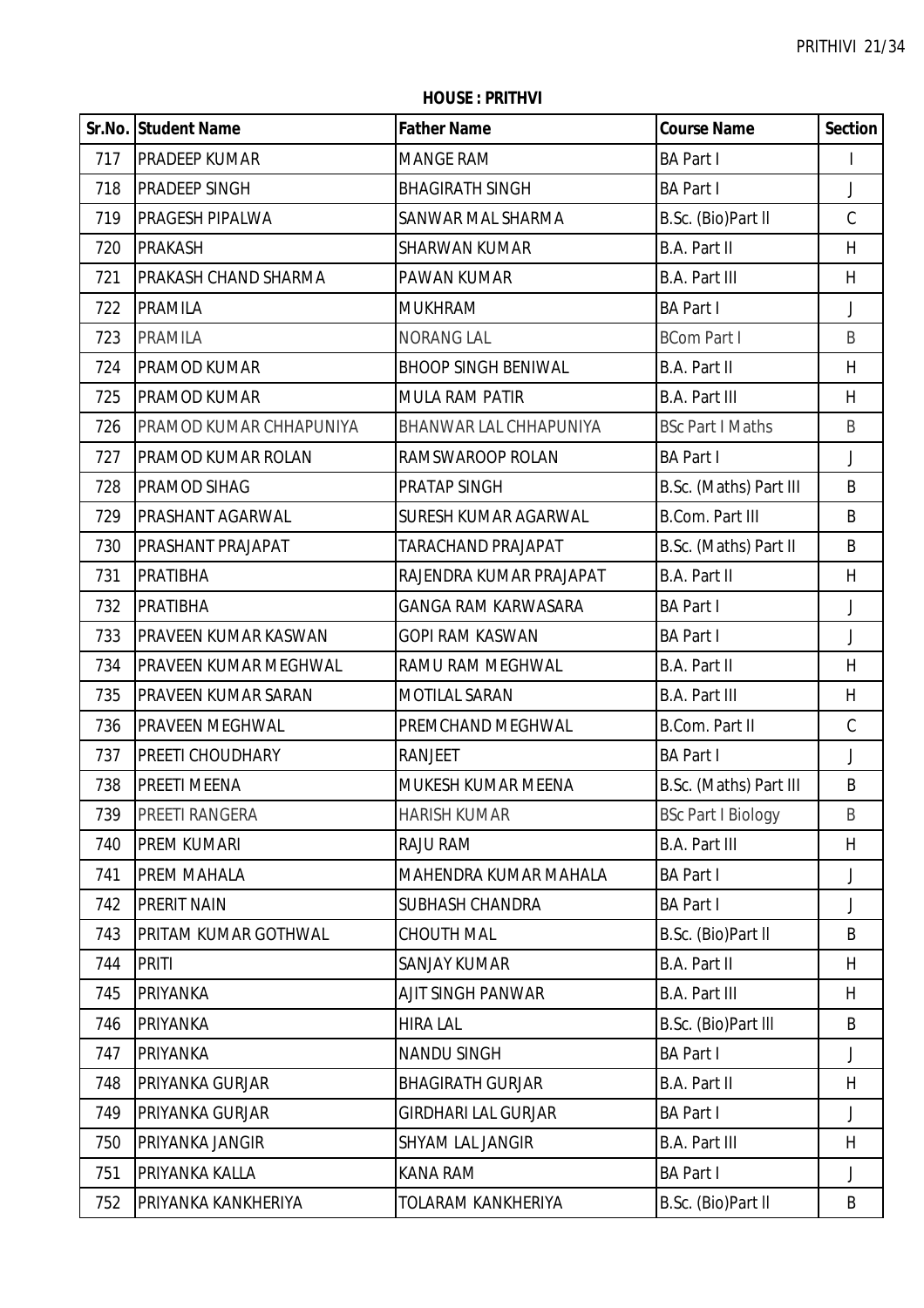|     | Sr.No. Student Name    | <b>Father Name</b>          | <b>Course Name</b>        | <b>Section</b>           |
|-----|------------------------|-----------------------------|---------------------------|--------------------------|
| 753 | <b>PRIYANKA KANWAR</b> | SHISHPAL SINGH              | <b>B.A. Part II</b>       | H                        |
| 754 | PRIYANKA KASWAN        | <b>GOPI CHAND KASWAN</b>    | <b>BA Part I</b>          | $\mathsf J$              |
| 755 | PRIYANKA KUMARI        | <b>REKHA RAM</b>            | <b>B.A. Part III</b>      | H                        |
| 756 | PRIYANKA KUMARI        | RAJENDRA KADWASRA           | <b>BSc Part I Maths</b>   | B                        |
| 757 | PRIYANKA NAI           | <b>KISHAN LAL</b>           | <b>BA Part I</b>          | J                        |
| 758 | PRIYANKA NATHAWAT      | PRATAP SINGH NATHAWAT       | <b>B.A. Part II</b>       | H                        |
| 759 | PRIYANKA POONIA        | <b>SURENDRA POONIA</b>      | <b>B.A. Part III</b>      | H                        |
| 760 | PRIYANKA PRAJAPAT      | PRAMESHWAR LAL PRAJAPAT     | <b>B.A. Part III</b>      | $\overline{\phantom{a}}$ |
| 761 | PRIYANKA RATHORE       | <b>NARPAT SINGH RATHORE</b> | B.A. Part II              | H                        |
| 762 | PRIYANKA SAINI         | PALA RAM SAINI              | <b>B.A. Part III</b>      | $\overline{\phantom{a}}$ |
| 763 | PRIYANKA SAINI         | OM PRAKASH SAINI            | <b>BSc Part I Biology</b> | B                        |
| 764 | PRIYANKA SHARMA        | RAJ KUMAR SHARMA            | <b>BA Part I</b>          | $\mathsf J$              |
| 765 | PRIYANKAJANGIR         | <b>OMPRAKASH JANGIR</b>     | B.A. Part II              | H                        |
| 766 | PRIYNAKA               | RAMNIWAS KASWAN             | <b>B.A. Part III</b>      | I                        |
| 767 | <b>PUNIT KUMAR</b>     | <b>BABULAL</b>              | <b>B.Com. Part II</b>     | $\mathsf C$              |
| 768 | PURSHOTAM MEENA        | RANJEET MEENA               | <b>B.A. Part III</b>      | $\overline{1}$           |
| 769 | PURUSHOTTAM CHOUHAN    | PRAKASH CHAND CHOUHAN       | B.Sc. (Maths) Part III    | $\mathsf C$              |
| 770 | PUSHPA MAHICHA         | TARACHAND MAHICHA           | <b>BA Part I</b>          | J                        |
| 771 | PUSHPA MEEL            | DEVKARAN MEEL               | B.A. Part II              | $\overline{\phantom{a}}$ |
| 772 | PYARELAL PRAJAPAT      | <b>KESHARDEV PRAJAPAT</b>   | <b>B.A. Part III</b>      | $\overline{\phantom{a}}$ |
| 773 | RACHANA MOTSARA        | RAJESH KUMAR MOTSARA        | B.Sc. (Maths) Part II     | B                        |
| 774 | RADHA CHAMARIA         | SHIV PRAKASH CHAMARIA       | <b>BCom Part I</b>        | $\sf B$                  |
| 775 | RADHESHYAM MEGHWAL     | PURA RAM MEGHWAL            | <b>BSc Part I Maths</b>   | C                        |
| 776 | RAGHUVEER SINGH        | <b>ONKAR MAL</b>            | B.Sc. (Bio)Part II        | B                        |
| 777 | RAHISA BANO            | <b>MUBARIK</b>              | <b>BSc Part I Biology</b> | C                        |
| 778 | <b>RAHUL</b>           | <b>RAMESH</b>               | B.A. Part II              |                          |
| 779 | <b>RAHUL</b>           | <b>HANUMAN TAK</b>          | <b>B.A. Part III</b>      | I                        |
| 780 | <b>RAHUL</b>           | <b>BHAGWANA RAM MEGHWAL</b> | <b>BA Part I</b>          | J                        |
| 781 | RAHUL AGGARWAL         | RAJ KUMAR AGGARWAL          | <b>B.Com. Part III</b>    | B                        |
| 782 | RAHUL CHANDELIA        | <b>VINOD KUMAR</b>          | <b>BA Part I</b>          | J                        |
| 783 | <b>RAHUL KHATIK</b>    | <b>MANGTU RAM</b>           | <b>BSc Part I Maths</b>   | $\mathcal{C}$            |
| 784 | RAHUL MANDAL           | <b>GANESH MANDAL</b>        | <b>BA Part I</b>          | J                        |
| 785 | <b>RAHUL PAREEK</b>    | <b>KUNJ BIHARI PAREEK</b>   | <b>B.Com. Part III</b>    | B                        |
| 786 | RAHUL PRAJAPAT         | <b>BULLA RAM PRAJAPAT</b>   | B.Sc. (Maths) Part II     | $\mathsf C$              |
| 787 | RAHUL SAINI            | RAJENDERA PRASAD SAINI      | <b>BCom Part I</b>        | B                        |
| 788 | RAHUL SHARMA           | <b>HARI PRASAD SHARMA</b>   | <b>B.Com. Part III</b>    | B                        |

**HOUSE : PRITHVI**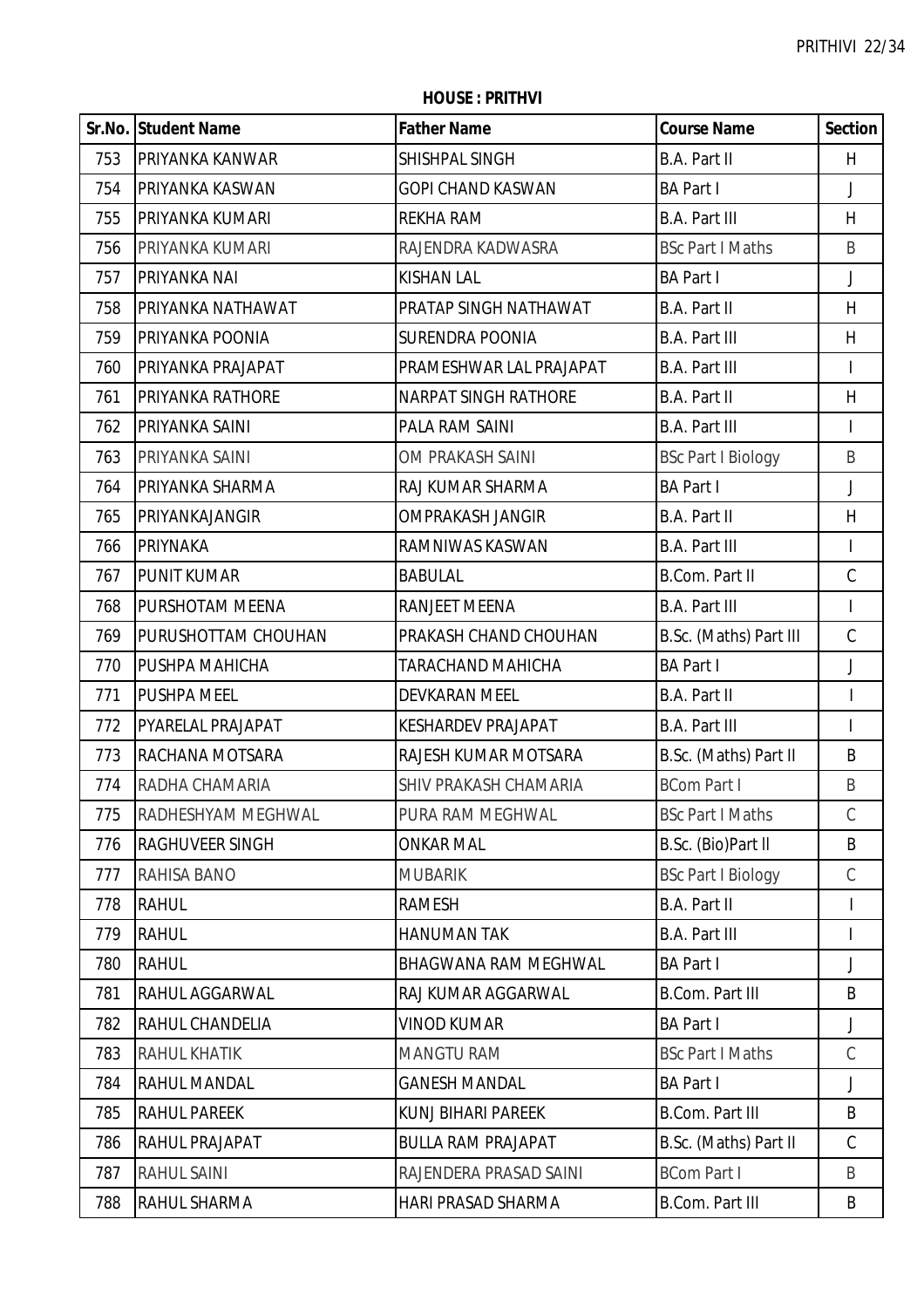|     | Sr.No. Student Name       | <b>Father Name</b>        | <b>Course Name</b>        | <b>Section</b>           |
|-----|---------------------------|---------------------------|---------------------------|--------------------------|
| 789 | <b>RAHUL SHARMA</b>       | MANOJ KUMAR SHARMA        | B.Sc. (Maths) Part III    | $\mathsf C$              |
| 790 | <b>RAJ KUMAR</b>          | <b>BHINWA RAM MEGHWAL</b> | B.A. Part II              | $\mathsf{I}$             |
| 791 | <b>RAJ KUMAR NIMEL</b>    | <b>BHANWAR LAL NIMEL</b>  | <b>BA Part I</b>          | J                        |
| 792 | RAJANI                    | <b>BABU LAL JANGIR</b>    | <b>B.A. Part III</b>      |                          |
| 793 | RAJANI DHOLPURIYA         | <b>BHANWAR LAL</b>        | B.Sc. (Bio)Part III       | $\sf B$                  |
| 794 | RAJBALA GODARA            | MOOLCHAND GODARA          | B.A. Part II              | $\mathsf{I}$             |
| 795 | RAJENDRA KUMAR            | <b>BHANWAR LAL SARAN</b>  | <b>B.A. Part III</b>      | I                        |
| 796 | <b>RAJENDRA KUMAR</b>     | PALA RAM NAYAK            | <b>BA Part I</b>          | J                        |
| 797 | <b>RAJENDRA PRASAD</b>    | <b>RAMSWAROOP</b>         | <b>B.A. Part III</b>      |                          |
| 798 | <b>RAJENDRA SINGH</b>     | <b>ASHA RAM</b>           | B.A. Part II              | $\overline{1}$           |
| 799 | <b>RAJESH</b>             | <b>VIDYADHAR SINGH</b>    | <b>BA Part I</b>          | К                        |
| 800 | <b>RAJESH KUMAR</b>       | <b>GOPI RAM</b>           | <b>BA Part I</b>          | K                        |
| 801 | <b>RAJESH KUMAR</b>       | <b>BHANWAR LAL GURJAR</b> | <b>BA Part I</b>          | K                        |
| 802 | <b>RAJESH KUMAR</b>       | DAYANAND                  | <b>BSc Part I Maths</b>   | $\mathcal{C}$            |
| 803 | RAJESH PRAJAPAT           | <b>ANTU RAM</b>           | <b>B.A. Part III</b>      | $\overline{\phantom{a}}$ |
| 804 | <b>RAJESH SIHAG</b>       | POKAR RAM                 | B.A. Part II              | $\overline{1}$           |
| 805 | <b>RAJESH SWAMI</b>       | <b>JAGDISH PRASAD</b>     | B.Sc. (Maths) Part III    | $\mathsf C$              |
| 806 | <b>RAJNI</b>              | <b>BANWARI LAL</b>        | B.A. Part II              | T                        |
| 807 | <b>RAJNI KHICHAR</b>      | RAMLAL                    | <b>B.A. Part III</b>      |                          |
| 808 | RAJPAL BAIDA              | <b>RAM KUMAR</b>          | <b>BA Part I</b>          | K                        |
| 809 | <b>RAJU ROLAN</b>         | <b>BHURA RAM ROLAN</b>    | B.A. Part II              | T                        |
| 810 | <b>RAJU SINGH</b>         | PRAMOD SINGH              | <b>BA Part I</b>          | К                        |
| 811 | <b>RAJVEER SINGH</b>      | KARNI SINGH               | <b>BA Part I</b>          | K                        |
| 812 | <b>RAKESH</b>             | RATI RAM                  | <b>B.A. Part III</b>      |                          |
| 813 | <b>RAKESH KUMAR</b>       | HANUMAN SINGH MEENA       | B.A. Part II              | $\mathsf I$              |
| 814 | <b>RAKESH KUMAR</b>       | <b>KESHAR RAM</b>         | B.A. Part II              | T                        |
| 815 | <b>RAKESH KUMAR</b>       | RADHESHYAM                | B.Sc. (Bio)Part II        | B                        |
| 816 | <b>RAKESH KUMAR</b>       | <b>INDRA CHAND</b>        | <b>BA Part I</b>          | K                        |
| 817 | <b>RAKESH KUMAR</b>       | KAILASH KUMAR             | <b>BSc Part I Biology</b> | $\mathsf C$              |
| 818 | RAKESH KUMAR BHAMU        | MAHAVIR PRASAD BHAMU      | <b>B.A. Part III</b>      | $\overline{1}$           |
| 819 | RAKESH KUMAR BHAMU        | PAPPU RAM                 | <b>BA Part I</b>          | К                        |
| 820 | <b>RAKESH KUMAR SIHAG</b> | <b>GUMANA RAM</b>         | B.A. Part II              | $\mathbf{I}$             |
| 821 | <b>RAKESH RAW</b>         | <b>BANWARI LAL RAW</b>    | <b>BA Part I</b>          | K                        |
| 822 | <b>RAM KISHAN</b>         | SANWARA RAM               | <b>B.A. Part III</b>      |                          |
| 823 | <b>RAM KUMAR DAIRU</b>    | <b>MANPHUL DAIRU</b>      | <b>BA Part I</b>          | К                        |
| 824 | <b>RAM NIVAS</b>          | <b>DHARAM PAL</b>         | B.A. Part II              | $\mathsf{I}$             |

**HOUSE : PRITHVI**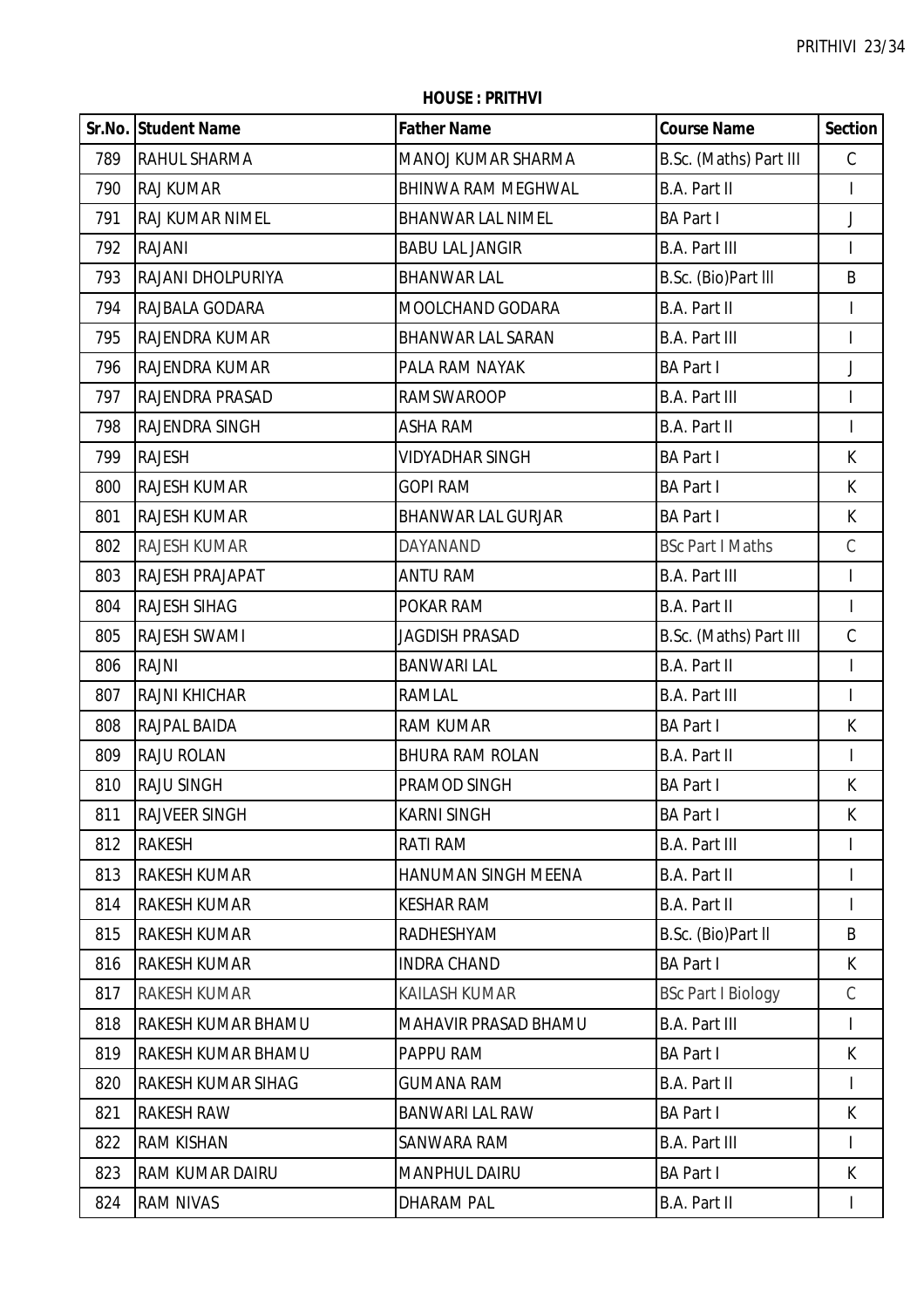**HOUSE : PRITHVI**

|     | Sr.No. Student Name     | <b>Father Name</b>           | <b>Course Name</b>      | <b>Section</b>           |
|-----|-------------------------|------------------------------|-------------------------|--------------------------|
| 825 | <b>RAMAN KANWAR</b>     | PRATHVI SINGH                | <b>BA Part I</b>        | K                        |
| 826 | <b>RAMAVTAR</b>         | <b>LAL CHAND</b>             | B.Sc. (Bio)Part III     | B                        |
| 827 | <b>RAMCHANDRA</b>       | SUBHASH CHANDRA KASWAN       | <b>BA Part I</b>        | K                        |
| 828 | RAMESH KUMAR            | <b>SHYORAM</b>               | B.A. Part II            | $\mathsf{I}$             |
| 829 | <b>RAMESH KUMAR</b>     | RANVEER KHICHAR              | <b>B.A. Part III</b>    | $\overline{1}$           |
| 830 | RAMESH KUMAR CHOPRA     | <b>HARI RAM CHOPRA</b>       | <b>BA Part I</b>        | K                        |
| 831 | RAMESH PRAJAPAT         | <b>RAM LAL</b>               | <b>B.A. Part II</b>     | I                        |
| 832 | <b>RAMNIWAS</b>         | <b>BHANWAR LAL SWAMI</b>     | <b>B.A. Part III</b>    |                          |
| 833 | <b>RAMNIWAS</b>         | SUGANARAM                    | <b>BA Part I</b>        | K                        |
| 834 | RAMNIWAS GHINTALA       | <b>HARI RAM GHINTALA</b>     | <b>B.A. Part II</b>     | $\mathsf I$              |
| 835 | <b>RAMPAL SINGH</b>     | <b>GUMAN SINGH</b>           | <b>BSc Part I Maths</b> | $\mathsf C$              |
| 836 | RAMRATAN                | <b>TEJARAM SIHAG</b>         | B.Sc. (Maths) Part II   | B                        |
| 837 | <b>RAMRATAN GODARA</b>  | <b>JAGDISH GODARA</b>        | <b>BA Part I</b>        | K                        |
| 838 | <b>RAMSWROOP</b>        | <b>INDRACHAND</b>            | <b>BA Part I</b>        | K                        |
| 839 | <b>RANJU BHATI</b>      | <b>KAMAL KUMAR BHATI</b>     | <b>B.A. Part III</b>    | $\overline{\phantom{a}}$ |
| 840 | <b>RANVEER SINGH</b>    | SATVEER SINGH                | B.A. Part II            | $\overline{\phantom{a}}$ |
| 841 | RASHI OJHA              | RAJESH OJHA                  | <b>BCom Part I</b>      | B                        |
| 842 | <b>RATAN SINGH</b>      | <b>SURENDRA SINGH</b>        | B.Sc. (Maths) Part III  | $\mathsf C$              |
| 843 | <b>RATAN SINGH</b>      | <b>RAM SINGH</b>             | <b>BA Part I</b>        | K                        |
| 844 | RAVI BHAWNANI           | <b>GURUDAYAL BHAWNANI</b>    | <b>B.Com. Part II</b>   | $\mathsf C$              |
| 845 | <b>RAVI CHOUHAN</b>     | KAILASH CHANDRA              | <b>B.A. Part III</b>    | J                        |
| 846 | RAVI KANT SWAMI         | <b>HIRALAL SWAMI</b>         | <b>BA Part I</b>        | K                        |
| 847 | <b>RAVI KUMAR NAWAL</b> | <b>NAND LAL</b>              | <b>BA Part I</b>        | K                        |
| 848 | RAVI MEGHWAL            | <b>GOGA RAM</b>              | B.Sc. (Maths) Part II   | $\mathcal{C}$            |
| 849 | RAVI SAINI              | <b>JAGDISH PRASAD SAINI</b>  | <b>B.Com. Part III</b>  | B                        |
| 850 | <b>RAVINA</b>           | <b>VIJENDRA KASWAN</b>       | <b>B.A. Part II</b>     | I                        |
| 851 | RAVINA MINA             | <b>SHYAM LAL</b>             | <b>B.A. Part III</b>    | J                        |
| 852 | <b>RAVINDAR KUMAR</b>   | SATYAVEER SINGH              | B.A. Part II            | M                        |
| 853 | RAVINDER JINOLIA        | SHANKARLAL JINOLIA           | <b>BA Part I</b>        | K                        |
| 854 | RAVINDRA GURJAR         | <b>GUGAN LAL GURJAR</b>      | <b>BSc Part I Maths</b> | $\mathsf C$              |
| 855 | RAVINDRA NAYAK          | <b>MODURAM NAYAK</b>         | <b>B.A. Part II</b>     | I                        |
| 856 | RAVINDRA SINGH          | ROHITASH SINGH               | <b>B.A. Part III</b>    | J                        |
| 857 | RAVINDRA SINGH          | RAMCHANDRA SINGH             | <b>BA Part I</b>        | L                        |
| 858 | RAWATARAM MEGHWAL       | SITARAM MEGHWAL              | <b>BA Part I</b>        | L                        |
| 859 | <b>REETU RATHORE</b>    | <b>BHANWAR SINGH RATHORE</b> | B.Sc. (Bio)Part II      | B                        |
| 860 | REHANA KHAN             | <b>AFZAL KHAN</b>            | <b>B.A. Part III</b>    | J                        |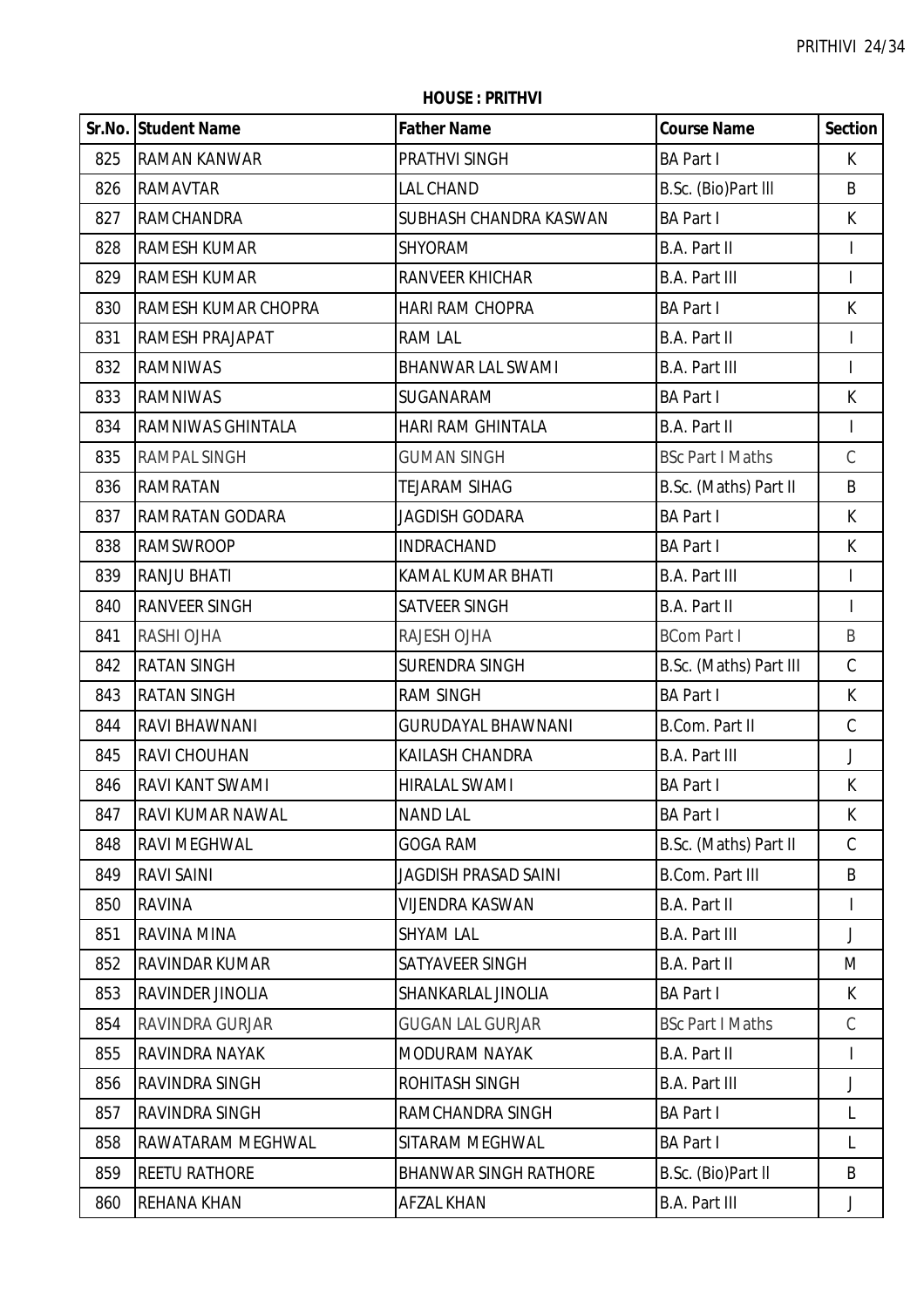|     | Sr.No. Student Name      | <b>Father Name</b>          | <b>Course Name</b>        | <b>Section</b> |
|-----|--------------------------|-----------------------------|---------------------------|----------------|
| 861 | <b>REKHA GADHWAL</b>     | NANU RAM GADHWAL            | <b>BA Part I</b>          | L              |
| 862 | <b>REKHA PRAJAPAT</b>    | SHYOCHAND PRAJAPAT          | <b>BA Part I</b>          | L              |
| 863 | <b>REKHA SHARMA</b>      | <b>RAJKUMAR</b>             | B.A. Part II              | $\overline{1}$ |
| 864 | <b>REKHA SHARMA</b>      | PARMESHWAR LAL SHARMA       | <b>BSc Part I Biology</b> | $\mathsf C$    |
| 865 | <b>REKHA SHIVRAN</b>     | RAMSWAROOP SHIVRAN          | B.Sc. (Bio)Part III       | B              |
| 866 | <b>RENU KANWAR</b>       | <b>MANGAL SINGH</b>         | <b>B.A. Part III</b>      | J              |
| 867 | <b>RENU KUMARI</b>       | <b>VIJAYPAL MUNRIA</b>      | <b>BA Part I</b>          | L              |
| 868 | <b>RINKU SHARMA</b>      | PAWAN KUMAR SHARMA          | <b>BA Part I</b>          | L              |
| 869 | RISHABH SHARMA           | <b>VIMAL SHARMA</b>         | <b>BCom Part I</b>        | B              |
| 870 | <b>RISHAL CHAND</b>      | TARA CHAND LOHARA           | B.A. Part II              | $\mathsf I$    |
| 871 | <b>RISHIKA</b>           | <b>INDRA SINGH</b>          | <b>B.A. Part III</b>      | J              |
| 872 | <b>RITIK PAREEK</b>      | <b>MOOLCHAND PAREEK</b>     | B.Com. Part II            | $\mathsf C$    |
| 873 | <b>RITU MEENA</b>        | NAROTTAM MEENA              | B.A. Part II              | $\mathsf J$    |
| 874 | <b>RIYAJAT KHAN</b>      | <b>ASLAM KHAN</b>           | <b>BA Part I</b>          | L              |
| 875 | <b>ROHIT JANGIR</b>      | PRABHUDAYAL JANGIR          | <b>BSc Part I Maths</b>   | $\mathsf C$    |
| 876 | ROHIT JOSHI              | MAHENDRA KUMAR JOSHI        | <b>BCom Part I</b>        | B              |
| 877 | <b>ROHIT KUMAR</b>       | PADAM SINGH MEENA           | B.Sc. (Maths) Part III    | $\mathsf C$    |
| 878 | <b>ROHIT PRAJAPAT</b>    | <b>GOVIND PRASAD</b>        | <b>BA Part I</b>          | L              |
| 879 | <b>ROHITASH KUMAR</b>    | <b>JAGDISH PRASAD SWAMI</b> | B.A. Part II              | J              |
| 880 | <b>ROHITASH KUMAR</b>    | <b>HARCHAND RAM</b>         | B.Sc. (Bio)Part II        | $\mathsf C$    |
| 881 | <b>ROHITASH KUMAR</b>    | <b>NET RAM</b>              | B.Sc. (Maths) Part II     | B              |
| 882 | ROHITASH KUMAR TETARWAL  | UMMED KUMAR TETARWAL        | <b>B.A. Part III</b>      | J              |
| 883 | <b>ROHITASH PRAJAPAT</b> | MAMRAJ PRAJAPAT             | B.A. Part II              | J              |
| 884 | <b>RONAK SHARMA</b>      | <b>LAXMI NARAYAN</b>        | B.Sc. (Bio)Part III       | B              |
| 885 | <b>ROSHAN CHARAN</b>     | <b>CHAIN DAN</b>            | <b>BA Part I</b>          | L              |
| 886 | <b>ROSHAN CHARAN</b>     | <b>CHAIN DAN</b>            | <b>BSc Part I Maths</b>   | $\mathcal{C}$  |
| 887 | <b>ROTASH KUMAR</b>      | RAMCHANDRA SAHU             | <b>B.A. Part III</b>      | J              |
| 888 | <b>RUCHIKA</b>           | <b>SUMER SINGH</b>          | <b>BSc Part I Biology</b> | $\mathsf C$    |
| 889 | <b>RUKHSAR</b>           | <b>HABIB KHAN</b>           | <b>B.A. Part III</b>      | J              |
| 890 | <b>RUKHSAR</b>           | <b>AYUB KHATRI</b>          | <b>BA Part I</b>          | L              |
| 891 | <b>RUKSAAR KHANAM</b>    | <b>SIKANDER KHAN</b>        | <b>B.A. Part III</b>      | J              |
| 892 | <b>RUKSHAR BANO</b>      | LIYAKAT KHAN                | B.A. Part II              | J              |
| 893 | <b>RUPA RAM</b>          | <b>RAM SINGH</b>            | <b>BA Part I</b>          | L              |
| 894 | <b>SACHIN</b>            | <b>DALIP SINGH</b>          | B.Sc. (Maths) Part III    | $\mathcal{C}$  |
| 895 | <b>SACHIN AGARWAL</b>    | PRADEEP AGARWAL             | <b>B.Com. Part III</b>    | B              |
| 896 | <b>SACHIN LAKHERA</b>    | <b>VINOD KUMAR</b>          | B.Com. Part II            | C              |

**HOUSE : PRITHVI**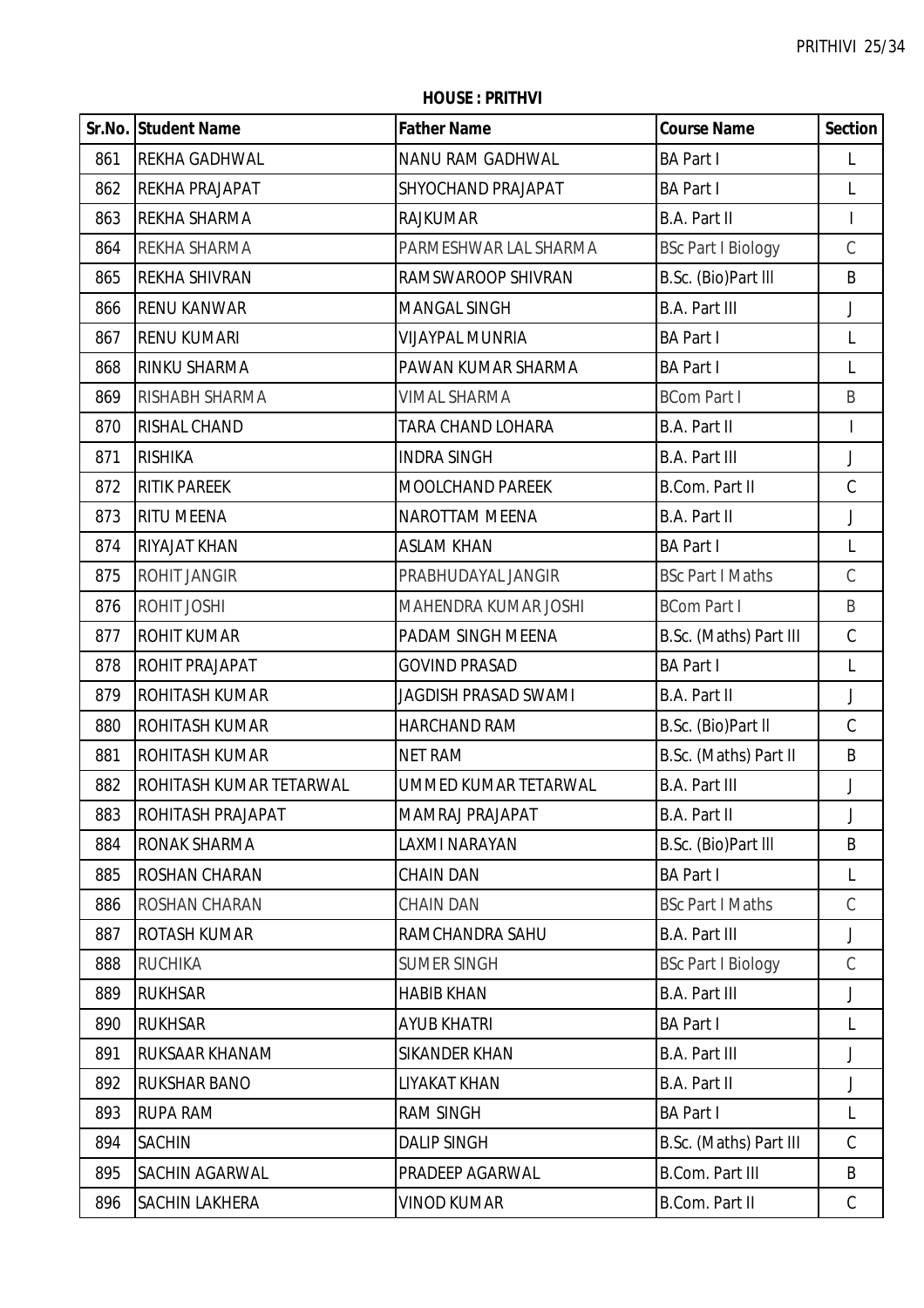**HOUSE : PRITHVI**

|     | Sr.No. Student Name         | <b>Father Name</b>        | <b>Course Name</b>        | <b>Section</b> |
|-----|-----------------------------|---------------------------|---------------------------|----------------|
| 897 | <b>SACHIN MEENA</b>         | RAMKUMAR MEENA            | <b>B.A. Part III</b>      | J              |
| 898 | SACHIN PUNIYA               | RAJKUMAR PUNIYA           | <b>BA Part I</b>          | L              |
| 899 | SACHIN SHOORA               | <b>RANVEER SINGH</b>      | <b>BSc Part I Maths</b>   | $\mathsf C$    |
| 900 | SAFALTA BENIWAL             | <b>NAVEEN BENIWAL</b>     | <b>BSc Part I Biology</b> | $\mathsf C$    |
| 901 | SAHIL ILLIYAS KHAN          | MOHD ILLIYAS KHAN         | <b>BA Part I</b>          | L              |
| 902 | SAHINA                      | YUNUS KHAN                | B.A. Part II              | J              |
| 903 | <b>SAKET PAREEK</b>         | KAILASH CHANDRA PAREEK    | <b>BA Part I</b>          | L              |
| 904 | <b>SAKIB HUSAIN</b>         | <b>YUNAS ALI</b>          | <b>BCom Part I</b>        | B              |
| 905 | <b>SAKSHAM PARIHAR</b>      | SURENDRA KUMAR PARIHAR    | B.Sc. (Maths) Part II     | B              |
| 906 | <b>SAKSHI RANWAN</b>        | YOGENDRA RANWAN           | B.A. Part II              | $\mathsf J$    |
| 907 | <b>SALEEM KHAN</b>          | <b>DAUDALI KHAN</b>       | <b>B.A. Part III</b>      | J              |
| 908 | <b>SAMEER</b>               | <b>MOHD ZAKIR HUSSAIN</b> | <b>BA Part I</b>          | L              |
| 909 | <b>SAMEER KHAN</b>          | <b>JANGSHER KHAN</b>      | B.A. Part II              | J              |
| 910 | <b>SAMINA BANO</b>          | <b>SHAQOOR</b>            | <b>B.A. Part III</b>      | J              |
| 911 | <b>SAMSHER SINGH RATHOR</b> | NARENDRA SINGH            | <b>BA Part I</b>          | L              |
| 912 | <b>SANDEEP DHANIA</b>       | DHARMPAL DHANIA           | B.A. Part II              | J              |
| 913 | SANDEEP KUMAR               | <b>RAJKUMAR</b>           | <b>B.A. Part II</b>       | J              |
| 914 | <b>SANDEEP KUMAR</b>        | <b>RATAN LAL</b>          | <b>B.A. Part III</b>      | J              |
| 915 | <b>SANDEEP KUMAR</b>        | PARDEEP KUMAR             | <b>B.Com. Part III</b>    | B              |
| 916 | SANDEEP KUMAR               | <b>SHISHPAL</b>           | B.Sc. (Bio)Part III       | B              |
| 917 | <b>SANDEEP KUMAR</b>        | <b>HANUMAN SINGH</b>      | <b>BA Part I</b>          | L              |
| 918 | SANDEEP KUMAR               | <b>MAN SINGH</b>          | <b>BA Part I</b>          | L              |
| 919 | <b>SANDEEP KUMAR</b>        | RAMLAL DEDAR              | <b>BSc Part I Biology</b> | C              |
| 920 | SANDEEP KUMAR               | <b>MANA RAM</b>           | <b>BSc Part I Maths</b>   | $\mathcal{C}$  |
| 921 | SANDEEP KUMAR JAGRWAL       | VINOD KUMAR JAGRWAL       | <b>BA Part I</b>          | L              |
| 922 | SANDEEP KUMAR NAI           | <b>MADAN LAL</b>          | <b>B.A. Part III</b>      | J              |
| 923 | SANDEEP LAL                 | <b>BAJRANG LAL</b>        | <b>BCom Part I</b>        | C              |
| 924 | SANDEEP MOTHSARA            | KUMBHARAM MOTHSARA        | B.A. Part II              | J              |
| 925 | <b>SANDEEP NAIN</b>         | <b>MOTILAL NAIN</b>       | <b>BA Part I</b>          | L              |
| 926 | SANDEEP SEVLIYA             | MURLIDHAR SEVLIYA         | <b>BA Part I</b>          | M              |
| 927 | SANDEEP SINGH               | <b>NARPAT SINGH</b>       | <b>B.A. Part III</b>      | J              |
| 928 | SANDEEP SINGH               | <b>PAL SINGH</b>          | <b>BA Part I</b>          | M              |
| 929 | SANDHYA RATHORE             | KISHAN SINGH RATHORE      | B.Sc. (Bio)Part II        | $\mathsf C$    |
| 930 | SANGEETA KADWASARA          | BHAGIRATHMAL KADWASARA    | <b>B.A. Part III</b>      | J              |
| 931 | SANGEETA KUMARI             | HARI RAM JAT              | <b>BA Part I</b>          | M              |
| 932 | SANGITA MALI                | CHOTHURAM                 | B.A. Part II              | J              |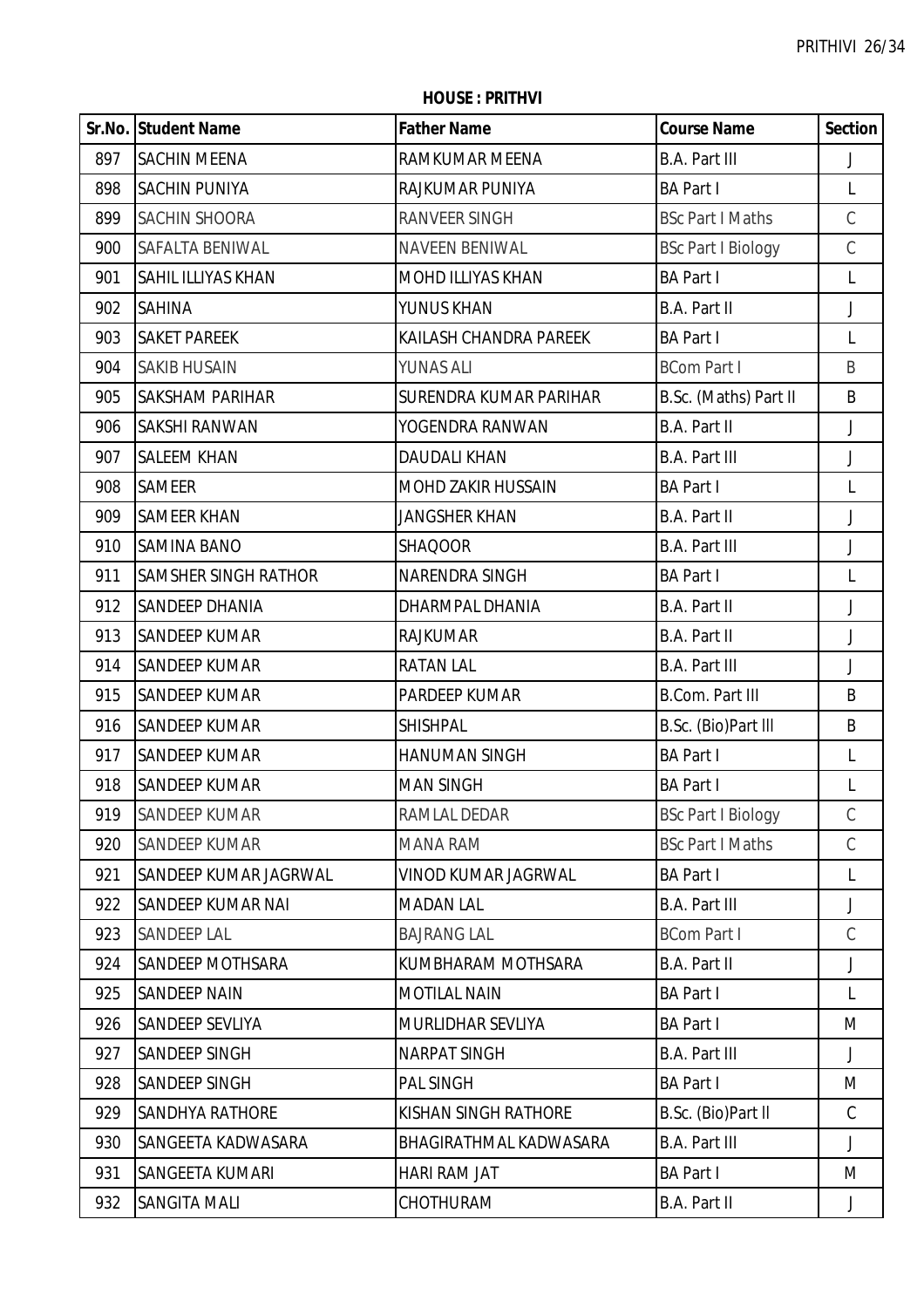|     | Sr.No. Student Name       | <b>Father Name</b>       | <b>Course Name</b>        | <b>Section</b> |
|-----|---------------------------|--------------------------|---------------------------|----------------|
| 933 | <b>SANI KUMAR JANGIR</b>  | PARMESHWAR LAL JANGIR    | <b>B.Com. Part III</b>    | $\mathsf C$    |
| 934 | SANJAY                    | ARJUNRAM                 | B.A. Part II              | $\mathsf{J}$   |
| 935 | <b>SANJAY KUMAR</b>       | <b>HARIPRASAD</b>        | <b>BA Part I</b>          | M              |
| 936 | <b>SANJAY KUMAR</b>       | NARENDRA KUMAR           | <b>BSc Part I Maths</b>   | $\mathcal{C}$  |
| 937 | <b>SANJAY KUMAR SAINI</b> | JAGDISH PRASAD SAINI     | <b>BA Part I</b>          | M              |
| 938 | <b>SANJEELA SAU</b>       | <b>GOPAL RAM SAU</b>     | B.A. Part II              | $\mathsf{J}$   |
| 939 | <b>SANJEEV KUMAR</b>      | <b>GYANA RAM</b>         | B.Sc. (Maths) Part III    | $\mathcal{C}$  |
| 940 | <b>SANJEEV KUMAR</b>      | <b>GIRDHARI LAL</b>      | <b>BA Part I</b>          | M              |
| 941 | SANJU KUMARI JANGIR       | <b>SURJA RAM JANGIR</b>  | <b>BA Part I</b>          | M              |
| 942 | SANJU KUMARI SAINI        | <b>GOVIND KUMAR</b>      | <b>B.A. Part III</b>      | $\mathsf{K}$   |
| 943 | <b>SANTOSH</b>            | PURNA RAM                | B.A. Part II              | J              |
| 944 | <b>SANTOSH KUMARI</b>     | MAHENDRA KUMAR SIHAG     | <b>B.A. Part III</b>      | K              |
| 945 | <b>SANTOSH MEGHWAL</b>    | JAGNARAM MEGHWAL         | B.A. Part II              | J              |
| 946 | <b>SANTOSH SARAN</b>      | PITRAM SARAN             | <b>BA Part I</b>          | M              |
| 947 | SARASWATI                 | KHINWA RAM               | <b>BA Part I</b>          | M              |
| 948 | SARASWATI KANWAR CHARAN   | <b>MOHAR DAN</b>         | B.A. Part II              | $\mathsf J$    |
| 949 | <b>SARASWATI KUMARI</b>   | <b>BHAGIRATH</b>         | <b>B.A. Part III</b>      | K              |
| 950 | <b>SARITA</b>             | TARARAM                  | <b>BA Part I</b>          | M              |
| 951 | <b>SARITA</b>             | <b>JAGDISH PRASAD</b>    | <b>BSc Part I Biology</b> | $\mathsf C$    |
| 952 | <b>SARITA BHAMBHU</b>     | HARCHAND BHAMBHU         | <b>BA Part I</b>          | M              |
| 953 | <b>SARITA JANGIR</b>      | <b>SANWAR MAL JANGIR</b> | <b>B.A. Part III</b>      | K              |
| 954 | SARITA JEWALIYA           | BHAGWANARAM              | B.A. Part II              | J              |
| 955 | <b>SARITA KUMARI</b>      | <b>LEKHU RAM</b>         | <b>BA Part I</b>          | M              |
| 956 | <b>SARITA NIMEL</b>       | <b>SAMPATRAM NIMEL</b>   | <b>B.A. Part III</b>      | K              |
| 957 | <b>SARLA KARWA</b>        | MADAN LAL KARWA          | <b>BA Part I</b>          | M              |
| 958 | <b>SAROJ</b>              | RAMLAL BUDANIYA          | B.A. Part II              | J              |
| 959 | <b>SAROJ</b>              | <b>BEGA RAM</b>          | <b>B.A. Part III</b>      | K              |
| 960 | <b>SAROJ ELWA</b>         | <b>FULA RAM ELWA</b>     | <b>B.A. Part III</b>      | N              |
| 961 | <b>SAROJ GAHALOT</b>      | <b>MAHESH GAHALOT</b>    | <b>BA Part I</b>          | M              |
| 962 | <b>SAROJ KUMARI</b>       | PANNALAL                 | B.A. Part II              | J              |
| 963 | <b>SARSWAT MOUNIKA</b>    | SARSWAT KAMALESH         | <b>BSc Part I Maths</b>   | $\mathcal{C}$  |
| 964 | <b>SATISH</b>             | JAI SINGH                | <b>B.A. Part III</b>      | K              |
| 965 | <b>SATISH KUMAR</b>       | KHIVARAM INDALIYA        | B.A. Part II              | J              |
| 966 | <b>SATISH SINGH</b>       | PREM SINGH               | <b>BA Part I</b>          | M              |
| 967 | <b>SATVEER SINGH</b>      | <b>BHAGAT SINGH</b>      | <b>BA Part I</b>          | M              |
| 968 | SATYANARAYAN              | RAJU RAM BENIWAL         | B.A. Part II              | K              |

**HOUSE : PRITHVI**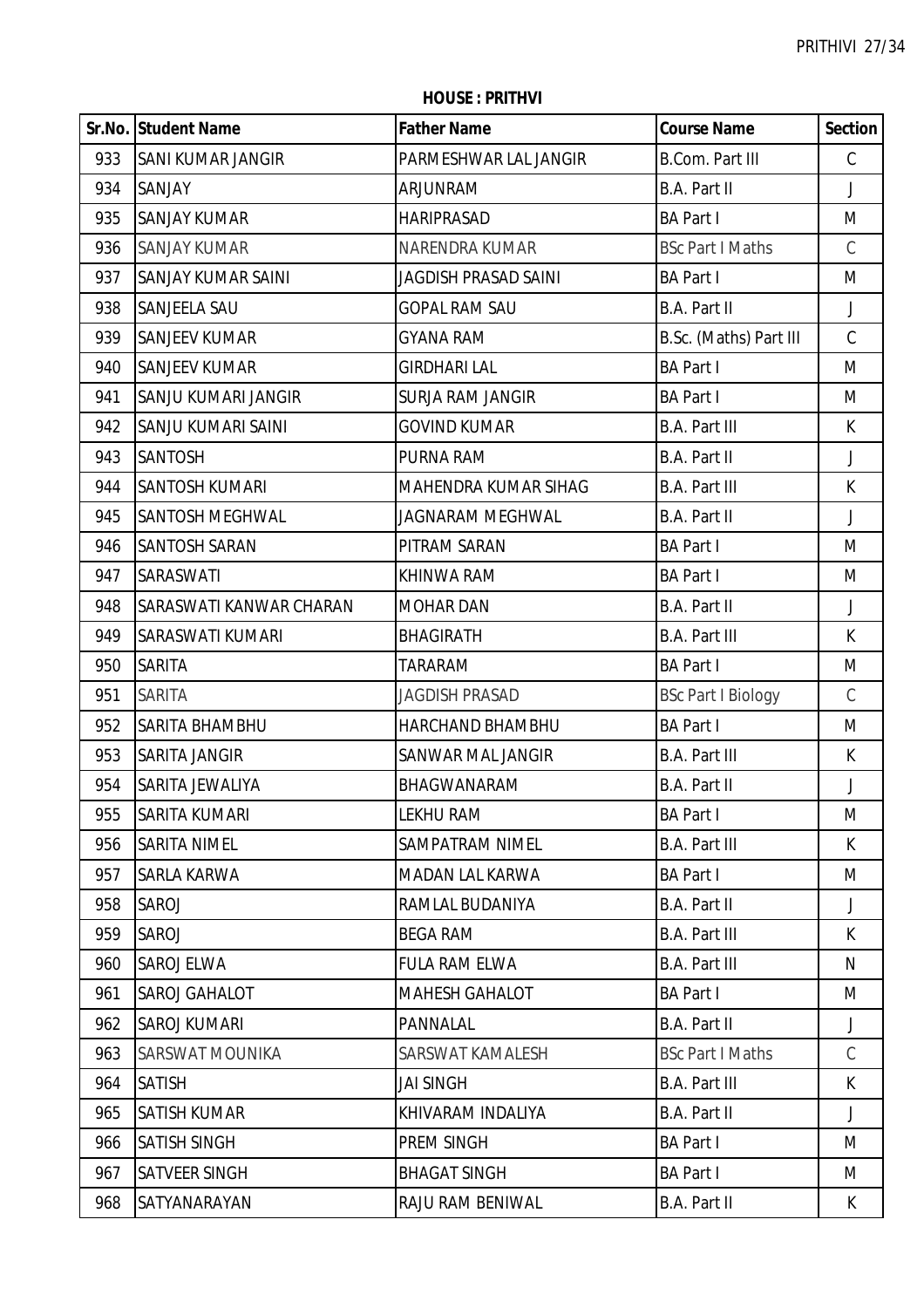|      | Sr.No. Student Name       | <b>Father Name</b>           | <b>Course Name</b>        | <b>Section</b> |
|------|---------------------------|------------------------------|---------------------------|----------------|
| 969  | <b>SATYAPAL SHYORAN</b>   | <b>SHRIRAM</b>               | <b>B.A. Part III</b>      | K              |
| 970  | SAURABH AGARWAL           | <b>VINOD KUMAR AGARWAL</b>   | <b>B.Com. Part II</b>     | $\mathsf C$    |
| 971  | <b>SAURABH KUMAR</b>      | <b>MAAN SINGH</b>            | <b>BA Part I</b>          | M              |
| 972  | <b>SAVITA KUMARI</b>      | <b>RAMNIWAS</b>              | <b>B.A. Part II</b>       | К              |
| 973  | SAWITRI RUYAL             | OM PRAKASH RUYAL             | <b>BA Part I</b>          | M              |
| 974  | <b>SEEMA</b>              | <b>KARNI DAN</b>             | B.A. Part II              | $\sf K$        |
| 975  | <b>SEEMA KANWAR</b>       | <b>JOGENDRA SINGH</b>        | <b>B.A. Part III</b>      | K              |
| 976  | <b>SEEMA SAINI</b>        | SANTOSH KUMAR SAINI          | B.Sc. (Bio)Part III       | B              |
| 977  | <b>SEVARAM</b>            | MANFOOL MEGHWAL              | <b>B.A. Part III</b>      | K              |
| 978  | <b>SHABIRA BANO</b>       | <b>LUKMAN KHAN</b>           | B.Sc. (Bio)Part II        | $\mathsf C$    |
| 979  | <b>SHABNAM BANO</b>       | JYAN MOHMMAD                 | <b>B.A. Part III</b>      | K              |
| 980  | <b>SHABNAM BANO</b>       | <b>UMMED KHAN</b>            | <b>BA Part I</b>          | M              |
| 981  | <b>SHABNOOR</b>           | ABDUL RAHMAN                 | <b>B.A. Part II</b>       | K              |
| 982  | <b>SHAHIN BANO</b>        | <b>SALIM KHAN</b>            | B.A. Part II              | K              |
| 983  | <b>SHAHIN BANO</b>        | <b>MANGU KHAN</b>            | <b>B.A. Part III</b>      | K              |
| 984  | <b>SHAHIN KAYAMKHANI</b>  | SIKANDER ALI                 | <b>BA Part I</b>          | M              |
| 985  | <b>SHAHRUKH KHAN</b>      | <b>FAIZMOHMMAD KHAN</b>      | <b>B.A. Part III</b>      | K              |
| 986  | SHAHZAD KHAN              | <b>NISHAR KHAN</b>           | <b>BA Part I</b>          | M              |
| 987  | SHAILENDRA KUMAR PRAJAPAT | PREM PRAKASH PRAJAPAT        | B.A. Part II              | К              |
| 988  | SHAKTI SINGH PARIHAR      | <b>RAM SINGH PARIHAR</b>     | <b>BCom Part I</b>        | $\mathsf C$    |
| 989  | <b>SHALU SONI</b>         | <b>SAJJAN SONI</b>           | <b>B.Com. Part III</b>    | B              |
| 990  | <b>SHAMSHER SINGH</b>     | <b>BALVEER SINGH RATHORE</b> | <b>BSc Part I Biology</b> | $\mathsf C$    |
| 991  | SHANKAR LAL BUDIYA        | MANI RAM BUDIYA              | <b>BA Part I</b>          | N              |
| 992  | SHANKAR LAL SHARMA        | LAXMAN RAM SHARMA            | <b>B.A. Part III</b>      | K              |
| 993  | <b>SHARWAN SINGH</b>      | <b>HANUMAN SINGH</b>         | <b>BA Part I</b>          | N              |
| 994  | SHASHI PRABHA             | <b>SHRI LAL</b>              | <b>B.A. Part III</b>      | K              |
| 995  | SHEELU GODARA             | <b>HARIRAM GODARA</b>        | <b>B.A. Part II</b>       | K              |
| 996  | <b>SHILPA</b>             | <b>VIJAY SINGH</b>           | B.Sc. (Maths) Part III    | $\mathcal{C}$  |
| 997  | SHILPA SHARMA             | KASHIRAM SHARMA              | B.Sc. (Bio)Part II        | $\mathcal{C}$  |
| 998  | SHITAL PRAJAPAT           | BHANWAR LAL PRAJAPAT         | B.Sc. (Maths) Part II     | B              |
| 999  | <b>SHIV CHAND SUTHAR</b>  | <b>DEVI LAL SUTHAR</b>       | <b>B.A. Part III</b>      | K              |
| 1000 | <b>SHIV KUMAR</b>         | LICHHAMAN RAM                | B.A. Part II              | K              |
| 1001 | <b>SHIV KUMAR</b>         | DUNGARRAM PRAJAPAT           | <b>BA Part I</b>          | N              |
| 1002 | <b>SHIVRATAN</b>          | <b>JIWANRAM MEGHWAL</b>      | B.A. Part II              | K              |
| 1003 | <b>SHIYA</b>              | <b>RAMESH KUMAR</b>          | <b>BA Part I</b>          | N              |
| 1004 | <b>SHOHIB ALI</b>         | MOHAMMED ALIYAS              | <b>B.A. Part III</b>      | K              |

**HOUSE : PRITHVI**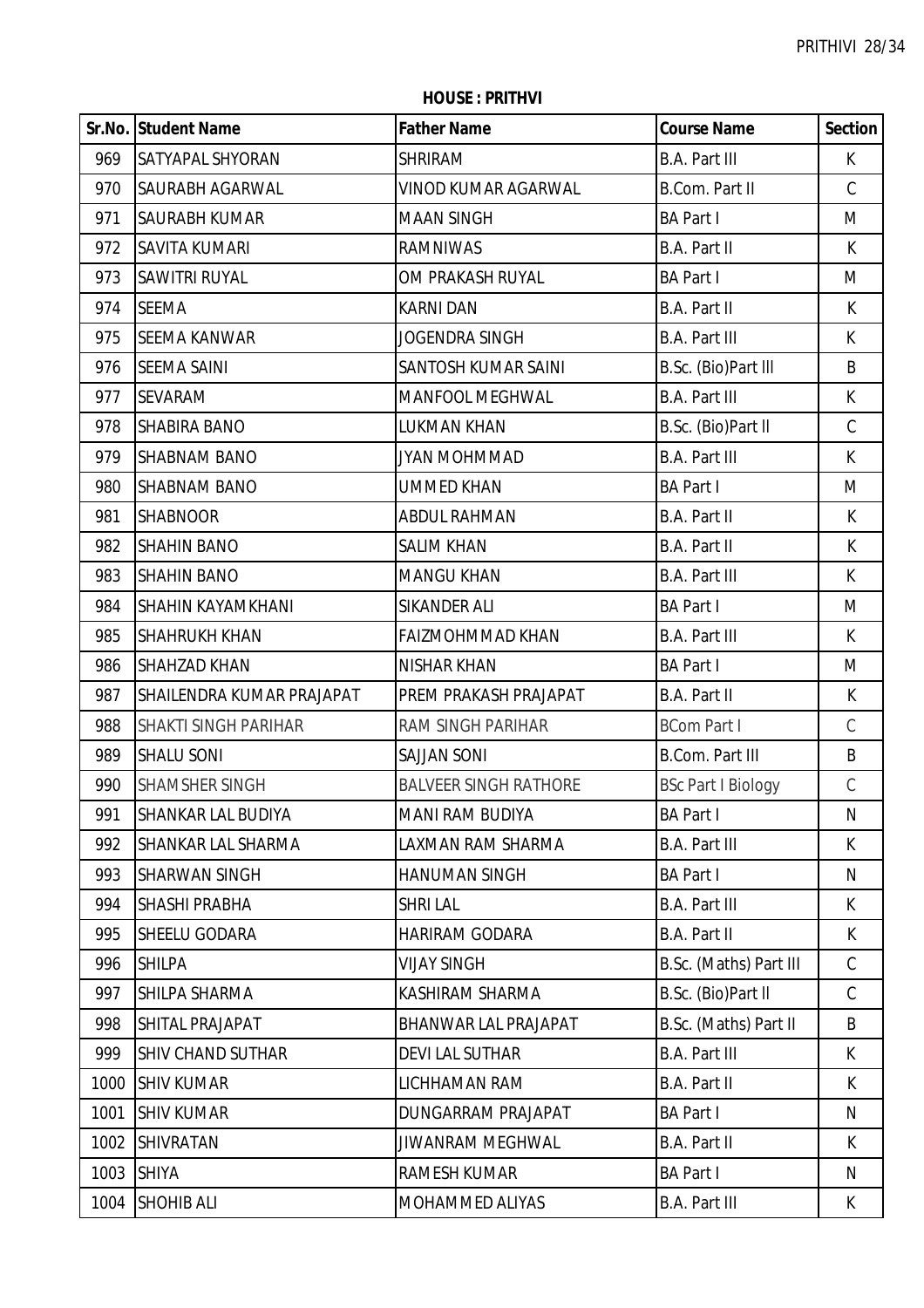|      | Sr.No. Student Name           | <b>Father Name</b>              | <b>Course Name</b>        | <b>Section</b> |
|------|-------------------------------|---------------------------------|---------------------------|----------------|
| 1005 | <b>SHRAVAN KUMAR SUTHAR</b>   | <b>SOHAN LAL</b>                | <b>B.A. Part III</b>      | L              |
| 1006 | <b>SHREEKARISHAN SWAMI</b>    | <b>JADU RAM</b>                 | <b>BA Part I</b>          | $\mathsf{N}$   |
| 1007 | <b>SHRUTI AGGARWAL</b>        | RAMCHANDRA AGGARWAL             | <b>B.Com. Part II</b>     | $\mathsf C$    |
| 1008 | <b>SHUBH KARAN MEGHWAL</b>    | TEJA RAM MEGHWAL                | <b>B.A. Part II</b>       | K              |
| 1009 | <b>SHUBHAM NARNOLIYA</b>      | <b>NARAYAN KUMAR</b>            | <b>BSc Part I Biology</b> | $\mathsf C$    |
| 1010 | SHUBHAM VERMA                 | MANOJ KUMAR VERMA               | <b>BCom Part I</b>        | $\mathcal{C}$  |
| 1011 | <b>SIKANDER KHAN</b>          | <b>USHMAN KHAN</b>              | <b>BA Part I</b>          | $\mathsf{N}$   |
| 1012 | <b>SILOCHANA SWAMI</b>        | RAMKUMAR SWAMI                  | <b>B.A. Part II</b>       | $\mathsf{K}$   |
| 1013 | <b>SILOCHNA PILANIYA</b>      | PRAMARAM PILANIYA               | <b>B.A. Part III</b>      | L              |
| 1014 | <b>SIMRAN</b>                 | PAWAN KUMAR                     | <b>BSc Part I Maths</b>   | $\mathsf C$    |
| 1015 | <b>SITA KUMARI</b>            | <b>BHAGWANA RAM</b>             | <b>B.A. Part II</b>       | $\mathsf{K}$   |
| 1016 | <b>SITARAM SAI</b>            | <b>KANARAM SAI</b>              | <b>B.Com. Part III</b>    | B              |
| 1017 | <b>SITARAM SAINI</b>          | OM PRAKASH SAINI                | <b>BA Part I</b>          | N              |
| 1018 | <b>SNEHA SAINI</b>            | <b>OMPRAKASH MALI</b>           | B.Sc. (Bio)Part II        | $\mathsf C$    |
| 1019 | <b>SOFIYA BANO</b>            | <b>ISTAK KHAN</b>               | <b>B.A. Part III</b>      | L              |
| 1020 | <b>SOHAIB</b>                 | <b>ABDUL SATTAR</b>             | <b>B.A. Part II</b>       | K              |
| 1021 | SOMDUTT SHARMA                | NIRMAL KUMAR SHARMA             | <b>BCom Part I</b>        | $\mathsf C$    |
|      | 1022 SONA                     | KHIRAJA RAM                     | <b>B.A. Part II</b>       | $\mathsf{K}$   |
| 1023 | <b>SONPAL PRAJAPAT</b>        | BHANWARLAL                      | <b>BA Part I</b>          | N              |
| 1024 | SONU                          | SUBHASH CHANDRA POONIA          | <b>B.A. Part III</b>      | L              |
| 1025 | SONU                          | <b>OM PARKASH</b>               | B.Sc. (Bio)Part III       | B              |
|      | 1026 SONU KANWAR              | <b>MAHENDRA SINGH</b>           | <b>B.A. Part II</b>       | К              |
| 1027 | <b>SONU KANWAR</b>            | MAHENDRA SINGH                  | <b>BA Part I</b>          | N              |
| 1028 | <b>SONU KUMAR</b>             | <b>SURESH KUMAR</b>             | <b>B.A. Part III</b>      | L              |
| 1029 | <b>SONU KUMARI</b>            | SHARWAN KUMAR MEENA             | <b>BA Part I</b>          | N              |
| 1030 | <b>SONU KYAL</b>              | PRAMOD KUMAR KYAL               | B.Sc. (Maths) Part III    | $\mathsf C$    |
| 1031 | <b>SONU SHARMA</b>            | NATHMAL SHARMA                  | <b>BSc Part I Biology</b> | $\mathsf C$    |
| 1032 | <b>SONU SINGH GURJAR</b>      | <b>SULTAN SINGH GURJAR</b>      | <b>B.A. Part II</b>       | K              |
| 1033 | <b>SOURABH RAJPUROHIT</b>     | <b>JASJEET SINGH RAJPUROHIT</b> | <b>B.Com. Part II</b>     | $\mathsf C$    |
| 1034 | SOYAB                         | <b>IRFAN ALI</b>                | <b>B.A. Part III</b>      | L              |
| 1035 | <b>SOYAB KHAN</b>             | <b>BHANWARU KHAN</b>            | <b>BA Part I</b>          | N              |
| 1036 | <b>SRISHTI SONI</b>           | <b>KHEMCHAND SONI</b>           | B.Sc. (Bio)Part II        | C              |
| 1037 | <b>SUBHASH BENIWAL</b>        | RAM CHANDRA BENIWAL             | <b>B.A. Part III</b>      | L              |
| 1038 | <b>SUBHASH CHANDRA</b>        | <b>JOT RAM</b>                  | <b>BA Part I</b>          | N              |
| 1039 | <b>SUBHASH CHANDRA</b>        | <b>BAJRANG LAL</b>              | <b>BSc Part I Maths</b>   | C              |
| 1040 | <b>SUBHASH CHANDRA SHARMA</b> | <b>ONKAR MAL</b>                | <b>B.A. Part III</b>      | L              |

**HOUSE : PRITHVI**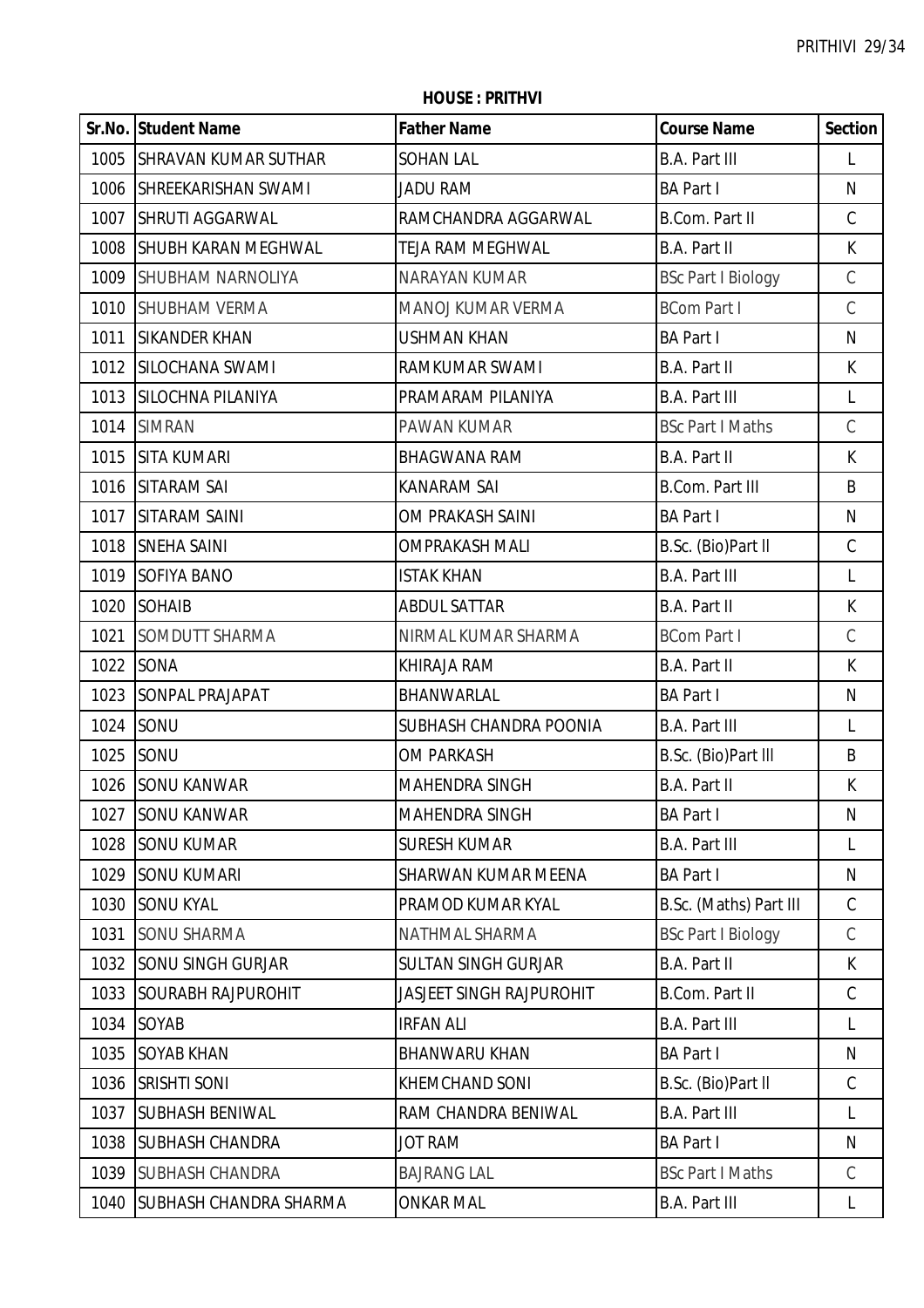|      | Sr.No. Student Name          | <b>Father Name</b>        | <b>Course Name</b>        | <b>Section</b> |
|------|------------------------------|---------------------------|---------------------------|----------------|
| 1041 | <b>SUBHASH MEGHWAL</b>       | RAM LAL MEGHWAL           | B.A. Part II              | K              |
|      | 1042 SUBHITA NYAUL           | RAJENDRA KUMAR            | <b>B.A. Part III</b>      | L              |
|      | 1043 SUBITA PRAJAPAT         | <b>SULTANA RAM</b>        | <b>BA Part I</b>          | N              |
| 1044 | <b>SUCHITA</b>               | <b>ISHWAR RAM</b>         | B.A. Part II              | K.             |
| 1045 | <b>SUJITA</b>                | OMPRAKASH                 | B.A. Part II              | K              |
| 1046 | <b>SUKHVINDRA</b>            | <b>VINOD DABLA</b>        | <b>B.A. Part III</b>      | L              |
| 1047 | <b>SULOCHANA SAINI</b>       | PAWAN KUMAR SAINI         | B.Sc. (Maths) Part III    | $\mathsf C$    |
|      | 1048 SULTANA KHAN            | <b>RAFIQ KHAN</b>         | <b>BA Part I</b>          | N              |
| 1049 | <b>SUMAN</b>                 | RATIRAM SINWAR            | B.A. Part II              | K              |
| 1050 | <b>SUMAN</b>                 | <b>GIRDHARI LAL</b>       | <b>B.A. Part III</b>      | L              |
| 1051 | <b>SUMAN GINWARIYA</b>       | SURESH GINWARIYA          | <b>BA Part I</b>          | $\mathsf{N}$   |
| 1052 | <b>SUMAN JOGI</b>            | <b>GOVARDHAN LAL JOGI</b> | <b>B.A. Part III</b>      | L              |
| 1053 | <b>SUMAN KUMARI</b>          | <b>JAGDISH</b>            | <b>BA Part I</b>          | $\mathsf{N}$   |
|      | 1054 SUMAN KUMARI NAYAK      | SANWARMAL NAYAK           | B.A. Part II              | K              |
| 1055 | <b>SUMAN RANWA</b>           | <b>SURAJA RAM</b>         | B.Sc. (Bio)Part III       | B              |
|      | 1056 SUMIT CHOUHAN           | CHANDMAL CHOUHAN          | <b>BA Part I</b>          | N              |
| 1057 | <b>SUMIT KANWAL</b>          | <b>SHIV RATAN KANWAL</b>  | <b>BSc Part I Biology</b> | $\mathsf C$    |
| 1058 | <b>SUMIT KUMAR</b>           | <b>NARESH KUMAR</b>       | <b>B.A. Part III</b>      | L              |
| 1059 | <b>SUMITRA</b>               | PAWAN KUMAR               | B.A. Part II              | $\mathsf{K}$   |
| 1060 | <b>SUMITRA BENIWAL</b>       | <b>SHISH RAM</b>          | <b>BA Part I</b>          | $\mathsf{N}$   |
| 1061 | <b>SUNIDHI KANWAR</b>        | JAI SINGH SHEKHAWAT       | <b>B.A. Part II</b>       | K              |
|      | 1062 SUNIL GOSWAMI           | <b>CHETAN GIR</b>         | <b>BA Part I</b>          | $\mathsf{N}$   |
|      | 1063 SUNIL KUMAR             | PHOOLARAM GADHWAL         | <b>B.A. Part II</b>       | K              |
| 1064 | <b>SUNIL KUMAR</b>           | PAWAN KUMAR SAINI         | <b>B.A. Part III</b>      | L              |
| 1065 | <b>SUNIL KUMAR</b>           | <b>DILSUKH</b>            | <b>BA Part I</b>          | N              |
| 1066 | <b>SUNIL KUMAR</b>           | <b>MAHENDRA SINGH</b>     | <b>BA Part I</b>          | $\overline{O}$ |
| 1067 | <b>SUNIL KUMAR</b>           | <b>RAMKARAN</b>           | <b>BA Part I</b>          | $\overline{O}$ |
| 1068 | <b>SUNIL KUMAR BASER</b>     | <b>BAKSHA RAM BASER</b>   | B.Sc. (Maths) Part II     | $\mathsf C$    |
| 1069 | <b>SUNIL KUMAR CHOUHAN</b>   | CHHOTU LAL CHOUHAN        | <b>B.Com. Part II</b>     | $\mathsf{C}$   |
| 1070 | <b>SUNIL KUMAR MAROTHIYA</b> | KAMAL KUMAR MAROTHIYA     | B.A. Part II              | K              |
| 1071 | <b>SUNIL KUMAR MEGHWAL</b>   | NIRANA RAM MEGHWAL        | <b>B.A. Part III</b>      | L              |
| 1072 | <b>SUNIL KUMAR MEGHWAL</b>   | <b>SURESH MEGHWAL</b>     | <b>BA Part I</b>          | $\overline{O}$ |
| 1073 | <b>SUNIL KUMAR PRAJAPAT</b>  | SHANKARLAL PRAJAPAT       | <b>B.Com. Part III</b>    | B              |
| 1074 | <b>SUNIL MEENA</b>           | <b>SANWAR MAL MEENA</b>   | <b>B.A. Part III</b>      | L              |
| 1075 | <b>SUNIL NIMEL</b>           | <b>MANI RAM</b>           | <b>BA Part I</b>          | 0              |
| 1076 | <b>SUNIL NIMEL</b>           | <b>BHAGIRATH NIMEL</b>    | <b>BSc Part I Maths</b>   | C              |

**HOUSE : PRITHVI**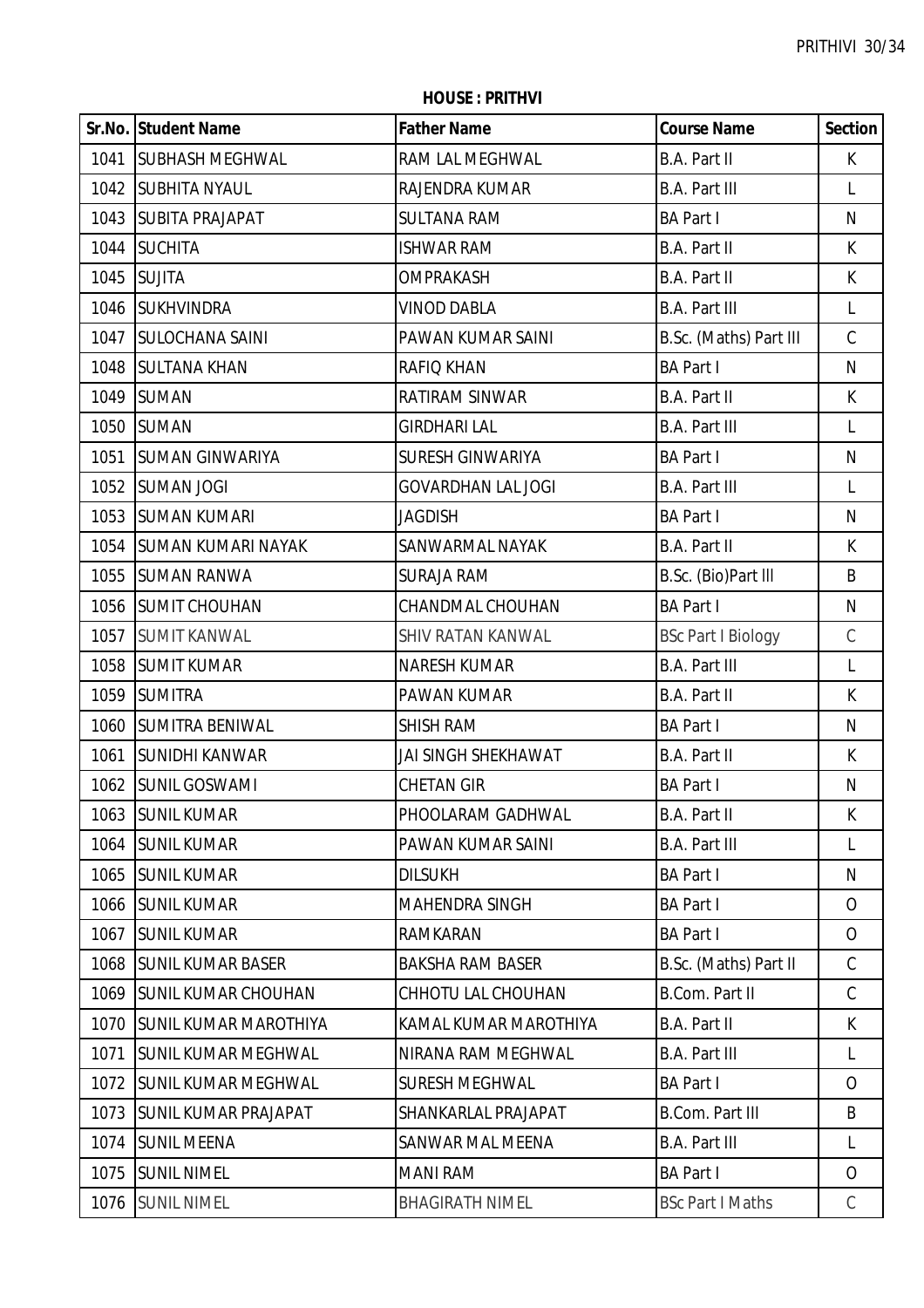**HOUSE : PRITHVI**

|      | Sr.No. Student Name            | <b>Father Name</b>      | <b>Course Name</b>        | <b>Section</b> |
|------|--------------------------------|-------------------------|---------------------------|----------------|
| 1077 | <b>SUNIL SOLANKI</b>           | <b>SHANKAR LAL</b>      | B.Sc. (Maths) Part II     | $\mathsf C$    |
| 1078 | <b>SUNITA</b>                  | <b>DEBU RAM</b>         | <b>B.A. Part II</b>       | L              |
| 1079 | <b>SUNITA</b>                  | <b>NAND LAL</b>         | B.A. Part II              | L              |
| 1080 | <b>SUNITA</b>                  | <b>ISHAR RAM</b>        | <b>B.A. Part III</b>      | L              |
| 1081 | <b>SUNITA</b>                  | RAMSWAROOP PATEER       | <b>BA Part I</b>          | $\overline{O}$ |
| 1082 | <b>SUNITA BANGARWA</b>         | PRAMESHWAR LAL          | <b>B.A. Part III</b>      | M              |
| 1083 | <b>SUNITA CHAUHAN</b>          | SITA RAM CHAUHAN        | B.Sc. (Bio)Part II        | C              |
| 1084 | <b>SUNITA JANGIR</b>           | MURLIDHAR JANGIR        | <b>BA Part I</b>          | $\overline{O}$ |
| 1085 | <b>SUNITA KANWAR</b>           | MAN SINGH SHEKHAWAT     | <b>B.A. Part II</b>       | L              |
| 1086 | <b>SUNITA KANWAR</b>           | <b>JAY SINGH</b>        | <b>B.A. Part III</b>      | M              |
| 1087 | <b>SUNITA KUMARI</b>           | DHANU RAM               | <b>B.A. Part II</b>       | L              |
| 1088 | <b>SUNITA KUMARI</b>           | RANJEET MEGHWAL         | <b>B.A. Part III</b>      | M              |
| 1089 | <b>SUNITA MEENA</b>            | RAJVEER MEENA           | B.Sc. (Bio)Part III       | B              |
| 1090 | <b>SUNITA MUHAL</b>            | LALCHAND MUHAL          | <b>BA Part I</b>          | $\overline{O}$ |
| 1091 | <b>SUNITA PRAJAPAT</b>         | <b>KISHAN LAL</b>       | B.A. Part II              | L              |
| 1092 | <b>SUNITA SAINI</b>            | <b>TULCHHA RAM</b>      | <b>B.A. Part III</b>      | M              |
| 1093 | <b>SUNITA SONI</b>             | <b>BAJRANG LAL</b>      | <b>BA Part I</b>          | $\overline{O}$ |
| 1094 | <b>SUNNY GURJAR</b>            | RAVINDRA KUMAR GURJAR   | <b>B.A. Part II</b>       | L              |
| 1095 | <b>SURAIYA KHAN</b>            | LIYAKAT ALI             | B.Sc. (Maths) Part III    | C              |
| 1096 | <b>SURAJ KANWAR</b>            | <b>SUMER SINGH</b>      | <b>B.A. Part III</b>      | M              |
| 1097 | <b>SURENDRA KUMAR</b>          | <b>DEV KARAN</b>        | <b>B.A. Part II</b>       | L              |
| 1098 | <b>SURENDRA KUMAR</b>          | <b>MAHAVEER DHANAK</b>  | <b>BA Part I</b>          | $\mathbf{O}$   |
| 1099 | <b>SURENDRA KUMAR</b>          | <b>SURESH CHANDEL</b>   | <b>BSc Part I Biology</b> | C              |
| 1100 | <b>SURENDRA KUMAR PRAJAPAT</b> | SOHAN LAL PRAJAPAT      | <b>BA Part I</b>          | $\overline{O}$ |
| 1101 | <b>SURENDRA SINGH</b>          | <b>INDRA SINGH</b>      | B.A. Part II              | L              |
| 1102 | <b>SURENDRA SINGH</b>          | PRABHU SINGH SONGARA    | <b>BA Part I</b>          | $\overline{O}$ |
| 1103 | <b>SURESH KUMAR JANGID</b>     | DAYANAND JANGID         | <b>B.A. Part III</b>      | M              |
| 1104 | <b>ISURESH KUMAR PRAJAPAT</b>  | BHANWARLAL PRAJAPAT     | <b>BA Part I</b>          | $\overline{O}$ |
| 1105 | <b>SURYA KANT</b>              | MAHAVEER PRASAD         | <b>BA Part I</b>          | $\overline{O}$ |
| 1106 | <b>SURYA PRAKASH</b>           | HARI RAM BHAMBU         | B.A. Part II              | L              |
| 1107 | <b>SURYANSHU SHARMA</b>        | NARENDRA NARAYAN SHARMA | <b>BCom Part I</b>        | $\mathcal{C}$  |
| 1108 | <b>SUSHAMA SWAMI</b>           | <b>HANUMAN PRASAD</b>   | B.Sc. (Bio)Part II        | C              |
| 1109 | <b>SUSHIL MUHAL</b>            | <b>JAIKARAN MUHAL</b>   | <b>BA Part I</b>          | $\overline{O}$ |
| 1110 | <b>SUSHILA</b>                 | PREMCHAND SARAN         | <b>B.A. Part III</b>      | M              |
| 1111 | <b>SUSHILA SWAMI</b>           | SHISHPAL SWAMI          | <b>B.A. Part II</b>       | L              |
| 1112 | <b>SUSHMA</b>                  | <b>JAGDISH</b>          | <b>BSc Part I Biology</b> | C              |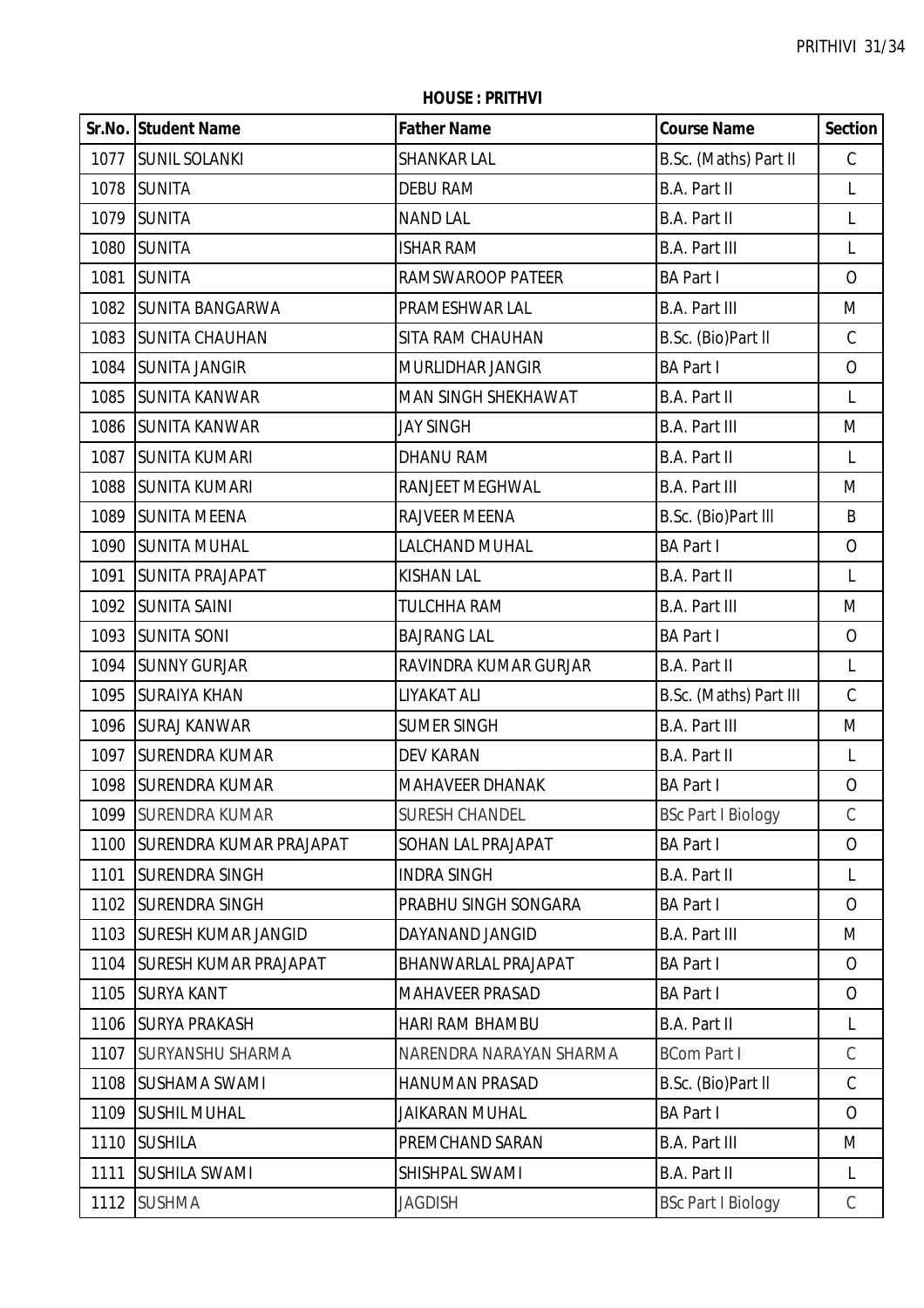|      | Sr.No. Student Name     | <b>Father Name</b>           | <b>Course Name</b>        | <b>Section</b> |
|------|-------------------------|------------------------------|---------------------------|----------------|
|      | 1113 SUSHMA SWARAJ      | <b>KESHAR DEV PANWAR</b>     | <b>BA Part I</b>          | $\overline{O}$ |
|      | 1114 TAHIRA BANO        | <b>MOHAMMED HUSSAIN</b>      | <b>BA Part I</b>          | $\overline{O}$ |
|      | 1115 TANUSHREE          | RAM SINGH RATHORE            | <b>BSc Part I Biology</b> | $\mathsf C$    |
| 1116 | <b>TANVEER KHAN</b>     | <b>JANGSHER KHAN</b>         | <b>B.A. Part III</b>      | M              |
| 1117 | <b>TANYA DADHEECH</b>   | PANKAJ DADHEECH              | B.Sc. (Maths) Part III    | $\mathsf C$    |
| 1118 | <b>TAPESH PAREEK</b>    | PRAHLAD RAY                  | <b>BSc Part I Maths</b>   | $\mathcal{C}$  |
| 1119 | <b>TARACHAND KASWAN</b> | <b>MAHENDRA KUMAR KASWAN</b> | B.A. Part II              | M              |
|      | 1120   TARACHAND NYOUL  | <b>NANU RAM JAT</b>          | B.Sc. (Maths) Part II     | $\mathsf C$    |
| 1121 | TARACHAND SABLANIYA     | <b>JAGDISH PRASAD</b>        | <b>BA Part I</b>          | $\overline{O}$ |
| 1122 | <b>TARUN MAHALA</b>     | <b>SURESH MAHALA</b>         | <b>BA Part I</b>          | $\overline{O}$ |
| 1123 | <b>TAUFIK KHAN</b>      | <b>BABU KHAN</b>             | <b>B.A. Part III</b>      | M              |
| 1124 | <b>TAZIN KHAN</b>       | <b>NASIR KHAN</b>            | <b>B.Com. Part III</b>    | $\mathsf C$    |
| 1125 | <b>TILOKA RAM NAYAK</b> | SAHI RAM NAYAK               | B.A. Part II              | M              |
| 1126 | <b>TOFIK KHAN</b>       | <b>ASLAM KHAN</b>            | <b>BA Part I</b>          | $\overline{O}$ |
| 1127 | <b>TRIPTI VERMA</b>     | <b>MANOJ VERMA</b>           | B.Sc. (Bio)Part III       | B              |
| 1128 | <b>TUSHAR AGARWAL</b>   | RAJESH AGARWAL               | <b>BCom Part I</b>        | $\mathsf C$    |
| 1129 | <b>UPASANA JANGIR</b>   | RAM CHANDRA JANGIR           | B.A. Part II              | M              |
|      | 1130 URMILA             | LAXMAN RAM MEHRA             | <b>BA Part I</b>          | $\overline{O}$ |
| 1131 | <b>URMILA DUDI</b>      | <b>BIRBAL RAM DUDI</b>       | <b>B.A. Part III</b>      | M              |
| 1132 | URMILA KANWAR RATHORE   | <b>DALIP SINGH RATHORE</b>   | <b>B.A. Part III</b>      | N              |
|      | 1133 USHA KUMARI        | RAMESHWAR LAL                | B.A. Part II              | M              |
|      | 1134 USHA PRAJAPAT      | <b>JAGDISH PRASAD</b>        | <b>BSc Part I Maths</b>   | $\mathcal{C}$  |
|      | 1135 USMAN KHAN         | <b>UMMED KHAN</b>            | <b>BA Part I</b>          | P              |
| 1136 | <b>UTTAM SAINI</b>      | RAJKUMAR SAINI               | <b>B.Com. Part II</b>     | $\mathsf C$    |
| 1137 | VANDANA                 | <b>SHYAM LAL</b>             | B.Sc. (Maths) Part II     | $\mathsf C$    |
| 1138 | <b>VANDANA SAINI</b>    | SHANKAR LAL SAINI            | <b>B.A. Part III</b>      | M              |
| 1139 | VANDANA SHARMA          | MANOJ KUMAR SHARMA           | B.Sc. (Bio)Part II        | $\mathsf C$    |
| 1140 | <b>VANSH TUNWAL</b>     | CHANDRAKANT TUNWAL           | <b>BCom Part I</b>        | C              |
| 1141 | <b>VARSHA</b>           | <b>SURJA RAM</b>             | <b>B.A. Part II</b>       | M              |
| 1142 | <b>VARSHA JANGIR</b>    | SHYAM LAL JANGIR             | <b>BSc Part I Biology</b> | C              |
| 1143 | <b>VASUDEV PAREEK</b>   | SADULA RAM                   | <b>B.Com. Part III</b>    | C              |
| 1144 | <b>VIJAY PAL</b>        | PRABHU RAM                   | <b>B.A. Part III</b>      | M              |
| 1145 | <b>VIJAYANTA KUMARI</b> | <b>CHUNA RAM</b>             | B.A. Part II              | M              |
| 1146 | <b>VIJENDRA KUMAR</b>   | <b>HAJARI MAL</b>            | <b>B.A. Part II</b>       | M              |
| 1147 | <b>VIJENDRA KUMAR</b>   | <b>GIRDHARI LAL</b>          | <b>B.A. Part III</b>      | M              |
| 1148 | <b>VIJENDRA KUMAR</b>   | <b>HARISINGH</b>             | <b>BA Part I</b>          | P              |

**HOUSE : PRITHVI**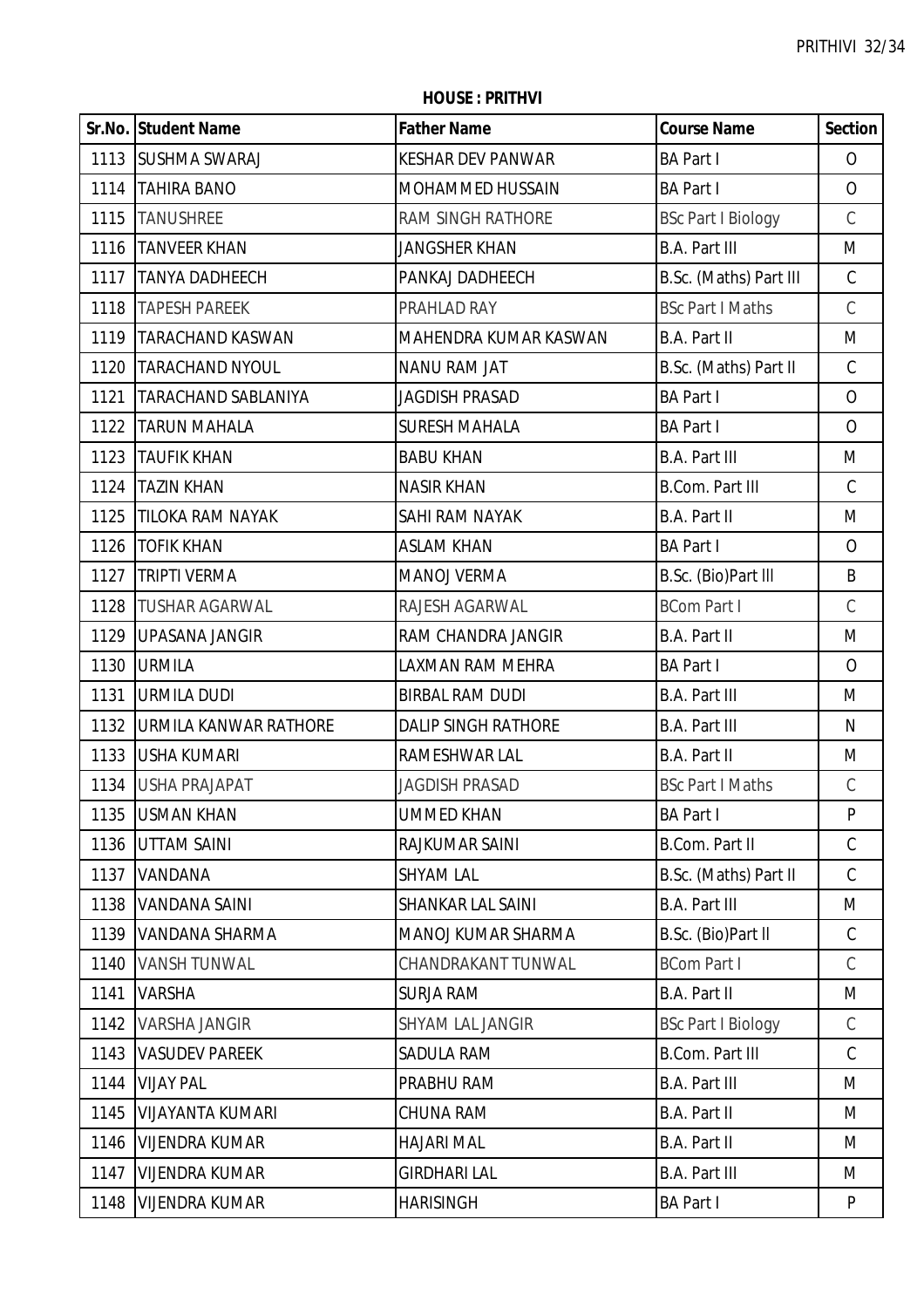|      | Sr.No. Student Name           | <b>Father Name</b>          | <b>Course Name</b>        | <b>Section</b> |
|------|-------------------------------|-----------------------------|---------------------------|----------------|
|      | 1149   VIKAS KASWAN           | SHISH RAM KASWAN            | <b>BA Part I</b>          | P              |
| 1150 | <b>VIKAS KUMAR</b>            | <b>DEDA RAM BALAN</b>       | <b>B.A. Part II</b>       | M              |
| 1151 | <b>VIKAS KUMAR</b>            | NANU RAM MEGHWAL            | <b>B.A. Part II</b>       | M              |
| 1152 | <b>VIKAS KUMAR</b>            | <b>PRATAP SINGH SWAMI</b>   | <b>BA Part I</b>          | P              |
| 1153 | <b>VIKAS POONIA</b>           | <b>RAKSH PAL POONIA</b>     | <b>B.A. Part III</b>      | M              |
|      | 1154 VIKAS SARAN              | <b>HARLAL SARAN</b>         | <b>BSc Part I Biology</b> | $\mathcal{C}$  |
| 1155 | <b>VIKASH</b>                 | DAYANAND                    | <b>BA Part I</b>          | P              |
| 1156 | <b>VIKASH</b>                 | <b>RAMSWAROOP</b>           | <b>BA Part I</b>          | P              |
| 1157 | <b>VIKASH</b>                 | <b>DHARAM PAL</b>           | <b>BSc Part I Maths</b>   | $\mathcal{C}$  |
| 1158 | <b>VIKASH KUMAR</b>           | <b>NAND LAL</b>             | B.A. Part II              | M              |
| 1159 | <b>VIKASH KUMAR</b>           | <b>RAM KUMAR</b>            | B.A. Part II              | M              |
| 1160 | <b>VIKASH KUMAR</b>           | <b>SUSHIL KUMAR</b>         | B.Sc. (Maths) Part II     | $\mathsf C$    |
| 1161 | <b>VIKASH KUMAR</b>           | <b>GOPI RAM</b>             | <b>BA Part I</b>          | P              |
| 1162 | <b>VIKASH KUMAR CHAHAR</b>    | <b>CHETAN RAM CHAHAR</b>    | <b>BA Part I</b>          | P              |
| 1163 | <b>VIKASH KUMAR SAINI</b>     | <b>BAJRANG LAL SAINI</b>    | <b>B.Com. Part II</b>     | D              |
| 1164 | <b>VIKASH KUMAR SWAMI</b>     | KHINWA RAM                  | <b>B.A. Part III</b>      | M              |
| 1165 | <b>VIKASH MEENA</b>           | <b>BHAGIRATH MEENA</b>      | B.A. Part II              | M              |
| 1166 | <b>VIKASH PILANIYA</b>        | <b>BHANWAR LAL PILANIYA</b> | B.Sc. (Maths) Part II     | $\mathsf C$    |
| 1167 | <b>VIKASH SAINI</b>           | PALA RAM SAINI              | <b>BA Part I</b>          | $\mathsf{P}$   |
| 1168 | <b>VIKRAM</b>                 | <b>BRIJ LAL MEGHWAL</b>     | B.A. Part II              | M              |
| 1169 | <b>VIKRAM JANU</b>            | <b>MAHENDRA PAL</b>         | <b>BA Part I</b>          | P              |
|      | 1170   VIKRAM KUMAR           | <b>GHISARAM</b>             | B.Sc. (Bio)Part III       | B              |
| 1171 | <b>VIKRAM KUMAR</b>           | <b>BIRBAL RAM</b>           | B.Sc. (Maths) Part III    | C.             |
| 1172 | <b>VIKRAM SINGH</b>           | <b>KARNI SINGH</b>          | <b>B.A. Part III</b>      | M              |
| 1173 | <b>VIKRAM SINGH</b>           | <b>MOHAN SINGH</b>          | <b>BA Part I</b>          | P              |
| 1174 | <b>VIMALA GHINTALA</b>        | <b>JAY CHAND GHINTALA</b>   | B.A. Part II              | M              |
| 1175 | <b>VINIT PAREEK</b>           | OM PRAKASH PAREEK           | <b>B.Com. Part III</b>    | $\mathsf{C}$   |
| 1176 | <b>VINITA SHEKHAWAT</b>       | SHYAM SINGH SHEKHAWAT       | <b>BA Part I</b>          | P              |
| 1177 | <b>VINOD KUMAR</b>            | SRICHAND                    | <b>BSc Part I Maths</b>   | $\mathcal{C}$  |
| 1178 | <b>VINOD KUMAR BAROR</b>      | <b>TORU RAM</b>             | <b>BA Part I</b>          | P              |
| 1179 | <b>VINOD KUMAR MEGHAWAL</b>   | NARAYAN MEGHAWAL            | <b>B.A. Part III</b>      | M              |
| 1180 | <b>VINOD PRAJAPAT</b>         | MOHAN LAL PRAJAPAT          | B.A. Part II              | M              |
| 1181 | <b>VIPIN KUMAR</b>            | <b>INDRAJEET SHEELA</b>     | <b>BA Part I</b>          | P              |
| 1182 | <b>VIRENDRA SINGH RATHORE</b> | <b>AJEET SINGH RATHORE</b>  | <b>BA Part I</b>          | P              |
| 1183 | VIRENDRA SINGH TALNIYA        | OMPRAKASH TALNIYA           | <b>BSc Part I Biology</b> | $\mathsf C$    |
| 1184 | <b>VISHAKHA DARJI</b>         | ASHOK KUMAR DARJI           | B.Sc. (Bio)Part II        | $\mathsf C$    |

**HOUSE : PRITHVI**